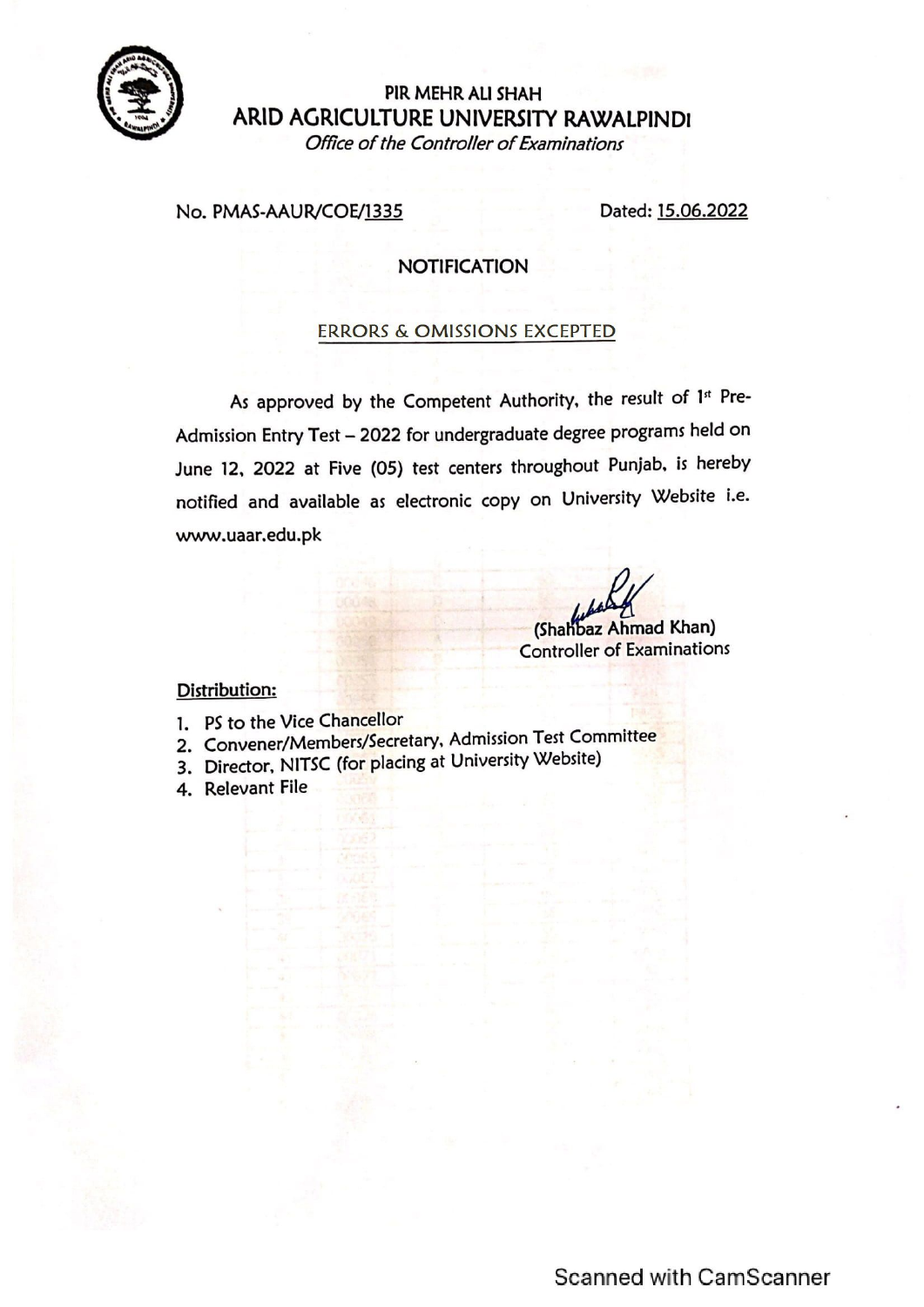# NOTIFICATION

## Result of 1st Entry Test - 2022 for Undergradate Admissions held on June 12, 2022

| <b>Errors and Omissions Excepted</b> |  |  |
|--------------------------------------|--|--|
|--------------------------------------|--|--|

| Sr. No.                 | Roll No. |                         | <b>Paper Type   Obtained Marks</b> | <b>Status</b> |
|-------------------------|----------|-------------------------|------------------------------------|---------------|
| $\mathbf{1}$            | 00003    | А                       | 53                                 | <b>PASS</b>   |
| 2                       | 00008    | B                       | 40                                 | <b>FAIL</b>   |
| $\overline{\mathbf{3}}$ | 00009    | C                       | 42                                 | FAIL          |
| $\overline{4}$          | 00011    | D                       | 60                                 | <b>PASS</b>   |
| $\overline{5}$          | 00015    | D                       | $\overline{53}$                    | <b>PASS</b>   |
| $\overline{6}$          | 00016    | B                       | 59                                 | <b>PASS</b>   |
| $\overline{7}$          | 00022    | C                       | 41                                 | FAIL          |
| 8                       | 00024    | D                       | 59                                 | <b>PASS</b>   |
| 9                       | 00026    | C                       | 53                                 | <b>PASS</b>   |
| 10                      | 00027    | $\overline{B}$          | 65                                 | <b>PASS</b>   |
| 11                      | 00028    | A                       | 66                                 | <b>PASS</b>   |
| 12                      | 00030    | A                       | 58                                 | <b>PASS</b>   |
| 13                      | 00031    | А                       | 57                                 | <b>PASS</b>   |
| 14                      | 00032    | C                       | 44                                 | FAIL          |
| 15                      | 00034    | B                       | 61                                 | <b>PASS</b>   |
| 16                      | 00035    | А                       | 62                                 | <b>PASS</b>   |
| 17                      | 00036    | D                       | $\overline{45}$                    | <b>FAIL</b>   |
| 18                      | 00037    | B                       | 50                                 | <b>PASS</b>   |
| 19                      | 00041    | $\overline{\mathsf{c}}$ | 66                                 | <b>PASS</b>   |
| 20                      | 00042    | А                       | 58                                 | <b>PASS</b>   |
| 21                      | 00043    | B                       | 70                                 | <b>PASS</b>   |
| 22                      | 00046    | C                       | 63                                 | <b>PASS</b>   |
| 23                      | 00048    | D                       | 55                                 | <b>PASS</b>   |
| 24                      | 00049    | D                       | $\overline{56}$                    | <b>PASS</b>   |
| 25                      | 00050    | A                       | 58                                 | <b>PASS</b>   |
| 26                      | 00051    | B                       | 61                                 | <b>PASS</b>   |
| 27                      | 00053    | $\overline{\mathsf{C}}$ | 69                                 | <b>PASS</b>   |
| 28                      | 00054    | D                       | 45                                 | <b>FAIL</b>   |
| 29                      | 00055    | A                       | 53                                 | <b>PASS</b>   |
| 30                      | 00056    | A                       | $\overline{72}$                    | <b>PASS</b>   |
| 31                      | 00057    | D                       | 63                                 | <b>PASS</b>   |
| 32                      | 00059    | B                       | 38                                 | FAIL          |
| 33                      | 00060    | А                       | 51                                 | <b>PASS</b>   |
| 34                      | 00061    | B                       | $\overline{58}$                    | <b>PASS</b>   |
| 35                      | 00062    | D                       | 62                                 | <b>PASS</b>   |
| 36                      | 00065    | C                       | 70                                 | <b>PASS</b>   |
| 37                      | 00067    | В                       | 66                                 | <b>PASS</b>   |
| 38                      | 00068    | А                       | 66                                 | <b>PASS</b>   |
| 39                      | 00069    | B                       | 68                                 | <b>PASS</b>   |
| 40                      | 00070    | А                       | 50                                 | <b>PASS</b>   |
| 41                      | 00071    | B                       | 52                                 | <b>PASS</b>   |
| 42                      | 00072    | $\overline{\mathsf{c}}$ | 32                                 | FAIL          |
| 43                      | 00073    | D                       | 61                                 | <b>PASS</b>   |
| 44                      | 00076    | B                       | 49                                 | FAIL          |
| 45                      | 00078    | C                       | 68                                 | <b>PASS</b>   |
| 46                      | 00080    | D                       | 40                                 | FAIL          |
| 47                      | 00083    | B                       | 61                                 | <b>PASS</b>   |
| 48                      | 00090    | C                       | 50                                 | <b>PASS</b>   |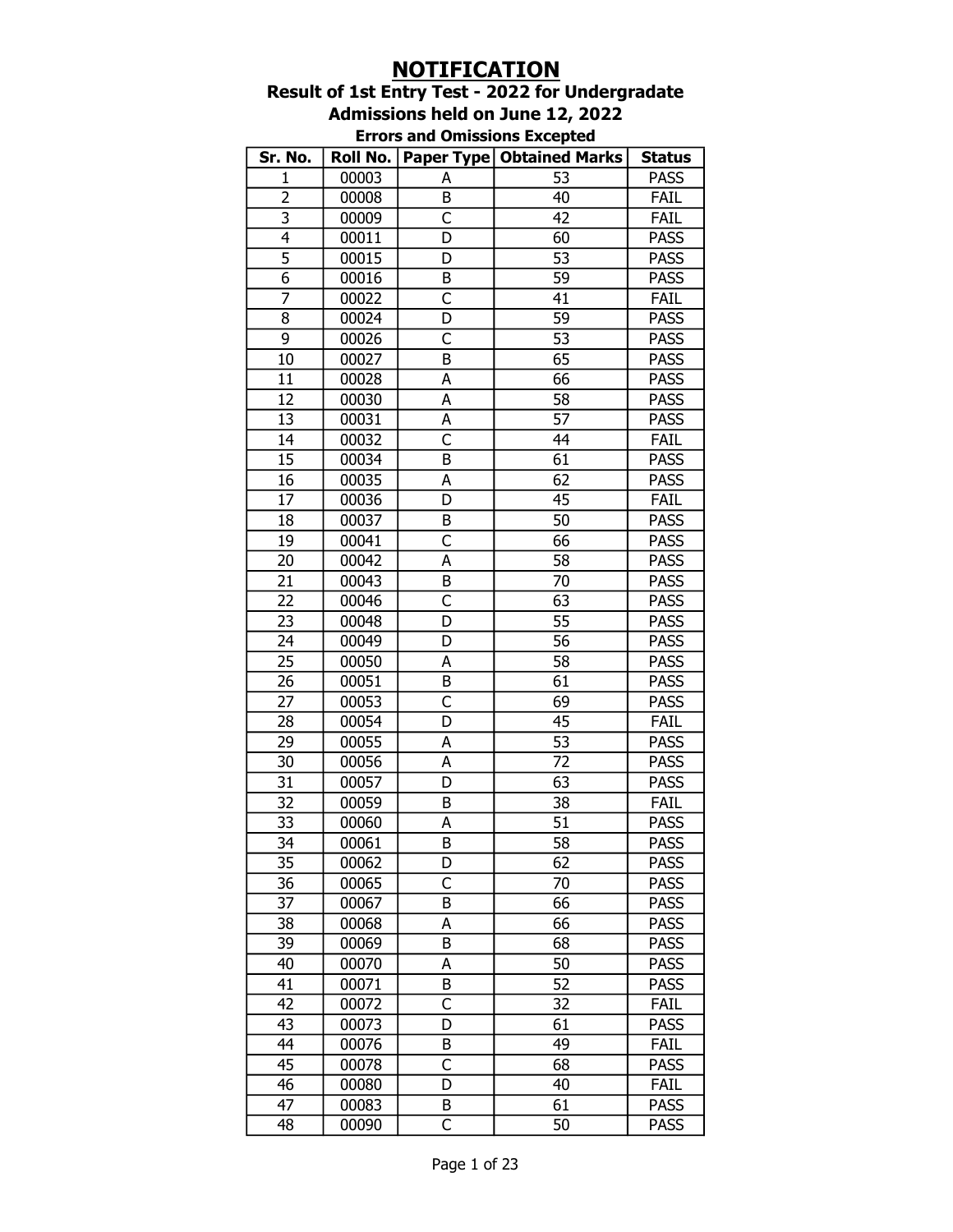| Sr. No.         | Roll No. |                         | Paper Type   Obtained Marks | <b>Status</b> |
|-----------------|----------|-------------------------|-----------------------------|---------------|
| 49              | 00093    | B                       | 44                          | FAIL          |
| 50              | 00094    | А                       | 50                          | <b>PASS</b>   |
| $\overline{51}$ | 00095    | D                       | 59                          | <b>PASS</b>   |
| $\overline{52}$ | 00097    | $\overline{C}$          | 36                          | <b>FAIL</b>   |
| 53              | 00098    | $\overline{\mathsf{c}}$ | 56                          | <b>PASS</b>   |
| 54              | 00099    | B                       | 36                          | FAIL          |
| $\overline{55}$ | 00100    | А                       | 49                          | FAIL          |
| 56              | 00101    | А                       | 47                          | FAIL          |
| 57              | 00102    | B                       | 46                          | FAIL          |
| 58              | 00103    | C                       | 56                          | <b>PASS</b>   |
| 59              | 00106    | D                       | 49                          | FAIL          |
| 60              | 00109    | А                       | 53                          | <b>PASS</b>   |
| 61              | 00110    | B                       | 54                          | <b>PASS</b>   |
| 62              | 00111    | А                       | 49                          | <b>FAIL</b>   |
| 63              | 00115    | $\overline{\mathsf{C}}$ | 67                          | <b>PASS</b>   |
| 64              | 00116    | C                       | 50                          | <b>PASS</b>   |
| 65              | 00117    | D                       | 49                          | <b>FAIL</b>   |
| 66              | 00118    | A                       | 49                          | FAIL          |
| 67              | 00119    | B                       | 60                          | <b>PASS</b>   |
| 68              | 00120    | C                       | 47                          | FAIL          |
| 69              | 00121    | B                       | 42                          | FAIL          |
| 70              | 00122    | D                       | 53                          | <b>PASS</b>   |
| $\overline{71}$ | 00124    | D                       | 45                          | <b>FAIL</b>   |
| 72              | 00125    | A                       | 48                          | FAIL          |
| 73              | 00129    | B                       | 51                          | <b>PASS</b>   |
| 74              | 00131    | A                       | 48                          | <b>FAIL</b>   |
| 75              | 00132    | C                       | 54                          | <b>PASS</b>   |
| 76              | 00133    | B                       | $\overline{51}$             | <b>PASS</b>   |
| $\overline{77}$ | 00135    | $\overline{C}$          | 49                          | <b>FAIL</b>   |
| 78              | 00136    | D                       | 50                          | <b>PASS</b>   |
| 79              | 00137    | D                       | 62                          | <b>PASS</b>   |
| 80              | 00138    | А                       | 55                          | <b>PASS</b>   |
| 81              | 00140    | B                       | 45                          | <b>FAIL</b>   |
| 82              | 00141    | C                       | 41                          | FAIL          |
| 83              | 00143    | D                       | 53                          | <b>PASS</b>   |
| 84              | 00145    | А                       | 51                          | <b>PASS</b>   |
| 85              | 00146    | B                       | 58                          | <b>PASS</b>   |
| 86              | 00147    | C                       | 59                          | <b>PASS</b>   |
| 87              | 00149    | D                       | 36                          | FAIL          |
| 88              | 00151    | A                       | $\overline{31}$             | FAIL          |
| 89              | 00152    | B                       | 54                          | <b>PASS</b>   |
| 90              | 00153    | D                       | 49                          | FAIL          |
| 91              | 00155    | C                       | 57                          | <b>PASS</b>   |
| 92              | 00156    | D                       | 41                          | <b>FAIL</b>   |
| 93              | 00161    | A                       | 64                          | <b>PASS</b>   |
| 94              | 00162    | B                       | 50                          | <b>PASS</b>   |
| 95              | 00163    | C                       | 58                          | <b>PASS</b>   |
| 96              | 00164    | B                       | 53                          | <b>PASS</b>   |
| 97              | 00166    | D                       | 62                          | <b>PASS</b>   |
| 98              | 00167    | A                       | 58                          | <b>PASS</b>   |
| 99              | 00168    | B                       | 55                          | <b>PASS</b>   |
| 100             | 00169    | C                       | 53                          | <b>PASS</b>   |
| 101             | 00171    | D                       | 61                          | <b>PASS</b>   |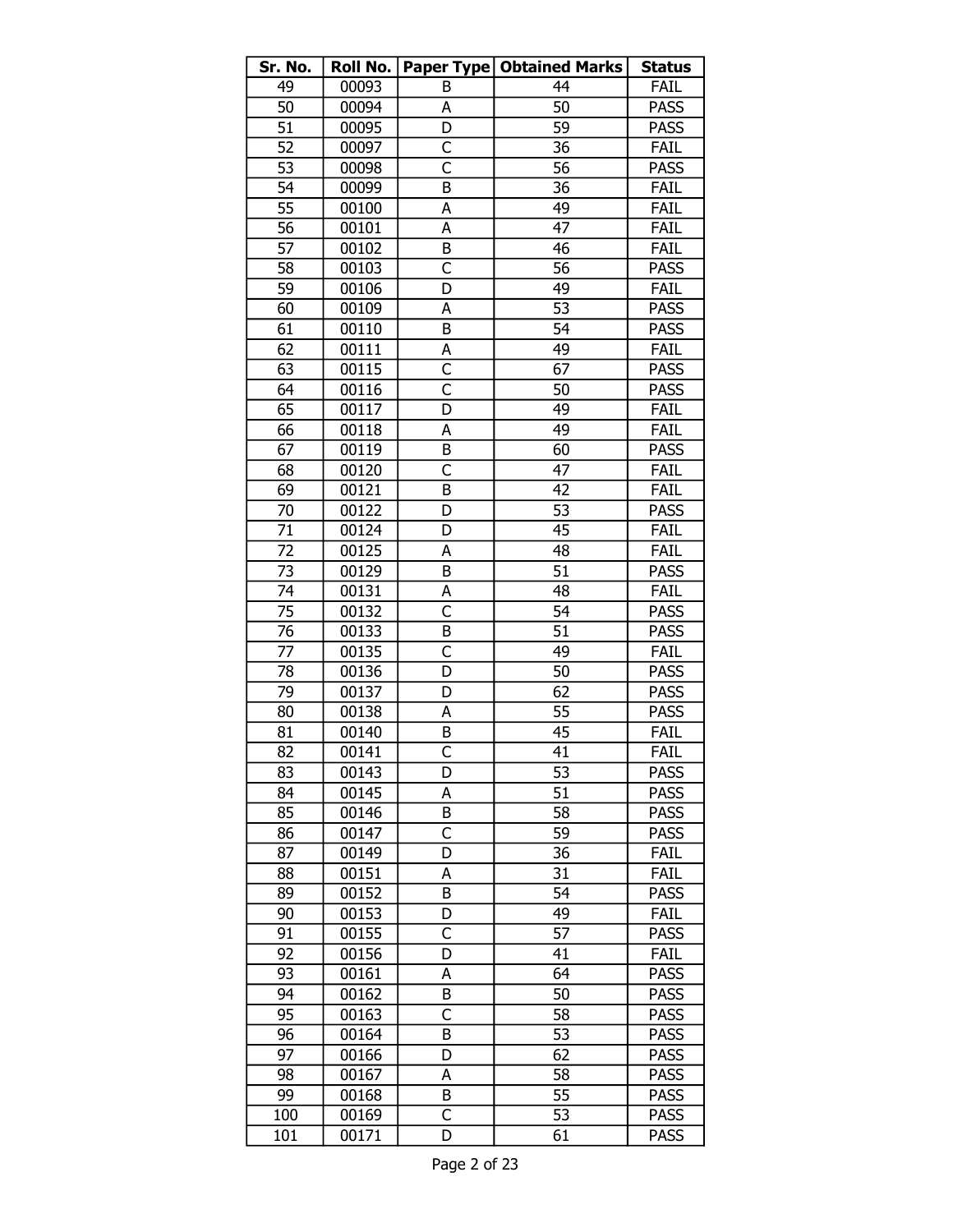| Sr. No. | <b>Roll No.</b> |                         | Paper Type   Obtained Marks | <b>Status</b> |
|---------|-----------------|-------------------------|-----------------------------|---------------|
| 102     | 00172           | A                       | 51                          | <b>PASS</b>   |
| 103     | 00175           | B                       | 53                          | <b>PASS</b>   |
| 104     | 00176           | C                       | 56                          | <b>PASS</b>   |
| 105     | 00178           | $\overline{\mathsf{C}}$ | $\overline{52}$             | <b>PASS</b>   |
| 106     | 00180           | D                       | 56                          | <b>PASS</b>   |
| 107     | 00181           | А                       | 39                          | FAIL          |
| 108     | 00183           | B                       | 27                          | FAIL          |
| 109     | 00185           | $\overline{\mathsf{C}}$ | 50                          | <b>PASS</b>   |
| 110     | 00188           | D                       | 56                          | <b>PASS</b>   |
| 111     | 00190           | А                       | 48                          | FAIL          |
| 112     | 00191           | B                       | 56                          | <b>PASS</b>   |
| 113     | 00192           | C                       | 36                          | FAIL          |
| 114     | 00194           | D                       | 59                          | <b>PASS</b>   |
| 115     | 00195           | D                       | 41                          | FAIL          |
| 116     | 00196           | B                       | 49                          | FAIL          |
| 117     | 00198           | C                       | 52                          | <b>PASS</b>   |
| 118     | 00199           | D                       | 48                          | FAIL          |
| 119     | 00201           | А                       | 61                          | <b>PASS</b>   |
| 120     | 00202           | B                       | 74                          | <b>PASS</b>   |
| 121     | 00205           | А                       | 53                          | <b>PASS</b>   |
| 122     | 00207           | $\overline{\mathsf{C}}$ | 49                          | FAIL          |
| 123     | 00208           | D                       | 44                          | FAIL          |
| 124     | 00209           | А                       | 36                          | FAIL          |
| 125     | 00212           | B                       | 47                          | FAIL          |
| 126     | 00213           | C                       | 58                          | <b>PASS</b>   |
| 127     | 00214           | D                       | 65                          | <b>PASS</b>   |
| 128     | 00215           | D                       | 61                          | <b>PASS</b>   |
| 129     | 00216           | C                       | 50                          | <b>PASS</b>   |
| 130     | 00219           | A                       | 56                          | <b>PASS</b>   |
| 131     | 00221           | B                       | 52                          | <b>PASS</b>   |
| 132     | 00222           | C                       | 50                          | <b>PASS</b>   |
| 133     | 00223           | C                       | 44                          | FAIL          |
| 134     | 00224           | D                       | 56                          | <b>PASS</b>   |
| 135     | 00227           | A                       | $\overline{58}$             | <b>PASS</b>   |
| 136     | 00228           | В                       | 38                          | Fail          |
| 137     | 00229           | C                       | 60                          | <b>PASS</b>   |
| 138     | 00230           | D                       | 60                          | PASS          |
| 139     | 00233           | А                       | 46                          | FAIL          |
| 140     | 00235           | B                       | 56                          | <b>PASS</b>   |
| 141     | 00236           | C                       | 55                          | <b>PASS</b>   |
| 142     | 00238           | D                       | 55                          | <b>PASS</b>   |
| 143     | 00239           | D                       | 54                          | <b>PASS</b>   |
| 144     | 00240           | А                       | 60                          | PASS          |
| 145     | 00243           | B                       | 57                          | <b>PASS</b>   |
| 146     | 00244           | C                       | 64                          | <b>PASS</b>   |
| 147     | 00245           | D                       | 50                          | <b>PASS</b>   |
| 148     | 00246           | А                       | 53                          | <b>PASS</b>   |
| 149     | 00247           | B                       | 56                          | <b>PASS</b>   |
| 150     | 00248           | А                       | 52                          | <b>PASS</b>   |
| 151     | 00249           | D                       | 48                          | FAIL          |
| 152     | 00250           | C                       | 37                          | FAIL          |
| 153     | 00261           | B                       | 60                          | <b>PASS</b>   |
| 154     | 00281           | С                       | 53                          | <b>PASS</b>   |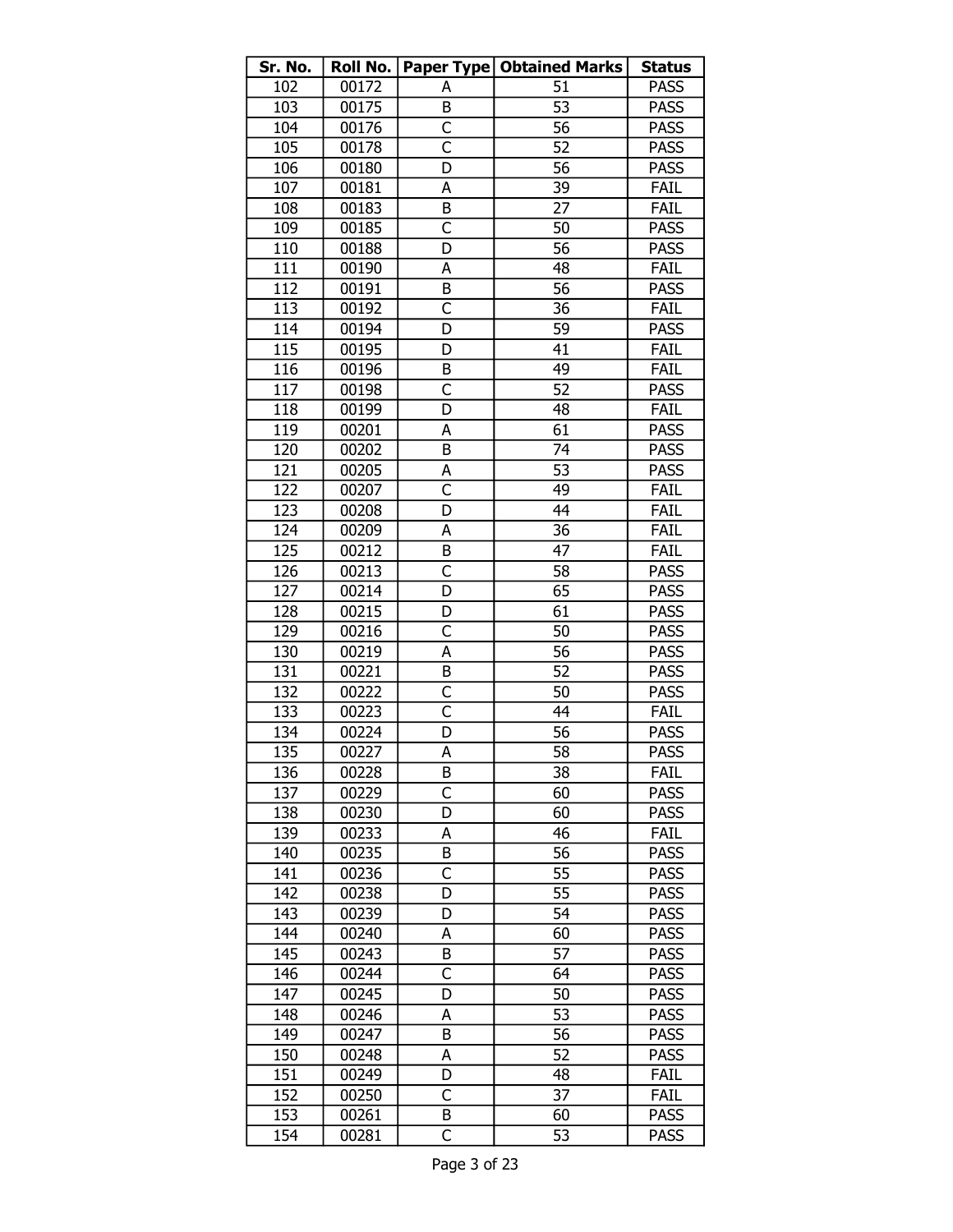| Sr. No. | Roll No. |                         | <b>Paper Type   Obtained Marks</b> | <b>Status</b> |
|---------|----------|-------------------------|------------------------------------|---------------|
| 155     | 00283    | D                       | 45                                 | FAIL          |
| 156     | 00301    | А                       | 53                                 | <b>PASS</b>   |
| 157     | 00304    | $\overline{\mathsf{C}}$ | 25                                 | FAIL          |
| 158     | 00305    | D                       | 40                                 | FAIL          |
| 159     | 00306    | А                       | 65                                 | <b>PASS</b>   |
| 160     | 00308    | $\overline{\mathsf{A}}$ | 46                                 | FAIL          |
| 161     | 00309    | B                       | 65                                 | <b>PASS</b>   |
| 162     | 00310    | $\overline{\mathsf{C}}$ | 37                                 | <b>FAIL</b>   |
| 163     | 00311    | D                       | 59                                 | <b>PASS</b>   |
| 164     | 00312    | А                       | 61                                 | <b>PASS</b>   |
| 165     | 00313    | B                       | 58                                 | <b>PASS</b>   |
| 166     | 00314    | D                       | 61                                 | <b>PASS</b>   |
| 167     | 00315    | А                       | 57                                 | <b>PASS</b>   |
| 168     | 00318    | C                       | 50                                 | <b>PASS</b>   |
| 169     | 00319    | А                       | 59                                 | <b>PASS</b>   |
| 170     | 00321    | B                       | 40                                 | FAIL          |
| 171     | 00326    | $\overline{\mathsf{C}}$ | 56                                 | <b>PASS</b>   |
| 172     | 00327    | D                       | 53                                 | <b>PASS</b>   |
| 173     | 00328    | А                       | 42                                 | FAIL          |
| 174     | 00330    | B                       | 58                                 | <b>PASS</b>   |
| 175     | 00331    | $\overline{\mathsf{C}}$ | 49                                 | FAIL          |
| 176     | 00332    | D                       | 58                                 | <b>PASS</b>   |
| 177     | 00334    | B                       | 49                                 | FAIL          |
| 178     | 00335    | C                       | 52                                 | <b>PASS</b>   |
| 179     | 00336    | D                       | 53                                 | <b>PASS</b>   |
| 180     | 00337    | A                       | 62                                 | <b>PASS</b>   |
| 181     | 00338    | B                       | 41                                 | FAIL          |
| 182     | 00339    | C                       | 54                                 | <b>PASS</b>   |
| 183     | 00341    | D                       | 51                                 | <b>PASS</b>   |
| 184     | 00343    | B                       | 63                                 | <b>PASS</b>   |
| 185     | 00345    | C                       | 49                                 | FAIL          |
| 186     | 00346    | C                       | 58                                 | <b>PASS</b>   |
| 187     | 00347    | D                       | 39                                 | FAIL          |
| 188     | 00349    | A                       | $\overline{58}$                    | <b>PASS</b>   |
| 189     | 00350    | в                       | 55                                 | <b>PASS</b>   |
| 190     | 00357    | C                       | 35                                 | FAIL          |
| 191     | 00360    | D                       | 44                                 | FAIL          |
| 192     | 00361    | D                       | 52                                 | <b>PASS</b>   |
| 193     | 00362    | A                       | 40                                 | FAIL          |
| 194     | 00363    | B                       | 57                                 | <b>PASS</b>   |
| 195     | 00365    | А                       | 53                                 | <b>PASS</b>   |
| 196     | 00367    | C                       | 65                                 | <b>PASS</b>   |
| 197     | 00372    | D                       | 48                                 | FAIL          |
| 198     | 00380    | А                       | 56                                 | <b>PASS</b>   |
| 199     | 00382    | B                       | 44                                 | FAIL          |
| 200     | 00383    | C                       | 59                                 | <b>PASS</b>   |
| 201     | 00384    | D                       | 41                                 | FAIL          |
| 202     | 00386    | B                       | 43                                 | FAIL          |
| 203     | 00387    | C                       | 56                                 | <b>PASS</b>   |
| 204     | 00388    | D                       | 47                                 | FAIL          |
| 205     | 00389    | А                       | 53                                 | <b>PASS</b>   |
| 206     | 00391    | C                       | 42                                 | FAIL          |
| 207     | 00392    | D                       | 41                                 | FAIL          |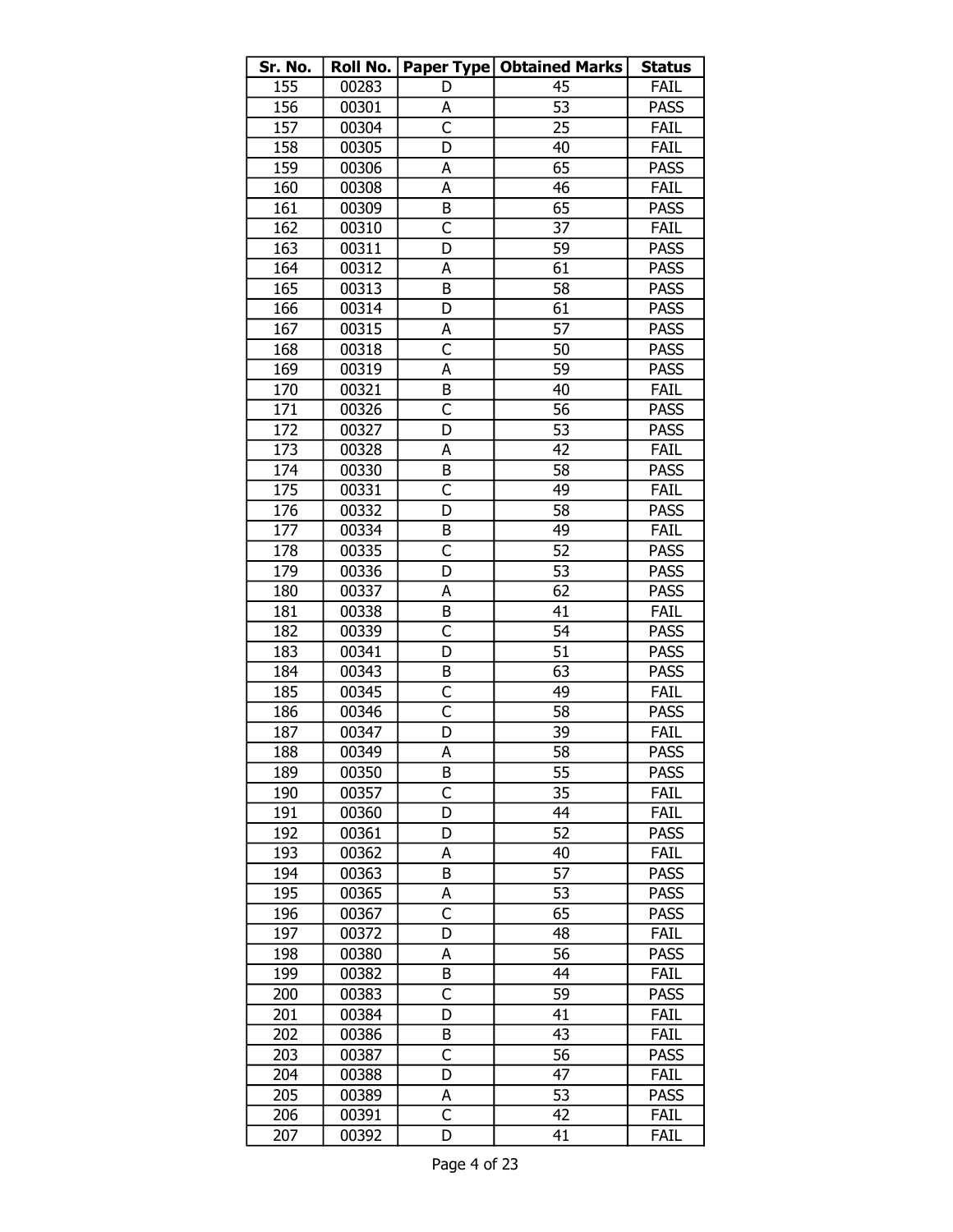| Sr. No. | <b>Roll No.</b> |                         | <b>Paper Type   Obtained Marks</b> | <b>Status</b> |
|---------|-----------------|-------------------------|------------------------------------|---------------|
| 208     | 00396           | А                       | 39                                 | FAIL          |
| 209     | 00397           | B                       | 55                                 | <b>PASS</b>   |
| 210     | 00398           | C                       | 48                                 | <b>FAIL</b>   |
| 211     | 00400           | D                       | 63                                 | <b>PASS</b>   |
| 212     | 00401           | А                       | 53                                 | <b>PASS</b>   |
| 213     | 00403           | B                       | 50                                 | <b>PASS</b>   |
| 214     | 00405           | C                       | 54                                 | <b>PASS</b>   |
| 215     | 00406           | D                       | 58                                 | <b>PASS</b>   |
| 216     | 00408           | А                       | 58                                 | <b>PASS</b>   |
| 217     | 00413           | C                       | 45                                 | FAIL          |
| 218     | 00414           | D                       | 60                                 | <b>PASS</b>   |
| 219     | 00416           | А                       | 57                                 | <b>PASS</b>   |
| 220     | 00417           | B                       | 68                                 | <b>PASS</b>   |
| 221     | 00418           | C                       | 58                                 | <b>PASS</b>   |
| 222     | 00419           | D                       | 50                                 | <b>PASS</b>   |
| 223     | 00421           | А                       | 48                                 | FAIL          |
| 224     | 00422           | $\overline{\mathsf{C}}$ | 52                                 | <b>PASS</b>   |
| 225     | 00423           | B                       | 60                                 | <b>PASS</b>   |
| 226     | 00424           | $\overline{\mathsf{C}}$ | 53                                 | <b>PASS</b>   |
| 227     | 00425           | B                       | 52                                 | <b>PASS</b>   |
| 228     | 00426           | А                       | 51                                 | <b>PASS</b>   |
| 229     | 00427           | B                       | 42                                 | <b>FAIL</b>   |
| 230     | 00428           | D                       | 53                                 | <b>PASS</b>   |
| 231     | 00429           | C                       | 55                                 | <b>PASS</b>   |
| 232     | 00430           | D                       | 40                                 | <b>FAIL</b>   |
| 233     | 00431           | А                       | 63                                 | <b>PASS</b>   |
| 234     | 00433           | B                       | 63                                 | <b>PASS</b>   |
| 235     | 00436           | В                       | 51                                 | <b>PASS</b>   |
| 236     | 00437           | $\overline{C}$          | 58                                 | <b>PASS</b>   |
| 237     | 00438           | D                       | 59                                 | <b>PASS</b>   |
| 238     | 00440           | А                       | 41                                 | <b>FAIL</b>   |
| 239     | 00442           | C                       | 50                                 | <b>PASS</b>   |
| 240     | 00443           | B                       | 42                                 | FAIL          |
| 241     | 00444           | A                       | 50                                 | <b>PASS</b>   |
| 242     | 00446           | D                       | 50                                 | <b>PASS</b>   |
| 243     | 00447           | C                       | 53                                 | <b>PASS</b>   |
| 244     | 00448           | В                       | 46                                 | FAIL          |
| 245     | 00449           | А                       | 63                                 | <b>PASS</b>   |
| 246     | 00450           | D                       | 67                                 | <b>PASS</b>   |
| 247     | 00451           | C                       | 54                                 | <b>PASS</b>   |
| 248     | 00453           | B                       | 54                                 | <b>PASS</b>   |
| 249     | 00454           | D                       | 59                                 | <b>PASS</b>   |
| 250     | 00455           | А                       | 52                                 | <b>PASS</b>   |
| 251     | 00456           | B                       | 58                                 | <b>PASS</b>   |
| 252     | 00460           | D                       | 53                                 | <b>PASS</b>   |
| 253     | 00464           | А                       | 52                                 | <b>PASS</b>   |
| 254     | 00465           | B                       | 63                                 | <b>PASS</b>   |
| 255     | 00466           | В                       | 34                                 | FAIL          |
| 256     | 00467           | C                       | 45                                 | FAIL          |
| 257     | 00468           | D                       | 59                                 | PASS          |
| 258     | 00469           | B                       | 52                                 | <b>PASS</b>   |
| 259     | 00470           | C                       | 34                                 | FAIL          |
| 260     | 00471           | В                       | 64                                 | <b>PASS</b>   |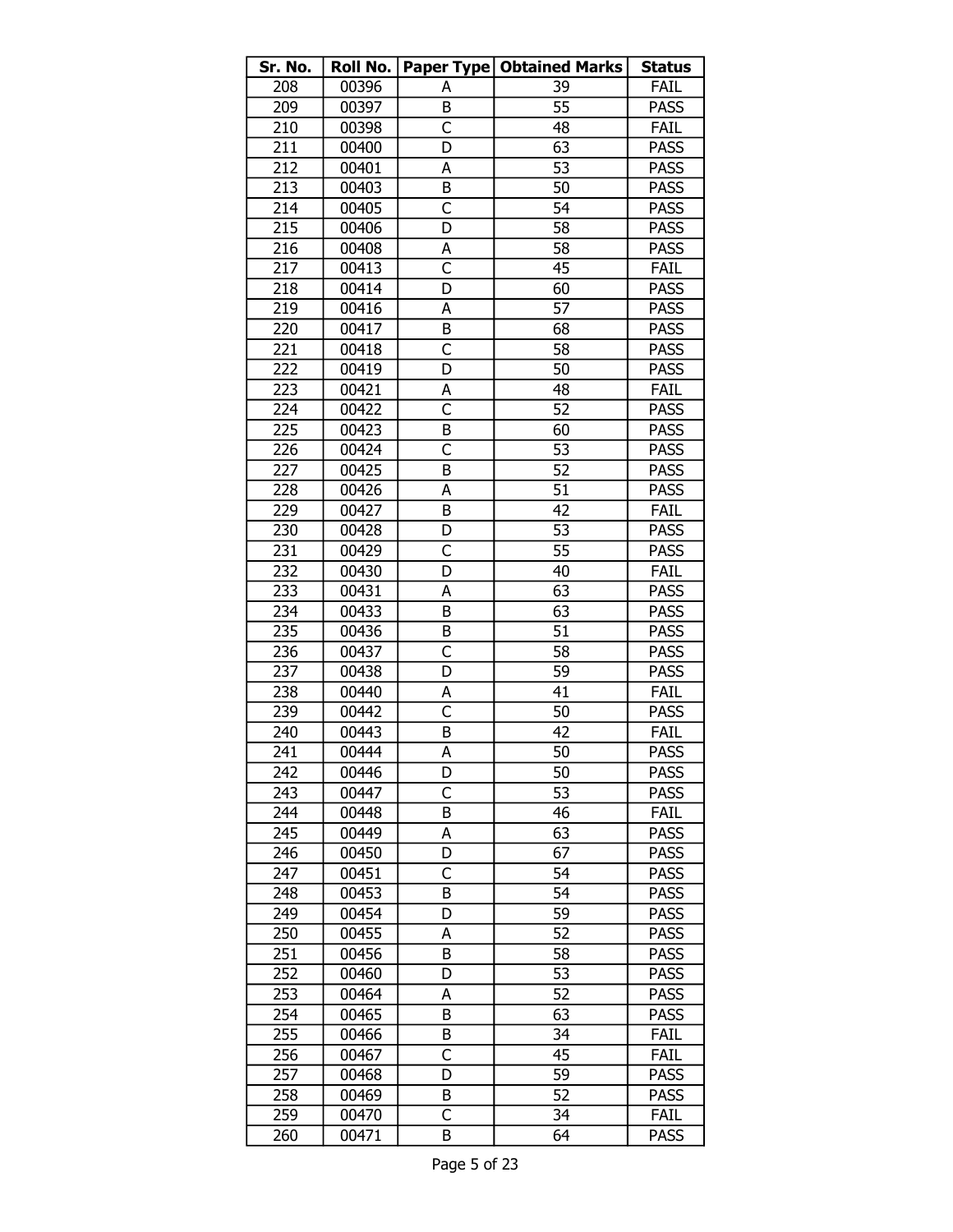| Sr. No. | Roll No. |                         | <b>Paper Type   Obtained Marks</b> | <b>Status</b> |
|---------|----------|-------------------------|------------------------------------|---------------|
| 261     | 00474    | А                       | 58                                 | <b>PASS</b>   |
| 262     | 00475    | D                       | 48                                 | FAIL          |
| 263     | 00476    | В                       | 60                                 | <b>PASS</b>   |
| 264     | 00478    | C                       | 50                                 | <b>PASS</b>   |
| 265     | 00479    | $\overline{\mathsf{c}}$ | 59                                 | <b>PASS</b>   |
| 266     | 00480    | D                       | 44                                 | FAIL          |
| 267     | 00482    | C                       | 55                                 | <b>PASS</b>   |
| 268     | 00483    | B                       | 65                                 | <b>PASS</b>   |
| 269     | 00485    | B                       | 51                                 | <b>PASS</b>   |
| 270     | 00489    | А                       | $\overline{57}$                    | <b>PASS</b>   |
| 271     | 00490    | $\mathsf{C}$            | 66                                 | <b>PASS</b>   |
| 272     | 00491    | D                       | 53                                 | <b>PASS</b>   |
| 273     | 00492    | B                       | 58                                 | <b>PASS</b>   |
| 274     | 00493    | C                       | 51                                 | <b>PASS</b>   |
| 275     | 00494    | D                       | $\overline{51}$                    | <b>PASS</b>   |
| 276     | 00496    | C                       | 46                                 | FAIL          |
| 277     | 00498    | D                       | 64                                 | <b>PASS</b>   |
| 278     | 00500    | А                       | 48                                 | FAIL          |
| 279     | 00501    | B                       | 44                                 | FAIL          |
| 280     | 00503    | C                       | 55                                 | <b>PASS</b>   |
| 281     | 00505    | $\overline{\mathsf{C}}$ | 59                                 | <b>PASS</b>   |
| 282     | 00506    | D                       | 39                                 | FAIL          |
| 283     | 00507    | А                       | 73                                 | <b>PASS</b>   |
| 284     | 00509    | A                       | 55                                 | <b>PASS</b>   |
| 285     | 00511    | B                       | 49                                 | FAIL          |
| 286     | 00512    | А                       | 38                                 | FAIL          |
| 287     | 00513    | D                       | 44                                 | <b>FAIL</b>   |
| 288     | 00515    | C                       | 64                                 | <b>PASS</b>   |
| 289     | 00516    | B                       | 57                                 | <b>PASS</b>   |
| 290     | 00517    | А                       | 57                                 | <b>PASS</b>   |
| 291     | 00519    | D                       | 59                                 | <b>PASS</b>   |
| 292     | 00520    | D                       | 56                                 | <b>PASS</b>   |
| 293     | 00522    | C                       | 48                                 | FAIL          |
| 294     | 00523    | $\overline{B}$          | 42                                 | FAIL          |
| 295     | 00525    | А                       | 57                                 | <b>PASS</b>   |
| 296     | 00527    | D                       | 54                                 | <b>PASS</b>   |
| 297     | 00528    | C                       | 32                                 | FAIL          |
| 298     | 00529    | A                       | 52                                 | <b>PASS</b>   |
| 299     | 00530    | B                       | 53                                 | <b>PASS</b>   |
| 300     | 00531    | C                       | 60                                 | <b>PASS</b>   |
| 301     | 00533    | D                       | 55                                 | <b>PASS</b>   |
| 302     | 00534    | А                       | 51                                 | <b>PASS</b>   |
| 303     | 00535    | В                       | 64                                 | <b>PASS</b>   |
| 304     | 00536    | C                       | 37                                 | FAIL          |
| 305     | 00538    | D                       | 40                                 | FAIL          |
| 306     | 00540    | А                       | 58                                 | <b>PASS</b>   |
| 307     | 00543    | B                       | 60                                 | <b>PASS</b>   |
| 308     | 00546    | А                       | 61                                 | <b>PASS</b>   |
| 309     | 00547    | $\overline{\mathsf{c}}$ | 57                                 | <b>PASS</b>   |
| 310     | 00548    | D                       | 36                                 | FAIL          |
| 311     | 00550    | А                       | 45                                 | FAIL          |
| 312     | 00551    | B                       | 47                                 | FAIL          |
| 313     | 00552    | C                       | $\overline{5}3$                    | <b>PASS</b>   |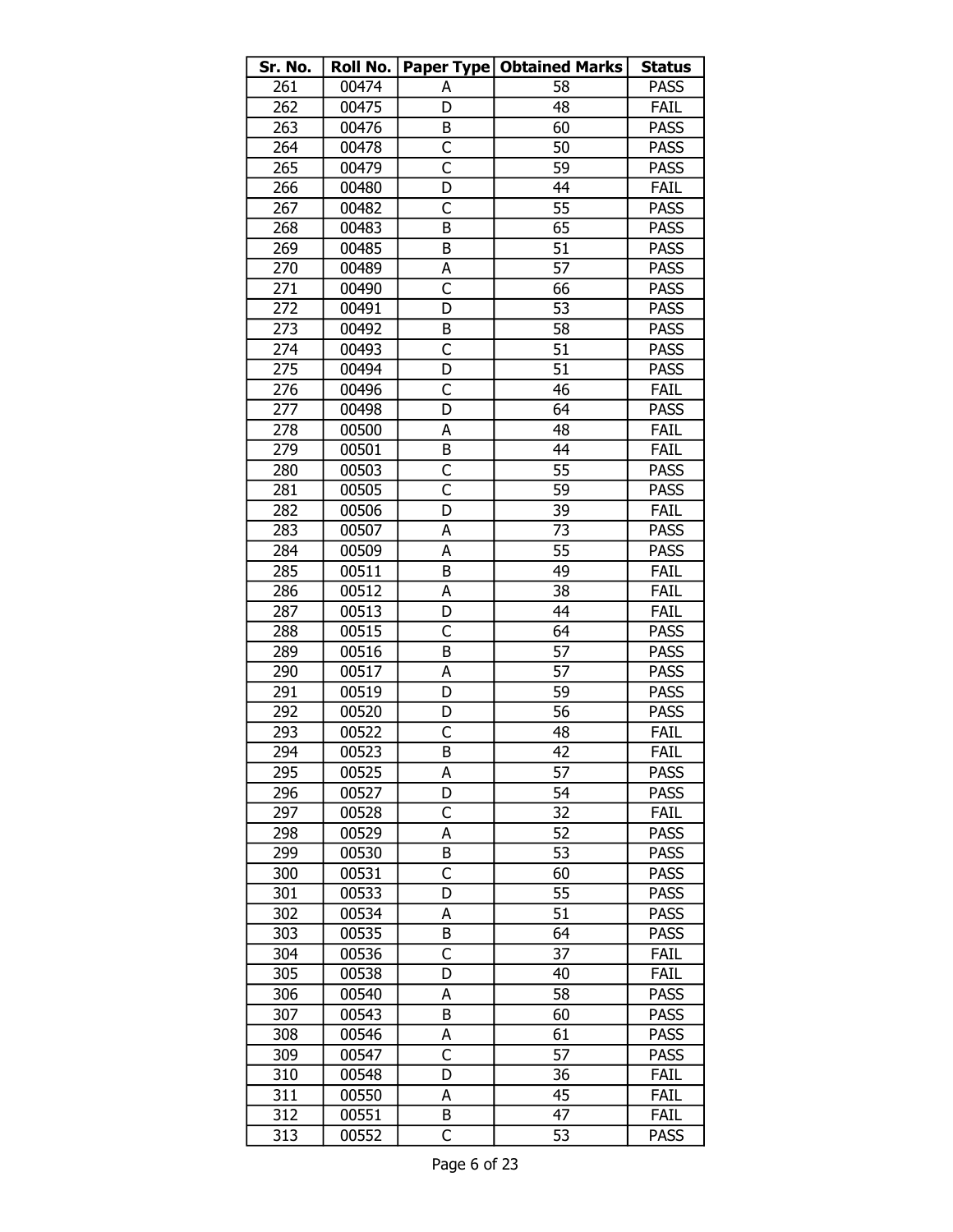| Sr. No. | <b>Roll No.</b> |                         | <b>Paper Type   Obtained Marks</b> | <b>Status</b> |
|---------|-----------------|-------------------------|------------------------------------|---------------|
| 314     | 00554           | D                       | 37                                 | FAIL          |
| 315     | 00555           | А                       | 51                                 | <b>PASS</b>   |
| 316     | 00556           | B                       | 40                                 | FAIL          |
| 317     | 00561           | C                       | 40                                 | FAIL          |
| 318     | 00562           | D                       | 53                                 | <b>PASS</b>   |
| 319     | 00563           | А                       | 67                                 | <b>PASS</b>   |
| 320     | 00564           | B                       | 41                                 | FAIL          |
| 321     | 00565           | C                       | 44                                 | FAIL          |
| 322     | 00569           | D                       | 46                                 | FAIL          |
| 323     | 00571           | А                       | 56                                 | <b>PASS</b>   |
| 324     | 00572           | A                       | 66                                 | <b>PASS</b>   |
| 325     | 00573           | B                       | 51                                 | <b>PASS</b>   |
| 326     | 00574           | $\overline{C}$          | 44                                 | FAIL          |
| 327     | 00575           | D                       | 56                                 | <b>PASS</b>   |
| 328     | 00578           | А                       | 52                                 | <b>PASS</b>   |
| 329     | 00579           | B                       | 48                                 | <b>FAIL</b>   |
| 330     | 00580           | $\overline{\mathsf{C}}$ | $\overline{54}$                    | <b>PASS</b>   |
| 331     | 00581           | D                       | 69                                 | <b>PASS</b>   |
| 332     | 00583           | D                       | 43                                 | FAIL          |
| 333     | 00584           | C                       | 52                                 | <b>PASS</b>   |
| 334     | 00587           | B                       | 73                                 | <b>PASS</b>   |
| 335     | 00588           | A                       | 56                                 | <b>PASS</b>   |
| 336     | 00589           | D                       | 48                                 | FAIL          |
| 337     | 00590           | $\overline{\mathsf{C}}$ | 52                                 | <b>PASS</b>   |
| 338     | 00592           | B                       | 61                                 | <b>PASS</b>   |
| 339     | 00593           | B                       | 57                                 | <b>PASS</b>   |
| 340     | 00594           | А                       | 47                                 | FAIL          |
| 341     | 00595           | А                       | $\overline{54}$                    | <b>PASS</b>   |
| 342     | 00596           | B                       | 51                                 | <b>PASS</b>   |
| 343     | 00603           | C                       | 50                                 | <b>PASS</b>   |
| 344     | 00604           | D                       | 37                                 | FAIL          |
| 345     | 00606           | А                       | 66                                 | <b>PASS</b>   |
| 346     | 00607           | B                       | 66                                 | <b>PASS</b>   |
| 347     | 00609           | C                       | 47                                 | FAIL          |
| 348     | 00610           | D                       | 33                                 | FAIL          |
| 349     | 00621           | А                       | 41                                 | FAIL          |
| 350     | 00622           | C                       | 59                                 | <b>PASS</b>   |
| 351     | 00625           | B                       | 43                                 | FAIL          |
| 352     | 00626           | C                       | 62                                 | <b>PASS</b>   |
| 353     | 00628           | D                       | 58                                 | <b>PASS</b>   |
| 354     | 00631           | А                       | 58                                 | <b>PASS</b>   |
| 355     | 00632           | В                       | 52                                 | <b>PASS</b>   |
| 356     | 00633           | C                       | 50                                 | <b>PASS</b>   |
| 357     | 00634           | D                       | 52                                 | <b>PASS</b>   |
| 358     | 00635           | А                       | 58                                 | <b>PASS</b>   |
| 359     | 00642           | D                       | 52                                 | <b>PASS</b>   |
| 360     | 00643           | А                       | 39                                 | FAIL          |
| 361     | 00644           | В                       | 55                                 | <b>PASS</b>   |
| 362     | 00646           | $\overline{\mathsf{C}}$ | 45                                 | FAIL          |
| 363     | 00647           | D                       | 31                                 | FAIL          |
| 364     | 00648           | А                       | 52                                 | <b>PASS</b>   |
| 365     | 00649           | B                       | 47                                 | FAIL          |
| 366     | 00650           | C                       | 51                                 | <b>PASS</b>   |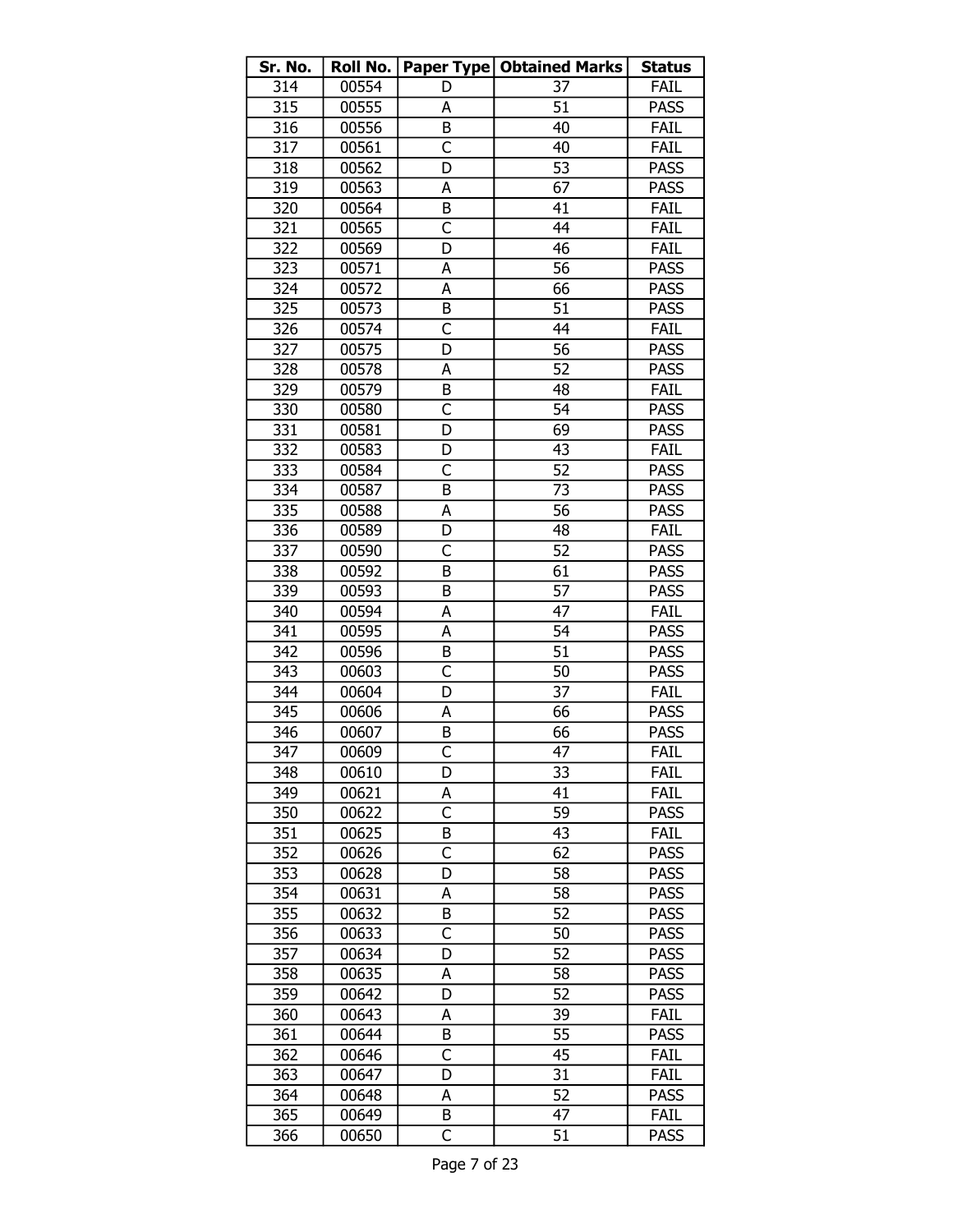| Sr. No. | Roll No. |                         | <b>Paper Type   Obtained Marks</b> | <b>Status</b> |
|---------|----------|-------------------------|------------------------------------|---------------|
| 367     | 00651    | D                       | 58                                 | <b>PASS</b>   |
| 368     | 00652    | А                       | 32                                 | FAIL          |
| 369     | 00662    | D                       | $\overline{53}$                    | <b>PASS</b>   |
| 370     | 00663    | B                       | 28                                 | FAIL          |
| 371     | 00664    | $\overline{\mathsf{C}}$ | 42                                 | FAIL          |
| 372     | 00665    | D                       | 68                                 | <b>PASS</b>   |
| 373     | 00666    | A                       | 49                                 | FAIL          |
| 374     | 00668    | B                       | 61                                 | <b>PASS</b>   |
| 375     | 00670    | D                       | 56                                 | <b>PASS</b>   |
| 376     | 00671    | D                       | 38                                 | FAIL          |
| 377     | 00672    | D                       | 57                                 | <b>PASS</b>   |
| 378     | 00673    | A                       | 51                                 | <b>PASS</b>   |
| 379     | 00674    | $\overline{\mathsf{C}}$ | 57                                 | <b>PASS</b>   |
| 380     | 00675    | A                       | 52                                 | <b>PASS</b>   |
| 381     | 00676    | B                       | 59                                 | <b>PASS</b>   |
| 382     | 00678    | B                       | 53                                 | <b>PASS</b>   |
| 383     | 00679    | D                       | 45                                 | FAIL          |
| 384     | 00680    | C                       | 51                                 | <b>PASS</b>   |
| 385     | 00681    | $\overline{\mathsf{C}}$ | 25                                 | <b>FAIL</b>   |
| 386     | 00682    | A                       | 39                                 | FAIL          |
| 387     | 00683    | $\overline{\mathsf{C}}$ | 36                                 | FAIL          |
| 388     | 00685    | B                       | 58                                 | <b>PASS</b>   |
| 389     | 00686    | А                       | 68                                 | <b>PASS</b>   |
| 390     | 00687    | B                       | 41                                 | FAIL          |
| 391     | 00688    | D                       | 64                                 | <b>PASS</b>   |
| 392     | 00689    | B                       | 53                                 | <b>PASS</b>   |
| 393     | 00690    | C                       | 61                                 | <b>PASS</b>   |
| 394     | 00691    | А                       | $\overline{58}$                    | <b>PASS</b>   |
| 395     | 00692    | B                       | 48                                 | FAIL          |
| 396     | 00694    | $\overline{\mathsf{C}}$ | 55                                 | <b>PASS</b>   |
| 397     | 00695    | D                       | 45                                 | FAIL          |
| 398     | 00697    | А                       | 62                                 | <b>PASS</b>   |
| 399     | 00698    | B                       | 37                                 | FAIL          |
| 400     | 00700    | C                       | $\overline{54}$                    | <b>PASS</b>   |
| 401     | 00701    | D                       | 46                                 | FAIL          |
| 402     | 00702    | A                       | 67                                 | <b>PASS</b>   |
| 403     | 00703    | B                       | 53                                 | <b>PASS</b>   |
| 404     | 00704    | C                       | 48                                 | FAIL          |
| 405     | 00705    | $\overline{\mathsf{c}}$ | 61                                 | <b>PASS</b>   |
| 406     | 00706    | D                       | 56                                 | <b>PASS</b>   |
| 407     | 00708    | D                       | 69                                 | <b>PASS</b>   |
| 408     | 00709    | C                       | 46                                 | FAIL          |
| 409     | 00710    | D                       | 48                                 | FAIL          |
| 410     | 00711    | B                       | 46                                 | FAIL          |
| 411     | 00712    | A                       | 62                                 | <b>PASS</b>   |
| 412     | 00715    | D                       | 49                                 | FAIL          |
| 413     | 00717    | D                       | 43                                 | FAIL          |
| 414     | 00718    | C                       | 62                                 | <b>PASS</b>   |
| 415     | 00720    | А                       | 70                                 | <b>PASS</b>   |
| 416     | 00722    | B                       | 54                                 | <b>PASS</b>   |
| 417     | 00723    | А                       | 57                                 | <b>PASS</b>   |
| 418     | 00724    | D                       | 51                                 | <b>PASS</b>   |
| 419     | 00725    | C                       | $\overline{51}$                    | <b>PASS</b>   |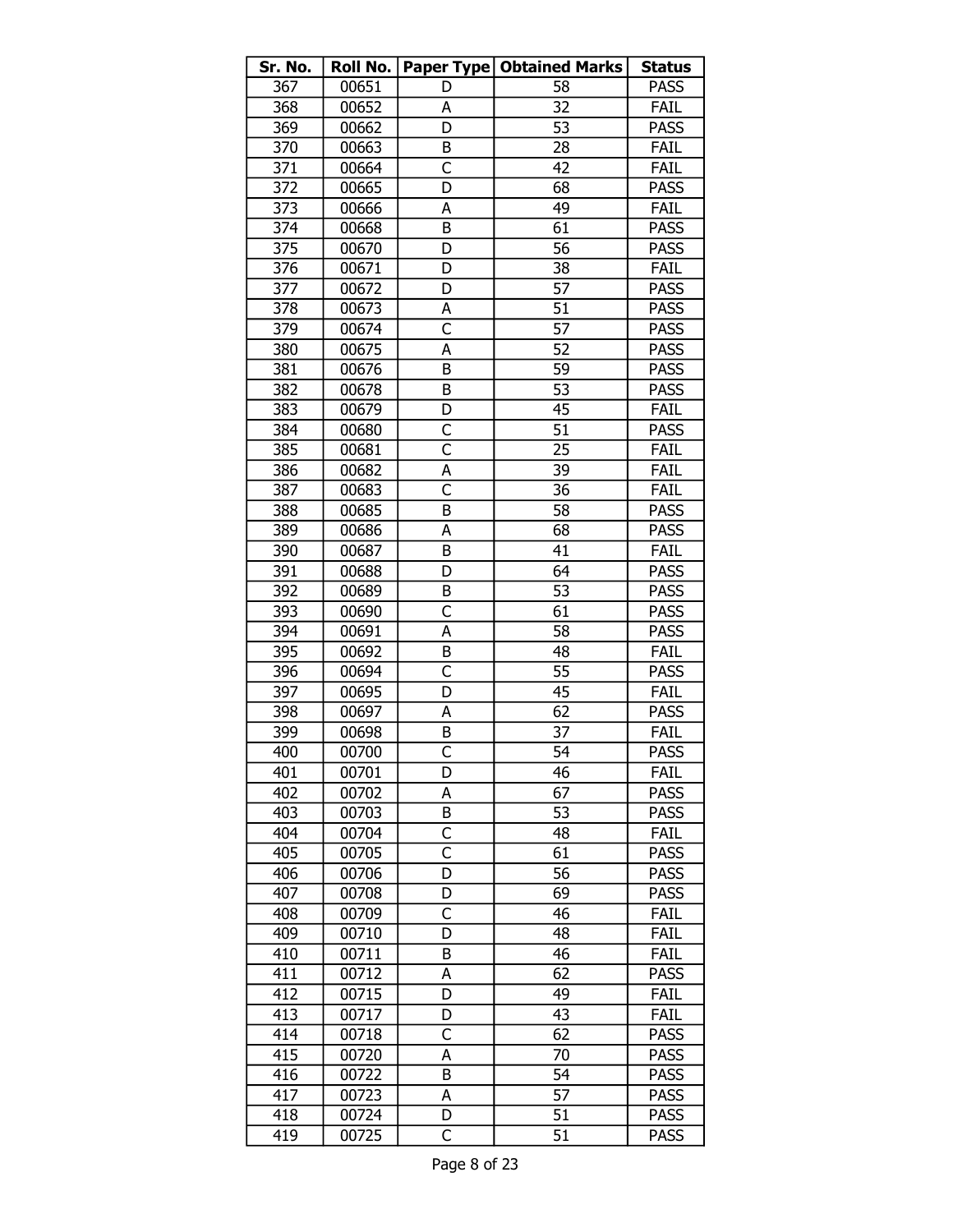| Sr. No. | Roll No. |                         | <b>Paper Type   Obtained Marks</b> | <b>Status</b> |
|---------|----------|-------------------------|------------------------------------|---------------|
| 420     | 00726    | B                       | 37                                 | FAIL          |
| 421     | 00727    | A                       | 44                                 | FAIL          |
| 422     | 00728    | А                       | 38                                 | FAIL          |
| 423     | 00729    | B                       | 50                                 | <b>PASS</b>   |
| 424     | 00730    | $\overline{\mathsf{C}}$ | 57                                 | <b>PASS</b>   |
| 425     | 00732    | D                       | 45                                 | FAIL          |
| 426     | 00734    | А                       | 55                                 | <b>PASS</b>   |
| 427     | 00735    | B                       | 30                                 | <b>FAIL</b>   |
| 428     | 00738    | C                       | 49                                 | FAIL          |
| 429     | 00740    | Α                       | 57                                 | <b>PASS</b>   |
| 430     | 00742    | B                       | 51                                 | <b>PASS</b>   |
| 431     | 00743    | B                       | 43                                 | <b>FAIL</b>   |
| 432     | 00744    | C                       | 51                                 | <b>PASS</b>   |
| 433     | 00745    | D                       | 43                                 | FAIL          |
| 434     | 00746    | C                       | 50                                 | <b>PASS</b>   |
| 435     | 00747    | B                       | 50                                 | <b>PASS</b>   |
| 436     | 00748    | A                       | 41                                 | FAIL          |
| 437     | 00749    | D                       | 74                                 | <b>PASS</b>   |
| 438     | 00750    | $\overline{\mathsf{C}}$ | 49                                 | FAIL          |
| 439     | 00751    | B                       | 54                                 | <b>PASS</b>   |
| 440     | 00754    | D                       | $\overline{3}$                     | FAIL          |
| 441     | 00755    | А                       | 59                                 | <b>PASS</b>   |
| 442     | 00756    | $\overline{\mathsf{c}}$ | 55                                 | <b>PASS</b>   |
| 443     | 00757    | B                       | 66                                 | <b>PASS</b>   |
| 444     | 00759    | А                       | 49                                 | <b>FAIL</b>   |
| 445     | 00760    | B                       | $\overline{51}$                    | <b>PASS</b>   |
| 446     | 00761    | C                       | 54                                 | <b>PASS</b>   |
| 447     | 00763    | D                       | $\overline{54}$                    | <b>PASS</b>   |
| 448     | 00764    | Α                       | 64                                 | <b>PASS</b>   |
| 449     | 00765    | А                       | 54                                 | <b>PASS</b>   |
| 450     | 00766    | B                       | 58                                 | <b>PASS</b>   |
| 451     | 00767    | B                       | 42                                 | FAIL          |
| 452     | 00768    | C                       | 66                                 | <b>PASS</b>   |
| 453     | 00769    | D                       | 42                                 | FAIL          |
| 454     | 00770    | А                       | 56                                 | <b>PASS</b>   |
| 455     | 00774    | $\mathsf{C}$            | 70                                 | <b>PASS</b>   |
| 456     | 00777    | C                       | 41                                 | FAIL          |
| 457     | 00778    | C                       | 50                                 | <b>PASS</b>   |
| 458     | 00780    | Ċ                       | 53                                 | <b>PASS</b>   |
| 459     | 00781    | B                       | 50                                 | <b>PASS</b>   |
| 460     | 00782    | А                       | 42                                 | FAIL          |
| 461     | 00783    | D                       | 75                                 | <b>PASS</b>   |
| 462     | 00784    | C                       | 64                                 | PASS          |
| 463     | 00785    | D                       | 61                                 | <b>PASS</b>   |
| 464     | 00786    | A                       | 47                                 | FAIL          |
| 465     | 00787    | B                       | 33                                 | FAIL          |
| 466     | 00788    | A                       | 57                                 | <b>PASS</b>   |
| 467     | 00790    | A                       | 67                                 | <b>PASS</b>   |
| 468     | 00791    | D                       | 44                                 | FAIL          |
| 469     | 00793    | B                       | 59                                 | <b>PASS</b>   |
| 470     | 00794    | A                       | 57                                 | <b>PASS</b>   |
| 471     | 00795    | B                       | 47                                 | FAIL          |
| 472     | 00797    | A                       | 44                                 | FAIL          |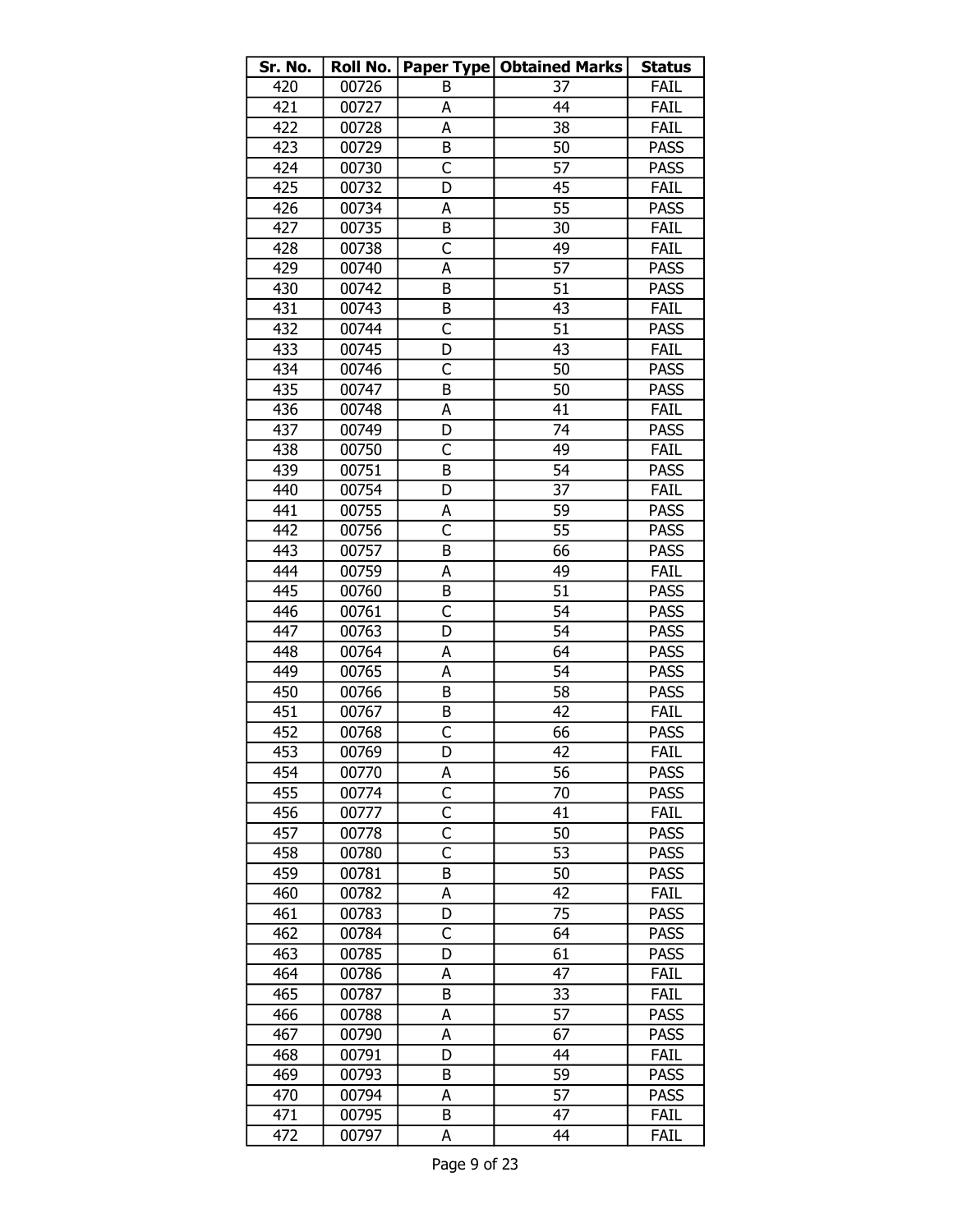| Sr. No. | Roll No. |                              | <b>Paper Type   Obtained Marks</b> | <b>Status</b> |
|---------|----------|------------------------------|------------------------------------|---------------|
| 473     | 00798    | А                            | 54                                 | <b>PASS</b>   |
| 474     | 00799    | B                            | 67                                 | <b>PASS</b>   |
| 475     | 00801    | B                            | 50                                 | <b>PASS</b>   |
| 476     | 00803    | D                            | 61                                 | <b>PASS</b>   |
| 477     | 00804    | C                            | 51                                 | <b>PASS</b>   |
| 478     | 00805    | D                            | 66                                 | <b>PASS</b>   |
| 479     | 00807    | A                            | 54                                 | <b>PASS</b>   |
| 480     | 00808    | B                            | 49                                 | FAIL          |
| 481     | 00812    | C                            | 62                                 | <b>PASS</b>   |
| 482     | 00813    | D                            | $\overline{52}$                    | <b>PASS</b>   |
| 483     | 00814    | B                            | 59                                 | <b>PASS</b>   |
| 484     | 00817    | D                            | 41                                 | FAIL          |
| 485     | 00819    | C                            | 42                                 | FAIL          |
| 486     | 00820    | D                            | 42                                 | <b>FAIL</b>   |
| 487     | 00821    | C                            | 55                                 | <b>PASS</b>   |
| 488     | 00823    | А                            | 58                                 | <b>PASS</b>   |
| 489     | 00825    | B                            | 45                                 | FAIL          |
| 490     | 00826    | C                            | 60                                 | <b>PASS</b>   |
| 491     | 00827    | D                            | 65                                 | <b>PASS</b>   |
| 492     | 00828    | C                            | 44                                 | FAIL          |
| 493     | 00829    | D                            | 51                                 | <b>PASS</b>   |
| 494     | 00831    | A                            | $\overline{51}$                    | <b>PASS</b>   |
| 495     | 00832    | A                            | 40                                 | FAIL          |
| 496     | 00833    | B                            | 47                                 | FAIL          |
| 497     | 00834    | C                            | 55                                 | <b>PASS</b>   |
| 498     | 00836    | D                            | 55                                 | <b>PASS</b>   |
|         |          | C                            | 50                                 | <b>PASS</b>   |
| 499     | 00837    | А                            | 41                                 | <b>FAIL</b>   |
| 500     | 00838    |                              |                                    |               |
| 501     | 00840    | B<br>$\overline{\mathsf{C}}$ | 60<br>53                           | <b>PASS</b>   |
| 502     | 00841    |                              |                                    | <b>PASS</b>   |
| 503     | 00842    | D                            | 31                                 | FAIL          |
| 504     | 00844    | B                            | 72                                 | <b>PASS</b>   |
| 505     | 00845    | C                            | 53                                 | <b>PASS</b>   |
| 506     | 00846    | D                            | 45                                 | FAIL          |
| 507     | 00847    | C                            | 48                                 | <b>FAIL</b>   |
| 508     | 00848    | A                            | 56                                 | <b>PASS</b>   |
| 509     | 00849    | B                            | 47                                 | FAIL          |
| 510     | 00851    | C                            | 57                                 | <b>PASS</b>   |
| 511     | 00852    | B                            | 40                                 | FAIL          |
| 512     | 00853    | D                            | 59                                 | <b>PASS</b>   |
| 513     | 00854    | D                            | 44                                 | FAIL          |
| 514     | 00855    | Α                            | 50                                 | <b>PASS</b>   |
| 515     | 00856    | В                            | 56                                 | <b>PASS</b>   |
| 516     | 00857    | B                            | 57                                 | <b>PASS</b>   |
| 517     | 00858    | А                            | 28                                 | FAIL          |
| 518     | 00859    | C                            | 50                                 | <b>PASS</b>   |
| 519     | 00862    | D                            | 52                                 | <b>PASS</b>   |
| 520     | 00864    | А                            | 50                                 | <b>PASS</b>   |
| 521     | 00866    | А                            | 53                                 | <b>PASS</b>   |
| 522     | 0867     | C                            | 60                                 | <b>PASS</b>   |
| 523     | 00869    | D                            | 45                                 | FAIL          |
| 524     | 00870    | А                            | 48                                 | FAIL          |
| 525     | 00872    | А                            | 69                                 | <b>PASS</b>   |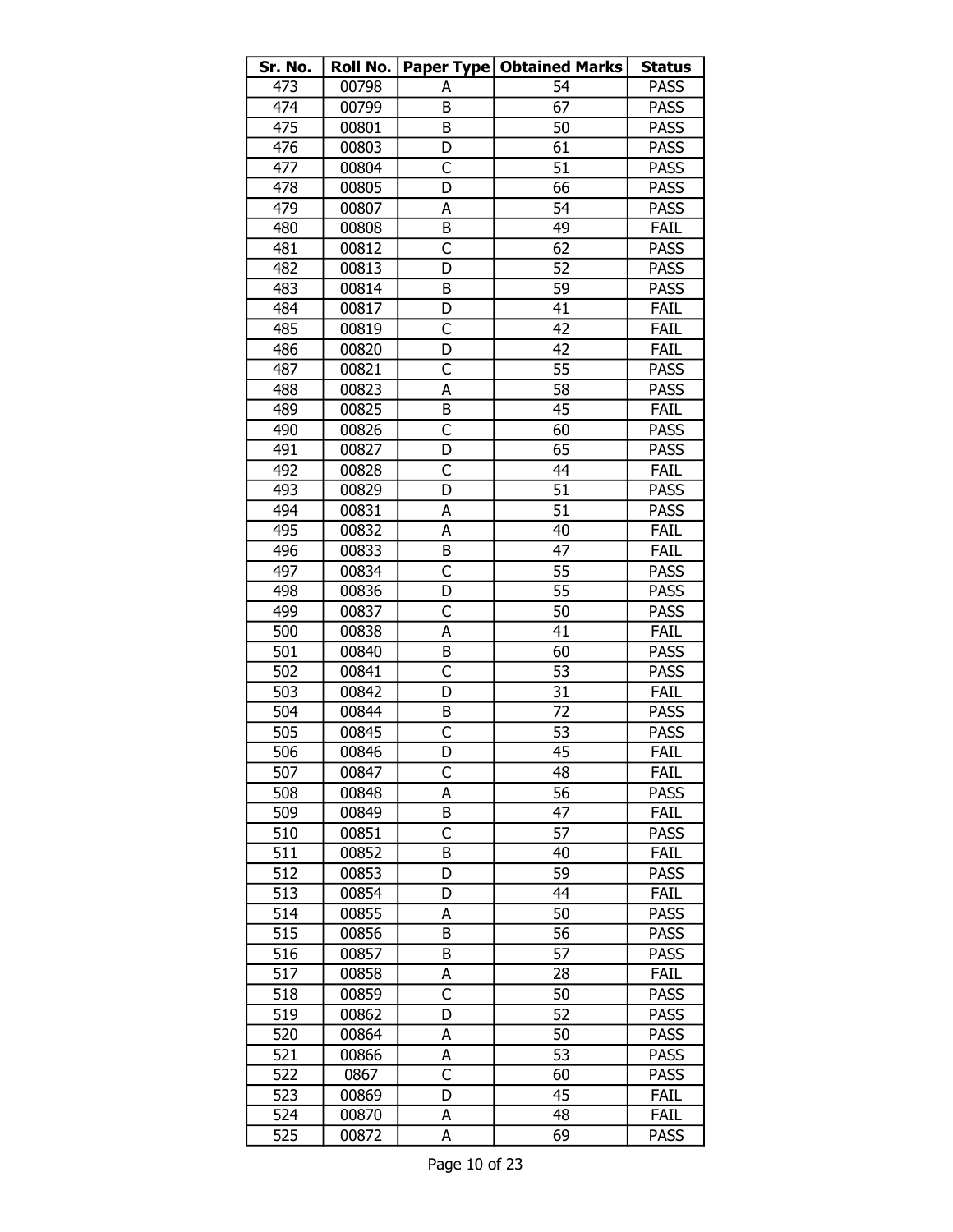| 526<br>00873<br><b>PASS</b><br>64<br>D<br>527<br>49<br>00874<br>FAIL<br>B<br>528<br>50<br>00875<br><b>PASS</b><br>A<br>529<br><b>PASS</b><br>00877<br>D<br>70<br>C<br>52<br><b>PASS</b><br>530<br>00879<br>531<br>B<br>65<br><b>PASS</b><br>00880<br>532<br>61<br>00881<br>А<br><b>PASS</b><br>533<br>B<br>50<br><b>PASS</b><br>00882<br>534<br>C<br>63<br><b>PASS</b><br>00883<br>$\overline{\mathsf{c}}$<br>535<br>54<br><b>PASS</b><br>00884<br>536<br>D<br>57<br><b>PASS</b><br>00885<br>537<br>FAIL<br>0886<br>B<br>43<br>B<br>35<br>538<br>00888<br><b>FAIL</b><br>57<br>539<br>C<br><b>PASS</b><br>00890<br>$\overline{51}$<br>540<br><b>PASS</b><br>00893<br>А<br>541<br>45<br>FAIL<br>00894<br>B<br>$\overline{\mathsf{C}}$<br>542<br>35<br>FAIL<br>00895<br>D<br>56<br>543<br><b>PASS</b><br>00896<br>544<br>50<br>00897<br>A<br><b>PASS</b><br>545<br>FAIL<br>00898<br>A<br>43<br>546<br>59<br>B<br><b>PASS</b><br>00899<br>C<br>42<br>547<br>FAIL<br>00900<br>548<br>62<br><b>PASS</b><br>00901<br>D<br>549<br>41<br>FAIL<br>00902<br>D<br>550<br>41<br>FAIL<br>00903<br>A<br>551<br>00905<br>53<br><b>PASS</b><br>B<br>552<br>C<br>37<br>00907<br>FAIL<br>553<br>D<br>49<br>FAIL<br>00910<br>554<br>39<br>FAIL<br>00921<br>А<br>555<br>A<br>53<br>00923<br><b>PASS</b><br>556<br>A<br>61<br>00924<br><b>PASS</b><br>B<br>FAIL<br>557<br>00929<br>48<br>558<br>00931<br>C<br>43<br>FAIL<br>559<br>$\overline{53}$<br>00933<br><b>PASS</b><br>D<br>52<br>560<br>00934<br>А<br><b>PASS</b><br>561<br>00935<br>B<br>48<br>FAIL<br>C<br>55<br><b>PASS</b><br>562<br>00937<br>563<br>00939<br>D<br>60<br><b>PASS</b><br>564<br>00940<br>48<br>FAIL<br>A<br>565<br>00941<br>47<br>FAIL<br>B<br>566<br>50<br>00942<br>C<br><b>PASS</b><br>567<br>41<br>FAIL<br>00943<br>D<br>568<br>00944<br><b>PASS</b><br>60<br>D<br>569<br>00945<br>C<br>36<br><b>FAIL</b><br>570<br>00946<br><b>PASS</b><br>B<br>60<br>571<br>55<br><b>PASS</b><br>00947<br>А<br>37<br>FAIL<br>572<br>00949<br>D<br>573<br>00950<br>FAIL<br>C<br>38<br>574<br>71<br>00951<br><b>PASS</b><br>B<br>575<br>00952<br>А<br>46<br>FAIL<br>576<br>00954<br>D<br>53<br><b>PASS</b> | Sr. No. | <b>Roll No.</b> | Paper Type   Obtained Marks | <b>Status</b> |
|-----------------------------------------------------------------------------------------------------------------------------------------------------------------------------------------------------------------------------------------------------------------------------------------------------------------------------------------------------------------------------------------------------------------------------------------------------------------------------------------------------------------------------------------------------------------------------------------------------------------------------------------------------------------------------------------------------------------------------------------------------------------------------------------------------------------------------------------------------------------------------------------------------------------------------------------------------------------------------------------------------------------------------------------------------------------------------------------------------------------------------------------------------------------------------------------------------------------------------------------------------------------------------------------------------------------------------------------------------------------------------------------------------------------------------------------------------------------------------------------------------------------------------------------------------------------------------------------------------------------------------------------------------------------------------------------------------------------------------------------------------------------------------------------------------------------------------------------------------------------------------------------------------------------------------------------------------------------------------------------------------------------------------------------------------------------------------------------------------------------------------------------------------|---------|-----------------|-----------------------------|---------------|
|                                                                                                                                                                                                                                                                                                                                                                                                                                                                                                                                                                                                                                                                                                                                                                                                                                                                                                                                                                                                                                                                                                                                                                                                                                                                                                                                                                                                                                                                                                                                                                                                                                                                                                                                                                                                                                                                                                                                                                                                                                                                                                                                                     |         |                 |                             |               |
|                                                                                                                                                                                                                                                                                                                                                                                                                                                                                                                                                                                                                                                                                                                                                                                                                                                                                                                                                                                                                                                                                                                                                                                                                                                                                                                                                                                                                                                                                                                                                                                                                                                                                                                                                                                                                                                                                                                                                                                                                                                                                                                                                     |         |                 |                             |               |
|                                                                                                                                                                                                                                                                                                                                                                                                                                                                                                                                                                                                                                                                                                                                                                                                                                                                                                                                                                                                                                                                                                                                                                                                                                                                                                                                                                                                                                                                                                                                                                                                                                                                                                                                                                                                                                                                                                                                                                                                                                                                                                                                                     |         |                 |                             |               |
|                                                                                                                                                                                                                                                                                                                                                                                                                                                                                                                                                                                                                                                                                                                                                                                                                                                                                                                                                                                                                                                                                                                                                                                                                                                                                                                                                                                                                                                                                                                                                                                                                                                                                                                                                                                                                                                                                                                                                                                                                                                                                                                                                     |         |                 |                             |               |
|                                                                                                                                                                                                                                                                                                                                                                                                                                                                                                                                                                                                                                                                                                                                                                                                                                                                                                                                                                                                                                                                                                                                                                                                                                                                                                                                                                                                                                                                                                                                                                                                                                                                                                                                                                                                                                                                                                                                                                                                                                                                                                                                                     |         |                 |                             |               |
|                                                                                                                                                                                                                                                                                                                                                                                                                                                                                                                                                                                                                                                                                                                                                                                                                                                                                                                                                                                                                                                                                                                                                                                                                                                                                                                                                                                                                                                                                                                                                                                                                                                                                                                                                                                                                                                                                                                                                                                                                                                                                                                                                     |         |                 |                             |               |
|                                                                                                                                                                                                                                                                                                                                                                                                                                                                                                                                                                                                                                                                                                                                                                                                                                                                                                                                                                                                                                                                                                                                                                                                                                                                                                                                                                                                                                                                                                                                                                                                                                                                                                                                                                                                                                                                                                                                                                                                                                                                                                                                                     |         |                 |                             |               |
|                                                                                                                                                                                                                                                                                                                                                                                                                                                                                                                                                                                                                                                                                                                                                                                                                                                                                                                                                                                                                                                                                                                                                                                                                                                                                                                                                                                                                                                                                                                                                                                                                                                                                                                                                                                                                                                                                                                                                                                                                                                                                                                                                     |         |                 |                             |               |
|                                                                                                                                                                                                                                                                                                                                                                                                                                                                                                                                                                                                                                                                                                                                                                                                                                                                                                                                                                                                                                                                                                                                                                                                                                                                                                                                                                                                                                                                                                                                                                                                                                                                                                                                                                                                                                                                                                                                                                                                                                                                                                                                                     |         |                 |                             |               |
|                                                                                                                                                                                                                                                                                                                                                                                                                                                                                                                                                                                                                                                                                                                                                                                                                                                                                                                                                                                                                                                                                                                                                                                                                                                                                                                                                                                                                                                                                                                                                                                                                                                                                                                                                                                                                                                                                                                                                                                                                                                                                                                                                     |         |                 |                             |               |
|                                                                                                                                                                                                                                                                                                                                                                                                                                                                                                                                                                                                                                                                                                                                                                                                                                                                                                                                                                                                                                                                                                                                                                                                                                                                                                                                                                                                                                                                                                                                                                                                                                                                                                                                                                                                                                                                                                                                                                                                                                                                                                                                                     |         |                 |                             |               |
|                                                                                                                                                                                                                                                                                                                                                                                                                                                                                                                                                                                                                                                                                                                                                                                                                                                                                                                                                                                                                                                                                                                                                                                                                                                                                                                                                                                                                                                                                                                                                                                                                                                                                                                                                                                                                                                                                                                                                                                                                                                                                                                                                     |         |                 |                             |               |
|                                                                                                                                                                                                                                                                                                                                                                                                                                                                                                                                                                                                                                                                                                                                                                                                                                                                                                                                                                                                                                                                                                                                                                                                                                                                                                                                                                                                                                                                                                                                                                                                                                                                                                                                                                                                                                                                                                                                                                                                                                                                                                                                                     |         |                 |                             |               |
|                                                                                                                                                                                                                                                                                                                                                                                                                                                                                                                                                                                                                                                                                                                                                                                                                                                                                                                                                                                                                                                                                                                                                                                                                                                                                                                                                                                                                                                                                                                                                                                                                                                                                                                                                                                                                                                                                                                                                                                                                                                                                                                                                     |         |                 |                             |               |
|                                                                                                                                                                                                                                                                                                                                                                                                                                                                                                                                                                                                                                                                                                                                                                                                                                                                                                                                                                                                                                                                                                                                                                                                                                                                                                                                                                                                                                                                                                                                                                                                                                                                                                                                                                                                                                                                                                                                                                                                                                                                                                                                                     |         |                 |                             |               |
|                                                                                                                                                                                                                                                                                                                                                                                                                                                                                                                                                                                                                                                                                                                                                                                                                                                                                                                                                                                                                                                                                                                                                                                                                                                                                                                                                                                                                                                                                                                                                                                                                                                                                                                                                                                                                                                                                                                                                                                                                                                                                                                                                     |         |                 |                             |               |
|                                                                                                                                                                                                                                                                                                                                                                                                                                                                                                                                                                                                                                                                                                                                                                                                                                                                                                                                                                                                                                                                                                                                                                                                                                                                                                                                                                                                                                                                                                                                                                                                                                                                                                                                                                                                                                                                                                                                                                                                                                                                                                                                                     |         |                 |                             |               |
|                                                                                                                                                                                                                                                                                                                                                                                                                                                                                                                                                                                                                                                                                                                                                                                                                                                                                                                                                                                                                                                                                                                                                                                                                                                                                                                                                                                                                                                                                                                                                                                                                                                                                                                                                                                                                                                                                                                                                                                                                                                                                                                                                     |         |                 |                             |               |
|                                                                                                                                                                                                                                                                                                                                                                                                                                                                                                                                                                                                                                                                                                                                                                                                                                                                                                                                                                                                                                                                                                                                                                                                                                                                                                                                                                                                                                                                                                                                                                                                                                                                                                                                                                                                                                                                                                                                                                                                                                                                                                                                                     |         |                 |                             |               |
|                                                                                                                                                                                                                                                                                                                                                                                                                                                                                                                                                                                                                                                                                                                                                                                                                                                                                                                                                                                                                                                                                                                                                                                                                                                                                                                                                                                                                                                                                                                                                                                                                                                                                                                                                                                                                                                                                                                                                                                                                                                                                                                                                     |         |                 |                             |               |
|                                                                                                                                                                                                                                                                                                                                                                                                                                                                                                                                                                                                                                                                                                                                                                                                                                                                                                                                                                                                                                                                                                                                                                                                                                                                                                                                                                                                                                                                                                                                                                                                                                                                                                                                                                                                                                                                                                                                                                                                                                                                                                                                                     |         |                 |                             |               |
|                                                                                                                                                                                                                                                                                                                                                                                                                                                                                                                                                                                                                                                                                                                                                                                                                                                                                                                                                                                                                                                                                                                                                                                                                                                                                                                                                                                                                                                                                                                                                                                                                                                                                                                                                                                                                                                                                                                                                                                                                                                                                                                                                     |         |                 |                             |               |
|                                                                                                                                                                                                                                                                                                                                                                                                                                                                                                                                                                                                                                                                                                                                                                                                                                                                                                                                                                                                                                                                                                                                                                                                                                                                                                                                                                                                                                                                                                                                                                                                                                                                                                                                                                                                                                                                                                                                                                                                                                                                                                                                                     |         |                 |                             |               |
|                                                                                                                                                                                                                                                                                                                                                                                                                                                                                                                                                                                                                                                                                                                                                                                                                                                                                                                                                                                                                                                                                                                                                                                                                                                                                                                                                                                                                                                                                                                                                                                                                                                                                                                                                                                                                                                                                                                                                                                                                                                                                                                                                     |         |                 |                             |               |
|                                                                                                                                                                                                                                                                                                                                                                                                                                                                                                                                                                                                                                                                                                                                                                                                                                                                                                                                                                                                                                                                                                                                                                                                                                                                                                                                                                                                                                                                                                                                                                                                                                                                                                                                                                                                                                                                                                                                                                                                                                                                                                                                                     |         |                 |                             |               |
|                                                                                                                                                                                                                                                                                                                                                                                                                                                                                                                                                                                                                                                                                                                                                                                                                                                                                                                                                                                                                                                                                                                                                                                                                                                                                                                                                                                                                                                                                                                                                                                                                                                                                                                                                                                                                                                                                                                                                                                                                                                                                                                                                     |         |                 |                             |               |
|                                                                                                                                                                                                                                                                                                                                                                                                                                                                                                                                                                                                                                                                                                                                                                                                                                                                                                                                                                                                                                                                                                                                                                                                                                                                                                                                                                                                                                                                                                                                                                                                                                                                                                                                                                                                                                                                                                                                                                                                                                                                                                                                                     |         |                 |                             |               |
|                                                                                                                                                                                                                                                                                                                                                                                                                                                                                                                                                                                                                                                                                                                                                                                                                                                                                                                                                                                                                                                                                                                                                                                                                                                                                                                                                                                                                                                                                                                                                                                                                                                                                                                                                                                                                                                                                                                                                                                                                                                                                                                                                     |         |                 |                             |               |
|                                                                                                                                                                                                                                                                                                                                                                                                                                                                                                                                                                                                                                                                                                                                                                                                                                                                                                                                                                                                                                                                                                                                                                                                                                                                                                                                                                                                                                                                                                                                                                                                                                                                                                                                                                                                                                                                                                                                                                                                                                                                                                                                                     |         |                 |                             |               |
|                                                                                                                                                                                                                                                                                                                                                                                                                                                                                                                                                                                                                                                                                                                                                                                                                                                                                                                                                                                                                                                                                                                                                                                                                                                                                                                                                                                                                                                                                                                                                                                                                                                                                                                                                                                                                                                                                                                                                                                                                                                                                                                                                     |         |                 |                             |               |
|                                                                                                                                                                                                                                                                                                                                                                                                                                                                                                                                                                                                                                                                                                                                                                                                                                                                                                                                                                                                                                                                                                                                                                                                                                                                                                                                                                                                                                                                                                                                                                                                                                                                                                                                                                                                                                                                                                                                                                                                                                                                                                                                                     |         |                 |                             |               |
|                                                                                                                                                                                                                                                                                                                                                                                                                                                                                                                                                                                                                                                                                                                                                                                                                                                                                                                                                                                                                                                                                                                                                                                                                                                                                                                                                                                                                                                                                                                                                                                                                                                                                                                                                                                                                                                                                                                                                                                                                                                                                                                                                     |         |                 |                             |               |
|                                                                                                                                                                                                                                                                                                                                                                                                                                                                                                                                                                                                                                                                                                                                                                                                                                                                                                                                                                                                                                                                                                                                                                                                                                                                                                                                                                                                                                                                                                                                                                                                                                                                                                                                                                                                                                                                                                                                                                                                                                                                                                                                                     |         |                 |                             |               |
|                                                                                                                                                                                                                                                                                                                                                                                                                                                                                                                                                                                                                                                                                                                                                                                                                                                                                                                                                                                                                                                                                                                                                                                                                                                                                                                                                                                                                                                                                                                                                                                                                                                                                                                                                                                                                                                                                                                                                                                                                                                                                                                                                     |         |                 |                             |               |
|                                                                                                                                                                                                                                                                                                                                                                                                                                                                                                                                                                                                                                                                                                                                                                                                                                                                                                                                                                                                                                                                                                                                                                                                                                                                                                                                                                                                                                                                                                                                                                                                                                                                                                                                                                                                                                                                                                                                                                                                                                                                                                                                                     |         |                 |                             |               |
|                                                                                                                                                                                                                                                                                                                                                                                                                                                                                                                                                                                                                                                                                                                                                                                                                                                                                                                                                                                                                                                                                                                                                                                                                                                                                                                                                                                                                                                                                                                                                                                                                                                                                                                                                                                                                                                                                                                                                                                                                                                                                                                                                     |         |                 |                             |               |
|                                                                                                                                                                                                                                                                                                                                                                                                                                                                                                                                                                                                                                                                                                                                                                                                                                                                                                                                                                                                                                                                                                                                                                                                                                                                                                                                                                                                                                                                                                                                                                                                                                                                                                                                                                                                                                                                                                                                                                                                                                                                                                                                                     |         |                 |                             |               |
|                                                                                                                                                                                                                                                                                                                                                                                                                                                                                                                                                                                                                                                                                                                                                                                                                                                                                                                                                                                                                                                                                                                                                                                                                                                                                                                                                                                                                                                                                                                                                                                                                                                                                                                                                                                                                                                                                                                                                                                                                                                                                                                                                     |         |                 |                             |               |
|                                                                                                                                                                                                                                                                                                                                                                                                                                                                                                                                                                                                                                                                                                                                                                                                                                                                                                                                                                                                                                                                                                                                                                                                                                                                                                                                                                                                                                                                                                                                                                                                                                                                                                                                                                                                                                                                                                                                                                                                                                                                                                                                                     |         |                 |                             |               |
|                                                                                                                                                                                                                                                                                                                                                                                                                                                                                                                                                                                                                                                                                                                                                                                                                                                                                                                                                                                                                                                                                                                                                                                                                                                                                                                                                                                                                                                                                                                                                                                                                                                                                                                                                                                                                                                                                                                                                                                                                                                                                                                                                     |         |                 |                             |               |
|                                                                                                                                                                                                                                                                                                                                                                                                                                                                                                                                                                                                                                                                                                                                                                                                                                                                                                                                                                                                                                                                                                                                                                                                                                                                                                                                                                                                                                                                                                                                                                                                                                                                                                                                                                                                                                                                                                                                                                                                                                                                                                                                                     |         |                 |                             |               |
|                                                                                                                                                                                                                                                                                                                                                                                                                                                                                                                                                                                                                                                                                                                                                                                                                                                                                                                                                                                                                                                                                                                                                                                                                                                                                                                                                                                                                                                                                                                                                                                                                                                                                                                                                                                                                                                                                                                                                                                                                                                                                                                                                     |         |                 |                             |               |
|                                                                                                                                                                                                                                                                                                                                                                                                                                                                                                                                                                                                                                                                                                                                                                                                                                                                                                                                                                                                                                                                                                                                                                                                                                                                                                                                                                                                                                                                                                                                                                                                                                                                                                                                                                                                                                                                                                                                                                                                                                                                                                                                                     |         |                 |                             |               |
|                                                                                                                                                                                                                                                                                                                                                                                                                                                                                                                                                                                                                                                                                                                                                                                                                                                                                                                                                                                                                                                                                                                                                                                                                                                                                                                                                                                                                                                                                                                                                                                                                                                                                                                                                                                                                                                                                                                                                                                                                                                                                                                                                     |         |                 |                             |               |
|                                                                                                                                                                                                                                                                                                                                                                                                                                                                                                                                                                                                                                                                                                                                                                                                                                                                                                                                                                                                                                                                                                                                                                                                                                                                                                                                                                                                                                                                                                                                                                                                                                                                                                                                                                                                                                                                                                                                                                                                                                                                                                                                                     |         |                 |                             |               |
|                                                                                                                                                                                                                                                                                                                                                                                                                                                                                                                                                                                                                                                                                                                                                                                                                                                                                                                                                                                                                                                                                                                                                                                                                                                                                                                                                                                                                                                                                                                                                                                                                                                                                                                                                                                                                                                                                                                                                                                                                                                                                                                                                     |         |                 |                             |               |
|                                                                                                                                                                                                                                                                                                                                                                                                                                                                                                                                                                                                                                                                                                                                                                                                                                                                                                                                                                                                                                                                                                                                                                                                                                                                                                                                                                                                                                                                                                                                                                                                                                                                                                                                                                                                                                                                                                                                                                                                                                                                                                                                                     |         |                 |                             |               |
|                                                                                                                                                                                                                                                                                                                                                                                                                                                                                                                                                                                                                                                                                                                                                                                                                                                                                                                                                                                                                                                                                                                                                                                                                                                                                                                                                                                                                                                                                                                                                                                                                                                                                                                                                                                                                                                                                                                                                                                                                                                                                                                                                     |         |                 |                             |               |
|                                                                                                                                                                                                                                                                                                                                                                                                                                                                                                                                                                                                                                                                                                                                                                                                                                                                                                                                                                                                                                                                                                                                                                                                                                                                                                                                                                                                                                                                                                                                                                                                                                                                                                                                                                                                                                                                                                                                                                                                                                                                                                                                                     |         |                 |                             |               |
|                                                                                                                                                                                                                                                                                                                                                                                                                                                                                                                                                                                                                                                                                                                                                                                                                                                                                                                                                                                                                                                                                                                                                                                                                                                                                                                                                                                                                                                                                                                                                                                                                                                                                                                                                                                                                                                                                                                                                                                                                                                                                                                                                     |         |                 |                             |               |
|                                                                                                                                                                                                                                                                                                                                                                                                                                                                                                                                                                                                                                                                                                                                                                                                                                                                                                                                                                                                                                                                                                                                                                                                                                                                                                                                                                                                                                                                                                                                                                                                                                                                                                                                                                                                                                                                                                                                                                                                                                                                                                                                                     |         |                 |                             |               |
| 577<br>00955<br>52<br><b>PASS</b><br>C                                                                                                                                                                                                                                                                                                                                                                                                                                                                                                                                                                                                                                                                                                                                                                                                                                                                                                                                                                                                                                                                                                                                                                                                                                                                                                                                                                                                                                                                                                                                                                                                                                                                                                                                                                                                                                                                                                                                                                                                                                                                                                              |         |                 |                             |               |
| $\overline{\mathsf{C}}$<br>53<br>578<br>00957<br><b>PASS</b>                                                                                                                                                                                                                                                                                                                                                                                                                                                                                                                                                                                                                                                                                                                                                                                                                                                                                                                                                                                                                                                                                                                                                                                                                                                                                                                                                                                                                                                                                                                                                                                                                                                                                                                                                                                                                                                                                                                                                                                                                                                                                        |         |                 |                             |               |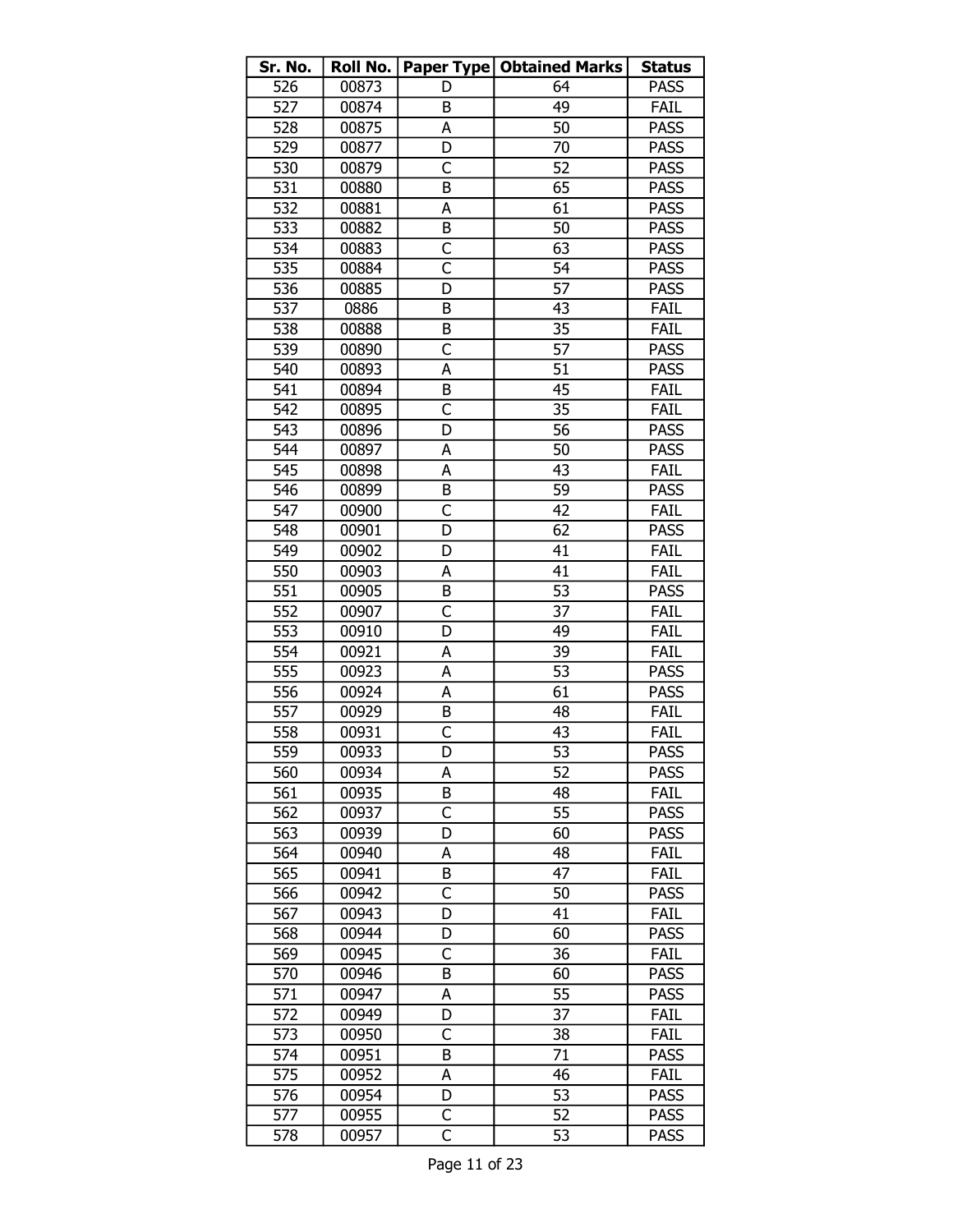| Sr. No. | Roll No. |                         | Paper Type   Obtained Marks | <b>Status</b> |
|---------|----------|-------------------------|-----------------------------|---------------|
| 579     | 00958    | B                       | 47                          | FAIL          |
| 580     | 00960    | A                       | 46                          | FAIL          |
| 581     | 00961    | A                       | 58                          | <b>PASS</b>   |
| 582     | 00962    | B                       | 36                          | FAIL          |
| 583     | 00963    | C                       | 60                          | <b>PASS</b>   |
| 584     | 00967    | D                       | 38                          | <b>FAIL</b>   |
| 585     | 00968    | A                       | 46                          | FAIL          |
| 586     | 00969    | B                       | 60                          | <b>PASS</b>   |
| 587     | 00970    | B                       | 56                          | <b>PASS</b>   |
| 588     | 00972    | C                       | 47                          | FAIL          |
| 589     | 00973    | D                       | 49                          | FAIL          |
| 590     | 00975    | А                       | 46                          | FAIL          |
| 591     | 00977    | C                       | 61                          | <b>PASS</b>   |
| 592     | 00979    | D                       | 52                          | <b>PASS</b>   |
| 593     | 00982    | C                       | 48                          | FAIL          |
| 594     | 00983    | B                       | 48                          | FAIL          |
| 595     | 00985    | Α                       | 45                          | FAIL          |
| 596     | 00986    | D                       | 53                          | <b>PASS</b>   |
| 597     | 00989    | $\overline{\mathsf{C}}$ | 37                          | FAIL          |
| 598     | 00990    | B                       | 45                          | FAIL          |
| 599     | 00993    | D                       | 45                          | FAIL          |
| 600     | 00994    | C                       | 48                          | FAIL          |
| 601     | 00996    | B                       | 42                          | FAIL          |
| 602     | 00997    | A                       | 60                          | <b>PASS</b>   |
| 603     | 01002    | B                       | 56                          | <b>PASS</b>   |
| 604     | 01003    | А                       | 56                          | <b>PASS</b>   |
| 605     | 01004    | B                       | 50                          | <b>PASS</b>   |
| 606     | 01005    | C                       | 52                          | <b>PASS</b>   |
| 607     | 01006    | D                       | 57                          | <b>PASS</b>   |
| 608     | 01007    | А                       | 48                          | FAIL          |
| 609     | 01008    | B                       | 63                          | <b>PASS</b>   |
| 610     | 01010    | C                       | 53                          | <b>PASS</b>   |
| 611     | 01011    | D                       | 49                          | FAIL          |
| 612     | 01012    | A                       | $\overline{52}$             | <b>PASS</b>   |
| 613     | 01013    | B                       | 55                          | <b>PASS</b>   |
| 614     | 01014    | C                       | 43                          | FAIL          |
| 615     | 01015    | D                       | 55                          | <b>PASS</b>   |
| 616     | 01017    | D                       | 47                          | FAIL          |
| 617     | 01018    | C                       | 40                          | FAIL          |
| 618     | 01020    | D                       | 33                          | FAIL          |
| 619     | 01021    | А                       | 30                          | FAIL          |
| 620     | 01022    | D                       | 54                          | <b>PASS</b>   |
| 621     | 01024    | C                       | 42                          | FAIL          |
| 622     | 01025    | B                       | 38                          | FAIL          |
| 623     | 01026    | D                       | 62                          | <b>PASS</b>   |
| 624     | 01027    | А                       | 42                          | FAIL          |
| 625     | 01028    | B                       | 41                          | FAIL          |
| 626     | 01029    | $\overline{\mathsf{C}}$ | 52                          | <b>PASS</b>   |
| 627     | 01030    | B                       | 61                          | <b>PASS</b>   |
| 628     | 01031    | A                       | 69                          | <b>PASS</b>   |
| 629     | 01033    | A                       | 53                          | <b>PASS</b>   |
| 630     | 01034    | B                       | 60                          | <b>PASS</b>   |
| 631     | 01035    | C                       | 29                          | FAIL          |
|         |          |                         |                             |               |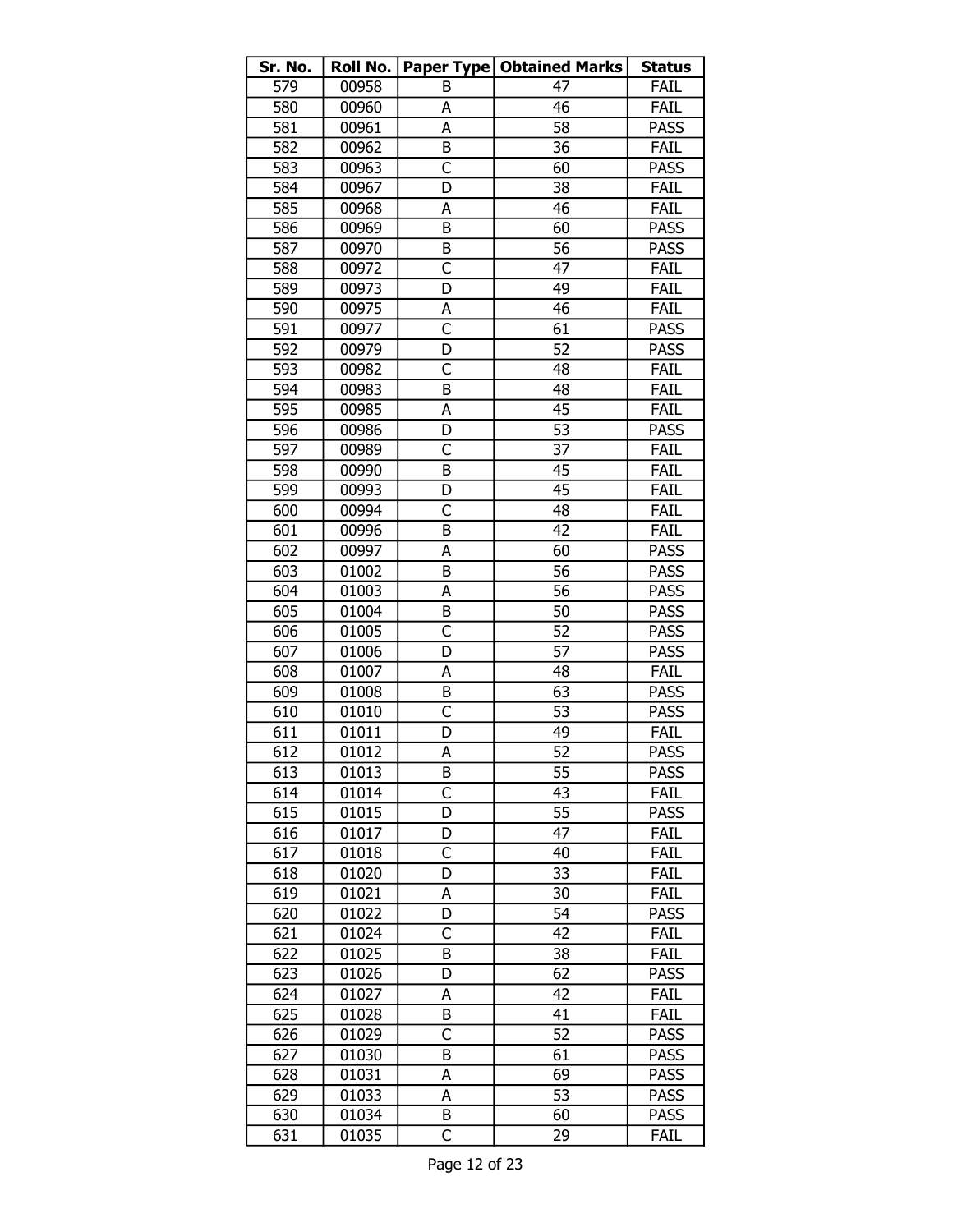| Sr. No. | Roll No. |                         | Paper Type   Obtained Marks | <b>Status</b> |
|---------|----------|-------------------------|-----------------------------|---------------|
| 632     | 01036    | D                       | 30                          | FAIL          |
| 633     | 01038    | А                       | 41                          | FAIL          |
| 634     | 01039    | A                       | $\overline{51}$             | <b>PASS</b>   |
| 635     | 01040    | D                       | 55                          | <b>PASS</b>   |
| 636     | 01042    | B                       | 45                          | FAIL          |
| 637     | 01044    | B                       | 50                          | <b>PASS</b>   |
| 638     | 01045    | C                       | 36                          | FAIL          |
| 639     | 01046    | D                       | 53                          | <b>PASS</b>   |
| 640     | 01048    | C                       | 57                          | <b>PASS</b>   |
| 641     | 01049    | А                       | 50                          | <b>PASS</b>   |
| 642     | 01052    | $\overline{\mathsf{C}}$ | 61                          | <b>PASS</b>   |
| 643     | 01061    | D                       | 57                          | <b>PASS</b>   |
| 644     | 01062    | А                       | 56                          | <b>PASS</b>   |
| 645     | 01063    | B                       | 64                          | <b>PASS</b>   |
| 646     | 01064    | C                       | 62                          | <b>PASS</b>   |
| 647     | 01066    | A                       | 52                          | <b>PASS</b>   |
| 648     | 01067    | B                       | 49                          | FAIL          |
| 649     | 01068    | C                       | 48                          | FAIL          |
| 650     | 01069    | D                       | 56                          | <b>PASS</b>   |
| 651     | 01070    | A                       | 49                          | FAIL          |
| 652     | 01071    | B                       | 40                          | FAIL          |
| 653     | 01072    | B                       | 51                          | <b>PASS</b>   |
| 654     | 01073    | D                       | 39                          | FAIL          |
| 655     | 01075    | C                       | 51                          | <b>PASS</b>   |
| 656     | 01077    | C                       | 51                          | <b>PASS</b>   |
| 657     |          |                         | 43                          | FAIL          |
|         | 01078    | Α                       |                             |               |
| 658     | 01080    | B                       | 49<br>47                    | FAIL          |
| 659     | 01081    | C                       |                             | FAIL          |
| 660     | 01084    | D                       | 45                          | FAIL          |
| 661     | 01085    | А                       | 52                          | <b>PASS</b>   |
| 662     | 01086    | B                       | 47                          | FAIL          |
| 663     | 01087    | C                       | 40                          | FAIL          |
| 664     | 01088    | D                       | 35                          | <b>FAIL</b>   |
| 665     | 01089    | A                       | 40                          | FAIL          |
| 666     | 01090    | B                       | 35                          | Fail          |
| 667     | 01091    | C                       | 64                          | <b>PASS</b>   |
| 668     | 01092    | D                       | 60                          | <b>PASS</b>   |
| 669     | 01093    | D                       | 48                          | FAIL          |
| 670     | 01094    | A                       | 48                          | FAIL          |
| 671     | 01095    | B                       | 41                          | FAIL          |
| 672     | 01096    | C                       | 40                          | FAIL          |
| 673     | 01097    | D                       | 47                          | FAIL          |
| 674     | 01098    | А                       | 55                          | <b>PASS</b>   |
| 675     | 01099    | B                       | 46                          | FAIL          |
| 676     | 01100    | C                       | 30                          | FAIL          |
| 677     | 01101    | D                       | 46                          | FAIL          |
| 678     | 01102    | А                       | 52                          | <b>PASS</b>   |
| 679     | 01103    | A                       | 42                          | FAIL          |
| 680     | 01104    | B                       | 55                          | <b>PASS</b>   |
| 681     | 01105    | C                       | 57                          | <b>PASS</b>   |
| 682     | 01106    | D                       | 50                          | <b>PASS</b>   |
| 683     | 01108    | А                       | 49                          | FAIL          |
| 684     | 01109    | $\overline{\mathsf{C}}$ | 45                          | FAIL          |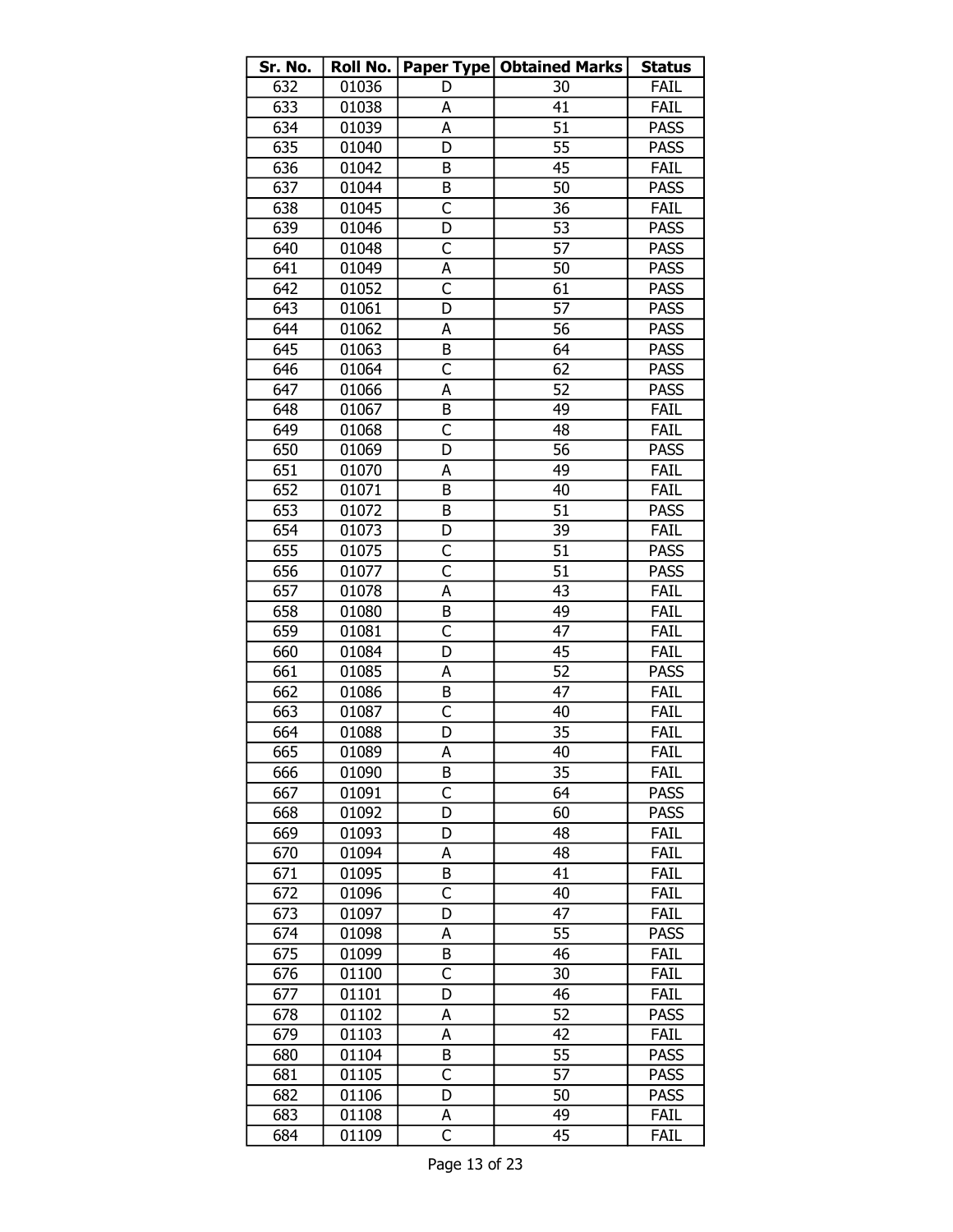| Sr. No. | Roll No. |                         | <b>Paper Type   Obtained Marks</b> | <b>Status</b> |
|---------|----------|-------------------------|------------------------------------|---------------|
| 685     | 01110    | B                       | 55                                 | <b>PASS</b>   |
| 686     | 01111    | B                       | 62                                 | <b>PASS</b>   |
| 687     | 01112    | C                       | 50                                 | <b>PASS</b>   |
| 688     | 01113    | D                       | 58                                 | <b>PASS</b>   |
| 689     | 01114    | А                       | $\overline{56}$                    | <b>PASS</b>   |
| 690     | 01115    | B                       | 51                                 | <b>PASS</b>   |
| 691     | 01117    | D                       | 39                                 | FAIL          |
| 692     | 01118    | D                       | 50                                 | <b>PASS</b>   |
| 693     | 01121    | А                       | 51                                 | <b>PASS</b>   |
| 694     | 01124    | А                       | 46                                 | FAIL          |
| 695     | 01126    | $\overline{\mathsf{C}}$ | 63                                 | <b>PASS</b>   |
| 696     | 01128    | А                       | 50                                 | <b>PASS</b>   |
| 697     | 01129    | B                       | 58                                 | <b>PASS</b>   |
| 698     | 01130    | D                       | 42                                 | <b>FAIL</b>   |
| 699     | 01131    | A                       | 47                                 | FAIL          |
| 700     | 01132    | D                       | 69                                 | <b>PASS</b>   |
| 701     | 01133    | А                       | 45                                 | FAIL          |
| 702     | 01134    | B                       | 59                                 | <b>PASS</b>   |
| 703     | 01135    | $\overline{\mathsf{C}}$ | 43                                 | FAIL          |
| 704     | 01136    | A                       | 43                                 | FAIL          |
| 705     | 01137    | D                       | 41                                 | FAIL          |
| 706     | 01138    | А                       | 57                                 | <b>PASS</b>   |
| 707     | 01141    | B                       | 36                                 | FAIL          |
| 708     | 01142    | $\overline{\mathsf{C}}$ | 42                                 | FAIL          |
| 709     | 01143    | D                       | 53                                 | <b>PASS</b>   |
| 710     | 01146    | A                       | 50                                 | <b>PASS</b>   |
| 711     | 01152    | B                       | 54                                 | <b>PASS</b>   |
| 712     | 01154    | A                       | $\overline{33}$                    | FAIL          |
| 713     | 01156    | A                       | 43                                 | FAIL          |
| 714     | 01157    | $\overline{\mathsf{C}}$ | 56                                 | <b>PASS</b>   |
| 715     | 01159    | D                       | 53                                 | <b>PASS</b>   |
| 716     | 01161    | А                       | 47                                 | FAIL          |
| 717     | 01162    | B                       | 65                                 | <b>PASS</b>   |
| 718     | 01163    | B                       | $\overline{35}$                    | FAIL          |
| 719     | 01164    | D                       | 55                                 | <b>PASS</b>   |
| 720     | 01166    | C                       | 36                                 | FAIL          |
| 721     | 01167    | А                       | 49                                 | FAIL          |
| 722     | 01168    | $\overline{C}$          | 51                                 | <b>PASS</b>   |
| 723     | 01169    | C                       | 63                                 | <b>PASS</b>   |
| 724     | 01170    | D                       | 41                                 | FAIL          |
| 725     | 01171    | B                       | 72                                 | <b>PASS</b>   |
| 726     | 01172    | C                       | 72                                 | <b>PASS</b>   |
| 727     | 01173    | D                       | 50                                 | <b>PASS</b>   |
| 728     | 01174    | А                       | 53                                 | <b>PASS</b>   |
| 729     | 01175    | B                       | 63                                 | <b>PASS</b>   |
| 730     | 01176    | А                       | 53                                 | <b>PASS</b>   |
| 731     | 01177    | D                       | 55                                 | <b>PASS</b>   |
| 732     | 01179    | C                       | 44                                 | FAIL          |
| 733     | 01180    | B                       | 57                                 | <b>PASS</b>   |
| 734     | 01182    | D                       | 66                                 | <b>PASS</b>   |
| 735     | 01183    | A                       | 54                                 | <b>PASS</b>   |
| 736     | 01184    | B                       | 49                                 | FAIL          |
| 737     | 01185    | А                       | 50                                 | <b>PASS</b>   |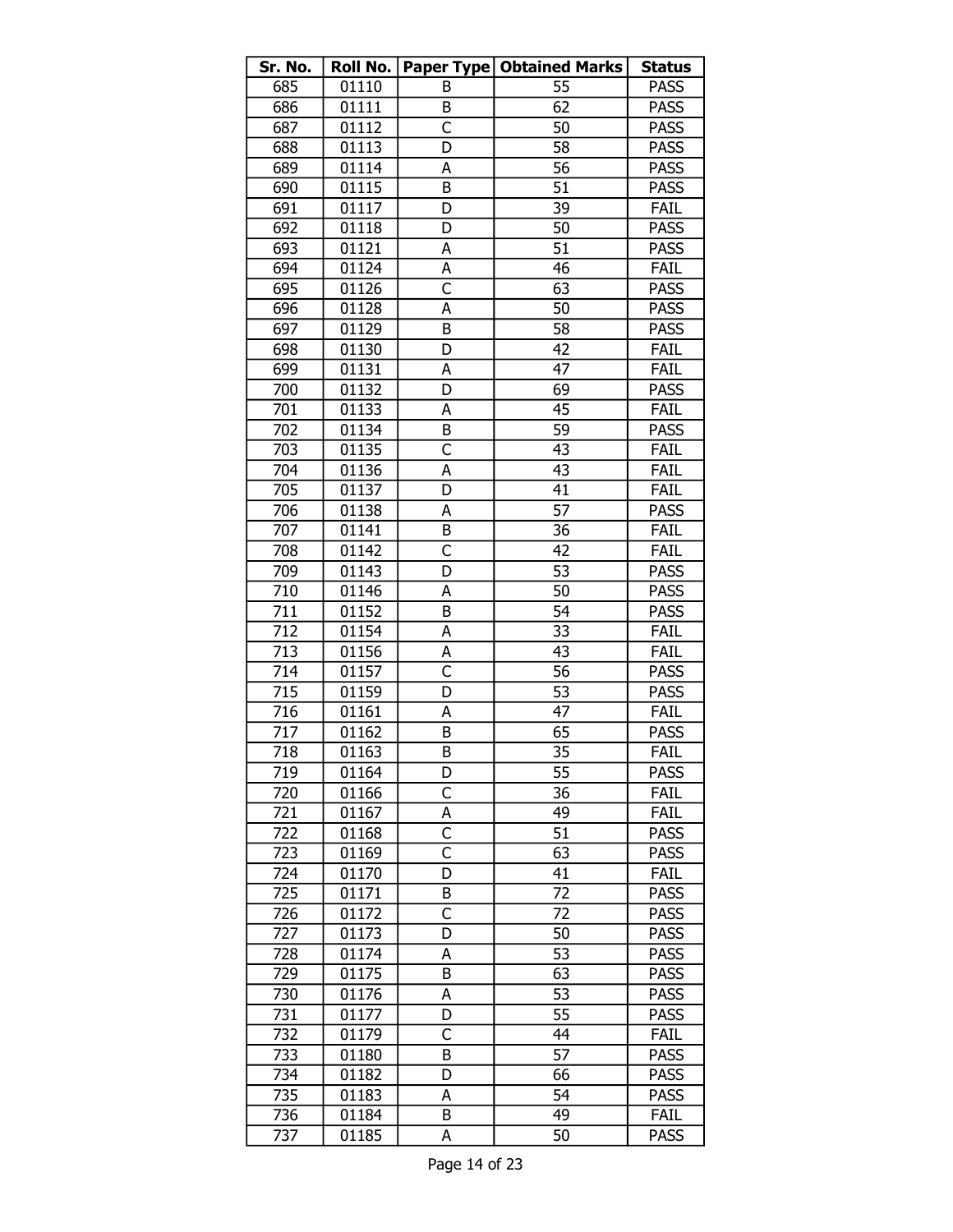| Sr. No.          | Roll No. |                         | <b>Paper Type   Obtained Marks</b> | <b>Status</b> |
|------------------|----------|-------------------------|------------------------------------|---------------|
| 738              | 01186    | B                       | 61                                 | <b>PASS</b>   |
| 739              | 01187    | C                       | 48                                 | FAIL          |
| 740              | 01188    | А                       | 53                                 | <b>PASS</b>   |
| 741              | 01189    | $\overline{\mathsf{C}}$ | 49                                 | <b>FAIL</b>   |
| $\overline{7}42$ | 01190    | $\overline{\mathsf{C}}$ | 37                                 | FAIL          |
| 743              | 01191    | C                       | 55                                 | <b>PASS</b>   |
| 744              | 01192    | B                       | 42                                 | <b>FAIL</b>   |
| 745              | 01193    | А                       | 43                                 | FAIL          |
| 746              | 01194    | D                       | 63                                 | <b>PASS</b>   |
| 747              | 01195    | А                       | 38                                 | FAIL          |
| 748              | 01196    | B                       | 56                                 | <b>PASS</b>   |
| 749              | 01197    | D                       | 52                                 | <b>PASS</b>   |
| 750              | 01198    | D                       | 52                                 | <b>PASS</b>   |
| $\overline{751}$ | 01199    | D                       | 35                                 | <b>FAIL</b>   |
| $\overline{752}$ | 01201    | A                       | 43                                 | FAIL          |
| 753              | 01202    | B                       | 49                                 | FAIL          |
| 754              | 01203    | C                       | 55                                 | <b>PASS</b>   |
| 755              | 01204    | D                       | 62                                 | <b>PASS</b>   |
| 756              | 01205    | B                       | 51                                 | <b>PASS</b>   |
| 757              | 01206    | A                       | 69                                 | <b>PASS</b>   |
| 758              | 01207    | $\overline{\mathsf{C}}$ | 56                                 | <b>PASS</b>   |
| 759              | 01208    | D                       | 46                                 | <b>FAIL</b>   |
| 760              | 01209    | A                       | 56                                 | <b>PASS</b>   |
| 761              | 01210    | А                       | 55                                 | <b>PASS</b>   |
| 762              | 01212    | $\overline{\mathsf{c}}$ | 50                                 | <b>PASS</b>   |
| 763              | 01213    | D                       | 37                                 | FAIL          |
| 764              | 01214    | А                       | 31                                 | FAIL          |
| 765              | 01215    | $\overline{\mathsf{C}}$ | $\overline{51}$                    | <b>PASS</b>   |
| 766              | 01218    | D                       | 56                                 | <b>PASS</b>   |
| 767              | 01220    | $\overline{\mathsf{C}}$ | 61                                 | <b>PASS</b>   |
| 768              | 01221    | А                       | 48                                 | FAIL          |
| 769              | 01222    | B                       | 66                                 | <b>PASS</b>   |
| 770              | 01223    | $\overline{\mathsf{C}}$ | 59                                 | <b>PASS</b>   |
| $\overline{771}$ | 01224    | D                       | $\overline{53}$                    | <b>PASS</b>   |
| 772              | 01226    | А                       | 48                                 | Fail          |
| 773              | 01227    | B                       | 34                                 | FAIL          |
| 774              | 01228    | D                       | 53                                 | <b>PASS</b>   |
| 775              | 01231    | C                       | 35                                 | FAIL          |
| 776              | 01232    | B                       | 57                                 | <b>PASS</b>   |
| 777              | 01233    | D                       | 66                                 | <b>PASS</b>   |
| 778              | 01234    | B                       | 47                                 | FAIL          |
| 779              | 01236    | А                       | 48                                 | FAIL          |
| 780              | 01238    | D                       | 60                                 | <b>PASS</b>   |
| 781              | 01239    | D                       | 48                                 | FAIL          |
| 782              | 01240    | А                       | 63                                 | <b>PASS</b>   |
| 783              | 01241    | D                       | 63                                 | <b>PASS</b>   |
| 784              | 01242    | В                       | 38                                 | FAIL          |
| 785              | 01243    | $\overline{\mathsf{c}}$ | 50                                 | <b>PASS</b>   |
| 786              | 01245    | D                       | 51                                 | <b>PASS</b>   |
| 787              | 01246    | A                       | 66                                 | <b>PASS</b>   |
| 788              | 01247    | B                       | 52                                 | <b>PASS</b>   |
| 789              | 01248    | C                       | 56                                 | <b>PASS</b>   |
| 790              | 01250    | А                       | 57                                 | <b>PASS</b>   |
|                  |          |                         |                                    |               |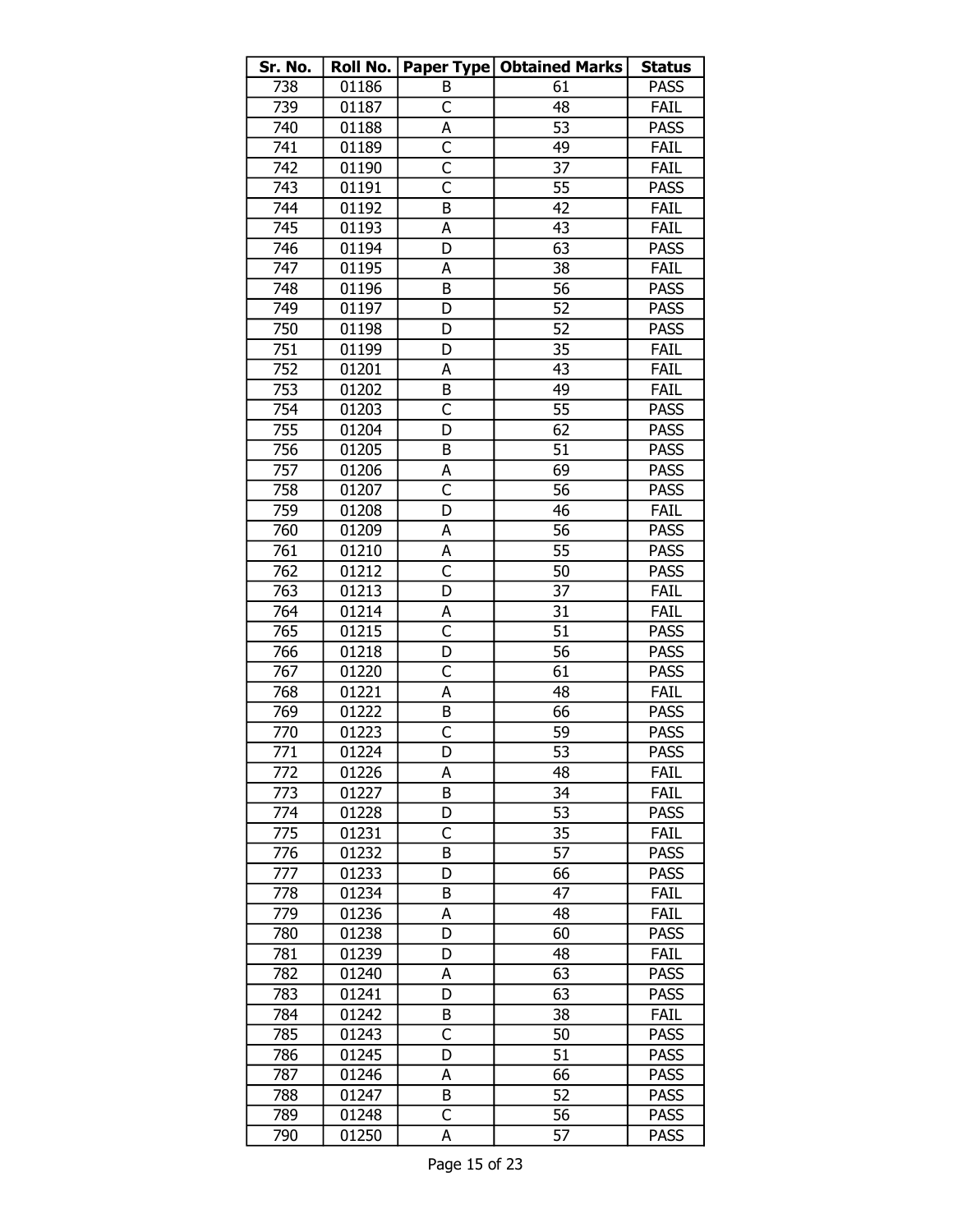| Sr. No. | Roll No. |                         | Paper Type   Obtained Marks | <b>Status</b> |
|---------|----------|-------------------------|-----------------------------|---------------|
| 791     | 01251    | В                       | 45                          | FAIL          |
| 792     | 01252    | B                       | 64                          | <b>PASS</b>   |
| 793     | 01253    | D                       | 55                          | <b>PASS</b>   |
| 794     | 01254    | $\overline{C}$          | 50                          | <b>PASS</b>   |
| 795     | 01255    | D                       | 48                          | FAIL          |
| 796     | 01256    | А                       | 64                          | <b>PASS</b>   |
| 797     | 01257    | A                       | 45                          | <b>FAIL</b>   |
| 798     | 01258    | $\overline{\mathsf{C}}$ | 50                          | <b>PASS</b>   |
| 799     | 01259    | B                       | 53                          | <b>PASS</b>   |
| 800     | 01261    | D                       | 58                          | <b>PASS</b>   |
| 801     | 01262    | А                       | 56                          | <b>PASS</b>   |
| 802     | 01264    | $\overline{\mathsf{C}}$ | 45                          | <b>FAIL</b>   |
| 803     | 01265    | А                       | 50                          | <b>PASS</b>   |
| 804     | 01266    | B                       | 57                          | <b>PASS</b>   |
| 805     | 01282    | А                       | 52                          | <b>PASS</b>   |
| 806     | 01283    | C                       | 64                          | <b>PASS</b>   |
| 807     | 01284    | Α                       | 33                          | FAIL          |
| 808     | 01286    | B                       | 45                          | FAIL          |
| 809     | 01287    | $\overline{\mathsf{C}}$ | 36                          | FAIL          |
| 810     | 01288    | D                       | 44                          | FAIL          |
| 811     | 01289    | А                       | 41                          | FAIL          |
| 812     | 01290    | B                       | 43                          | <b>FAIL</b>   |
| 813     | 01291    | $\overline{\mathsf{C}}$ | 52                          | <b>PASS</b>   |
| 814     | 01292    | D                       | 55                          | <b>PASS</b>   |
| 815     | 01293    | A                       | 59                          | <b>PASS</b>   |
| 816     | 01295    | D                       | 48                          | FAIL          |
| 817     | 01296    | C                       | 53                          | <b>PASS</b>   |
| 818     | 01297    | B                       | 67                          | <b>PASS</b>   |
| 819     | 01298    | A                       | 60                          | <b>PASS</b>   |
| 820     | 01300    | D                       | 60                          | <b>PASS</b>   |
| 821     | 01301    | C                       | 60                          | <b>PASS</b>   |
| 822     | 01302    | B                       | 65                          | <b>PASS</b>   |
| 823     | 01304    | A                       | 61                          | <b>PASS</b>   |
| 824     | 01308    | D                       | 48                          | FAIL          |
| 825     | 01309    | C                       | 49                          | FAIL          |
| 826     | 01310    | А                       | 55                          | <b>PASS</b>   |
| 827     | 01313    | B                       | 43                          | FAIL          |
| 828     | 01314    | C                       | 32                          | FAIL          |
| 829     | 01316    | D                       | 41                          | FAIL          |
| 830     | 01317    | A                       | 39                          | FAIL          |
| 831     | 01318    | B                       | 61                          | <b>PASS</b>   |
| 832     | 01319    | C                       | 60                          | <b>PASS</b>   |
| 833     | 01320    | C                       | 63                          | <b>PASS</b>   |
| 834     | 01321    | D                       | 28                          | FAIL          |
| 835     | 01322    | A                       | 42                          | FAIL          |
| 836     | 01323    | B                       | 52                          | <b>PASS</b>   |
| 837     | 01325    | D                       | 63                          | <b>PASS</b>   |
| 838     | 01326    | C                       | 56                          | <b>PASS</b>   |
| 839     | 01333    | D                       | 41                          | FAIL          |
| 840     | 01334    | В                       | 44                          | FAIL          |
| 841     | 01335    | А                       | 60                          | <b>PASS</b>   |
| 842     | 01337    | D                       | 55                          | <b>PASS</b>   |
| 843     | 01338    | C                       | 50                          | <b>PASS</b>   |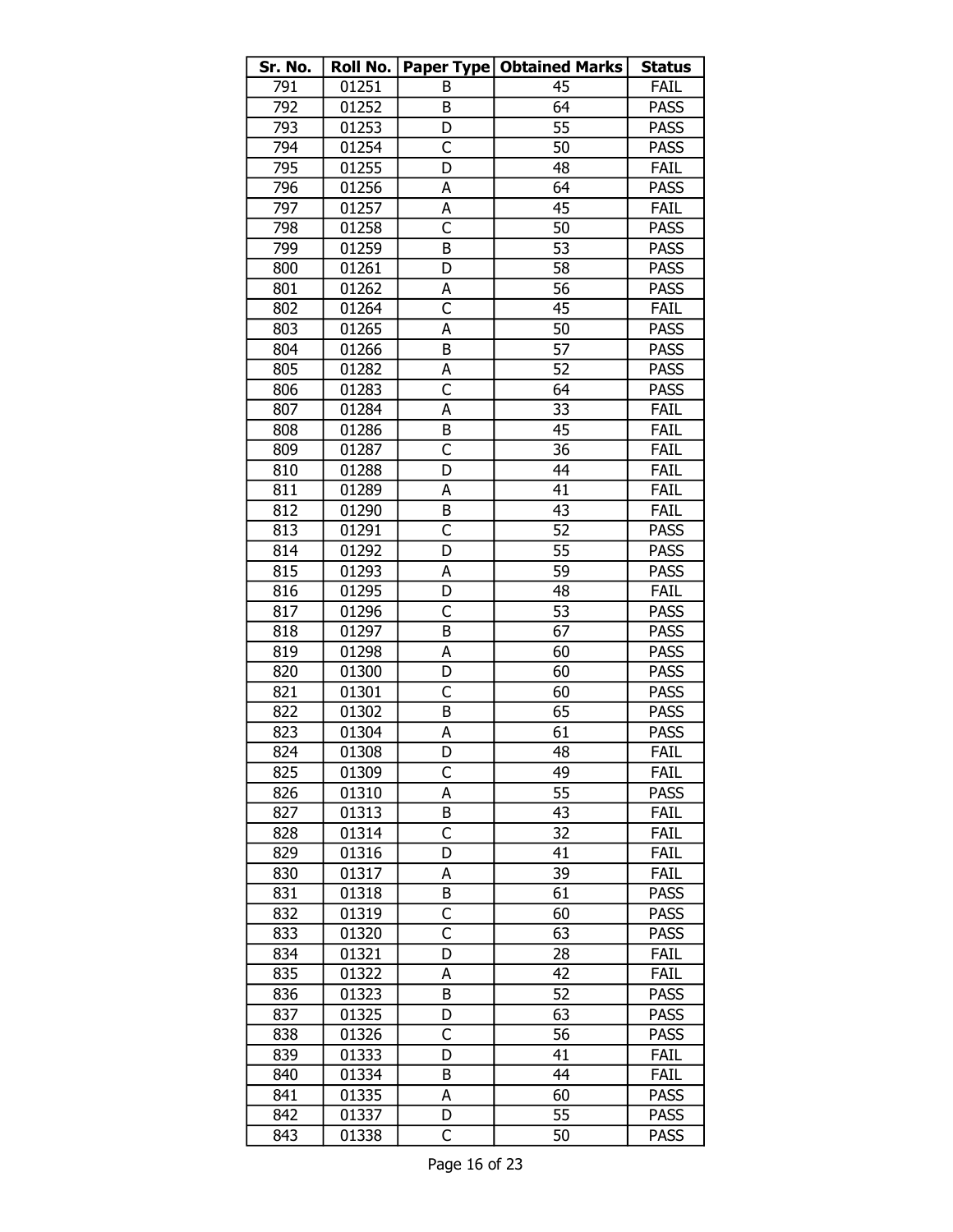| Sr. No.          | Roll No. |                         | Paper Type   Obtained Marks | <b>Status</b> |
|------------------|----------|-------------------------|-----------------------------|---------------|
| 844              | 01339    | C                       | 68                          | <b>PASS</b>   |
| 845              | 01340    | B                       | 53                          | <b>PASS</b>   |
| 846              | 01342    | А                       | $\overline{57}$             | <b>PASS</b>   |
| 847              | 01343    | D                       | 61                          | <b>PASS</b>   |
| 848              | 01345    | А                       | 50                          | <b>PASS</b>   |
| 849              | 01349    | B                       | 64                          | <b>PASS</b>   |
| 850              | 01350    | C                       | 59                          | <b>PASS</b>   |
| 851              | 01351    | A                       | 67                          | <b>PASS</b>   |
| 852              | 01353    | A                       | 44                          | FAIL          |
| 853              | 01354    | B                       | 60                          | <b>PASS</b>   |
| 854              | 01355    | $\mathsf{C}$            | 58                          | <b>PASS</b>   |
| 855              | 01356    | D                       | 56                          | <b>PASS</b>   |
| 856              | 01358    | А                       | 56                          | <b>PASS</b>   |
| 857              | 01360    | B                       | 49                          | <b>FAIL</b>   |
| 858              | 01361    | А                       | 60                          | <b>PASS</b>   |
| 859              | 01362    | B                       | 46                          | FAIL          |
| 860              | 01363    | $\overline{\mathsf{c}}$ | 56                          | <b>PASS</b>   |
| 861              | 01364    | D                       | 42                          | FAIL          |
| 862              | 01365    | A                       | 46                          | FAIL          |
| 863              | 01366    | B                       | 47                          | FAIL          |
| 864              | 01367    | $\overline{\mathsf{C}}$ | 58                          | <b>PASS</b>   |
| 865              | 01368    | $\overline{\mathsf{C}}$ | 44                          | FAIL          |
| 866              | 01370    | D                       | 60                          | <b>PASS</b>   |
| $\overline{867}$ | 01371    | А                       | 60                          | <b>PASS</b>   |
| 868              | 01373    | D                       | 65                          | <b>PASS</b>   |
| 869              | 01374    | А                       | 45                          | FAIL          |
| 870              | 01375    | B                       | 57                          | <b>PASS</b>   |
| 871              | 01377    | C                       | 61                          | <b>PASS</b>   |
| 872              | 01380    | А                       | 49                          | FAIL          |
| 873              | 01381    | B                       | 43                          | FAIL          |
| 874              | 01382    | C                       | 49                          | FAIL          |
| 875              | 01383    | B                       | 47                          | FAIL          |
| 876              | 01385    | C                       | 70                          | <b>PASS</b>   |
| $\sqrt{877}$     | 01386    | D                       | $\overline{54}$             | <b>PASS</b>   |
| 878              | 01387    | D                       | 54                          | <b>PASS</b>   |
| 879              | 01389    | D                       | 57                          | <b>PASS</b>   |
| 880              | 01390    | А                       | 40                          | FAIL          |
| 881              | 01392    | B                       | 63                          | <b>PASS</b>   |
| 882              | 01395    | C                       | 37                          | FAIL          |
| 883              | 01396    | D                       | 61                          | <b>PASS</b>   |
| 884              | 01401    | А                       | 59                          | <b>PASS</b>   |
| 885              | 01402    | В                       | 52                          | <b>PASS</b>   |
| 886              | 01403    | А                       | 73                          | <b>PASS</b>   |
| 887              | 01404    | C                       | 50                          | <b>PASS</b>   |
| 888              | 01406    | А                       | 48                          | FAIL          |
| 889              | 01407    | C                       | 63                          | <b>PASS</b>   |
| 890              | 01408    | D                       | 48                          | FAIL          |
| 891              | 01409    | А                       | 49                          | FAIL          |
| 892              | 01410    | B                       | 36                          | FAIL          |
| 893              | 01411    | C                       | 51                          | <b>PASS</b>   |
| 894              | 01412    | D                       | 52                          | <b>PASS</b>   |
| 895              | 01413    | B                       | 50                          | <b>PASS</b>   |
| 896              | 01414    | D                       | 61                          | <b>PASS</b>   |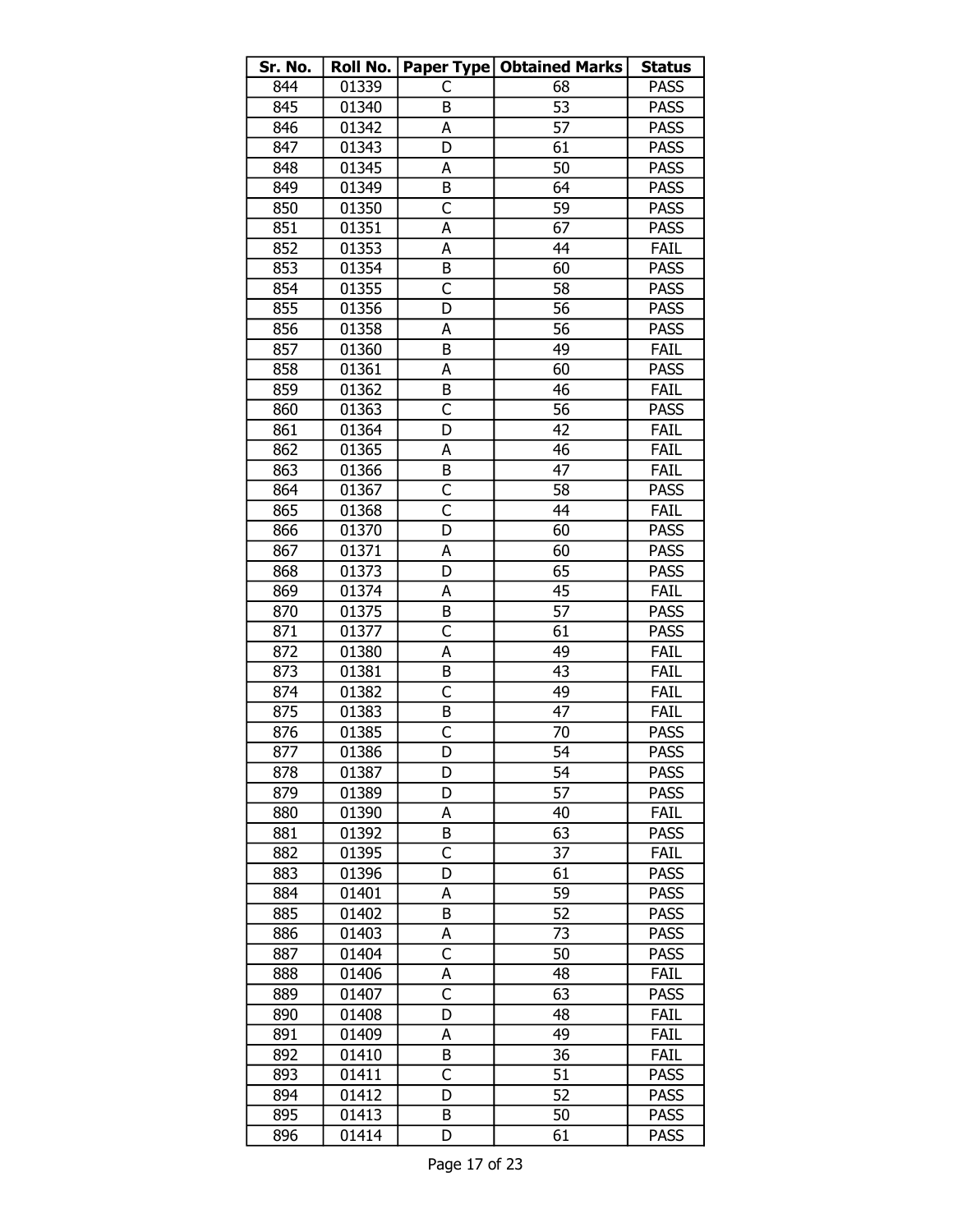| Paper Type   Obtained Marks<br>01416<br>FAIL<br>897<br>48<br>А<br>38<br>898<br>01418<br>FAIL<br>B<br>FAIL<br>899<br>01419<br>41<br>А<br>46<br>900<br>01420<br>B<br>FAIL<br>$\overline{\mathsf{C}}$<br>901<br>64<br><b>PASS</b><br>01421<br>902<br>А<br>53<br>01423<br><b>PASS</b><br>$\overline{\mathsf{C}}$<br>903<br>01424<br>50<br><b>PASS</b><br>32<br>904<br>01425<br>A<br><b>FAIL</b><br>905<br>66<br><b>PASS</b><br>01426<br>B<br>906<br>FAIL<br>01428<br>48<br>D<br>C<br>38<br>907<br>01429<br>FAIL<br>908<br>А<br>51<br><b>PASS</b><br>01430<br>59<br>909<br>01431<br><b>PASS</b><br>А<br>57<br><b>PASS</b><br>910<br>01435<br>D<br>63<br><b>PASS</b><br>911<br>01436<br>А<br>912<br>FAIL<br>01437<br>B<br>45<br>913<br>01438<br>C<br>53<br><b>PASS</b><br>D<br>914<br>01439<br>45<br>FAIL<br>57<br>915<br>D<br><b>PASS</b><br>01440<br>62<br><b>PASS</b><br>916<br>01441<br>B<br>C<br>51<br><b>PASS</b><br>917<br>01443<br>53<br>918<br>01445<br>B<br><b>PASS</b><br>919<br>45<br>FAIL<br>01446<br>B<br>920<br>01447<br>40<br>FAIL<br>А<br>D<br>56<br>921<br>01449<br><b>PASS</b><br>922<br>01450<br>C<br>58<br><b>PASS</b><br>Ċ<br><b>PASS</b><br>923<br>01451<br>61<br>01452<br>FAIL<br>924<br>B<br>46<br>925<br>59<br>01453<br>A<br><b>PASS</b><br>926<br>01454<br>49<br>FAIL<br>А<br>C<br>57<br>927<br>01457<br><b>PASS</b><br>66<br>928<br>01458<br>D<br><b>PASS</b><br>929<br>01459<br>А<br>41<br>FAIL |
|------------------------------------------------------------------------------------------------------------------------------------------------------------------------------------------------------------------------------------------------------------------------------------------------------------------------------------------------------------------------------------------------------------------------------------------------------------------------------------------------------------------------------------------------------------------------------------------------------------------------------------------------------------------------------------------------------------------------------------------------------------------------------------------------------------------------------------------------------------------------------------------------------------------------------------------------------------------------------------------------------------------------------------------------------------------------------------------------------------------------------------------------------------------------------------------------------------------------------------------------------------------------------------------------------------------------------------------------------------------------------------------------------------------------|
|                                                                                                                                                                                                                                                                                                                                                                                                                                                                                                                                                                                                                                                                                                                                                                                                                                                                                                                                                                                                                                                                                                                                                                                                                                                                                                                                                                                                                        |
|                                                                                                                                                                                                                                                                                                                                                                                                                                                                                                                                                                                                                                                                                                                                                                                                                                                                                                                                                                                                                                                                                                                                                                                                                                                                                                                                                                                                                        |
|                                                                                                                                                                                                                                                                                                                                                                                                                                                                                                                                                                                                                                                                                                                                                                                                                                                                                                                                                                                                                                                                                                                                                                                                                                                                                                                                                                                                                        |
|                                                                                                                                                                                                                                                                                                                                                                                                                                                                                                                                                                                                                                                                                                                                                                                                                                                                                                                                                                                                                                                                                                                                                                                                                                                                                                                                                                                                                        |
|                                                                                                                                                                                                                                                                                                                                                                                                                                                                                                                                                                                                                                                                                                                                                                                                                                                                                                                                                                                                                                                                                                                                                                                                                                                                                                                                                                                                                        |
|                                                                                                                                                                                                                                                                                                                                                                                                                                                                                                                                                                                                                                                                                                                                                                                                                                                                                                                                                                                                                                                                                                                                                                                                                                                                                                                                                                                                                        |
|                                                                                                                                                                                                                                                                                                                                                                                                                                                                                                                                                                                                                                                                                                                                                                                                                                                                                                                                                                                                                                                                                                                                                                                                                                                                                                                                                                                                                        |
|                                                                                                                                                                                                                                                                                                                                                                                                                                                                                                                                                                                                                                                                                                                                                                                                                                                                                                                                                                                                                                                                                                                                                                                                                                                                                                                                                                                                                        |
|                                                                                                                                                                                                                                                                                                                                                                                                                                                                                                                                                                                                                                                                                                                                                                                                                                                                                                                                                                                                                                                                                                                                                                                                                                                                                                                                                                                                                        |
|                                                                                                                                                                                                                                                                                                                                                                                                                                                                                                                                                                                                                                                                                                                                                                                                                                                                                                                                                                                                                                                                                                                                                                                                                                                                                                                                                                                                                        |
|                                                                                                                                                                                                                                                                                                                                                                                                                                                                                                                                                                                                                                                                                                                                                                                                                                                                                                                                                                                                                                                                                                                                                                                                                                                                                                                                                                                                                        |
|                                                                                                                                                                                                                                                                                                                                                                                                                                                                                                                                                                                                                                                                                                                                                                                                                                                                                                                                                                                                                                                                                                                                                                                                                                                                                                                                                                                                                        |
|                                                                                                                                                                                                                                                                                                                                                                                                                                                                                                                                                                                                                                                                                                                                                                                                                                                                                                                                                                                                                                                                                                                                                                                                                                                                                                                                                                                                                        |
|                                                                                                                                                                                                                                                                                                                                                                                                                                                                                                                                                                                                                                                                                                                                                                                                                                                                                                                                                                                                                                                                                                                                                                                                                                                                                                                                                                                                                        |
|                                                                                                                                                                                                                                                                                                                                                                                                                                                                                                                                                                                                                                                                                                                                                                                                                                                                                                                                                                                                                                                                                                                                                                                                                                                                                                                                                                                                                        |
|                                                                                                                                                                                                                                                                                                                                                                                                                                                                                                                                                                                                                                                                                                                                                                                                                                                                                                                                                                                                                                                                                                                                                                                                                                                                                                                                                                                                                        |
|                                                                                                                                                                                                                                                                                                                                                                                                                                                                                                                                                                                                                                                                                                                                                                                                                                                                                                                                                                                                                                                                                                                                                                                                                                                                                                                                                                                                                        |
|                                                                                                                                                                                                                                                                                                                                                                                                                                                                                                                                                                                                                                                                                                                                                                                                                                                                                                                                                                                                                                                                                                                                                                                                                                                                                                                                                                                                                        |
|                                                                                                                                                                                                                                                                                                                                                                                                                                                                                                                                                                                                                                                                                                                                                                                                                                                                                                                                                                                                                                                                                                                                                                                                                                                                                                                                                                                                                        |
|                                                                                                                                                                                                                                                                                                                                                                                                                                                                                                                                                                                                                                                                                                                                                                                                                                                                                                                                                                                                                                                                                                                                                                                                                                                                                                                                                                                                                        |
|                                                                                                                                                                                                                                                                                                                                                                                                                                                                                                                                                                                                                                                                                                                                                                                                                                                                                                                                                                                                                                                                                                                                                                                                                                                                                                                                                                                                                        |
|                                                                                                                                                                                                                                                                                                                                                                                                                                                                                                                                                                                                                                                                                                                                                                                                                                                                                                                                                                                                                                                                                                                                                                                                                                                                                                                                                                                                                        |
|                                                                                                                                                                                                                                                                                                                                                                                                                                                                                                                                                                                                                                                                                                                                                                                                                                                                                                                                                                                                                                                                                                                                                                                                                                                                                                                                                                                                                        |
|                                                                                                                                                                                                                                                                                                                                                                                                                                                                                                                                                                                                                                                                                                                                                                                                                                                                                                                                                                                                                                                                                                                                                                                                                                                                                                                                                                                                                        |
|                                                                                                                                                                                                                                                                                                                                                                                                                                                                                                                                                                                                                                                                                                                                                                                                                                                                                                                                                                                                                                                                                                                                                                                                                                                                                                                                                                                                                        |
|                                                                                                                                                                                                                                                                                                                                                                                                                                                                                                                                                                                                                                                                                                                                                                                                                                                                                                                                                                                                                                                                                                                                                                                                                                                                                                                                                                                                                        |
|                                                                                                                                                                                                                                                                                                                                                                                                                                                                                                                                                                                                                                                                                                                                                                                                                                                                                                                                                                                                                                                                                                                                                                                                                                                                                                                                                                                                                        |
|                                                                                                                                                                                                                                                                                                                                                                                                                                                                                                                                                                                                                                                                                                                                                                                                                                                                                                                                                                                                                                                                                                                                                                                                                                                                                                                                                                                                                        |
|                                                                                                                                                                                                                                                                                                                                                                                                                                                                                                                                                                                                                                                                                                                                                                                                                                                                                                                                                                                                                                                                                                                                                                                                                                                                                                                                                                                                                        |
|                                                                                                                                                                                                                                                                                                                                                                                                                                                                                                                                                                                                                                                                                                                                                                                                                                                                                                                                                                                                                                                                                                                                                                                                                                                                                                                                                                                                                        |
|                                                                                                                                                                                                                                                                                                                                                                                                                                                                                                                                                                                                                                                                                                                                                                                                                                                                                                                                                                                                                                                                                                                                                                                                                                                                                                                                                                                                                        |
|                                                                                                                                                                                                                                                                                                                                                                                                                                                                                                                                                                                                                                                                                                                                                                                                                                                                                                                                                                                                                                                                                                                                                                                                                                                                                                                                                                                                                        |
|                                                                                                                                                                                                                                                                                                                                                                                                                                                                                                                                                                                                                                                                                                                                                                                                                                                                                                                                                                                                                                                                                                                                                                                                                                                                                                                                                                                                                        |
| 930<br>01460<br>B<br>37<br>FAIL                                                                                                                                                                                                                                                                                                                                                                                                                                                                                                                                                                                                                                                                                                                                                                                                                                                                                                                                                                                                                                                                                                                                                                                                                                                                                                                                                                                        |
| 01461<br>C<br>61<br><b>PASS</b><br>931                                                                                                                                                                                                                                                                                                                                                                                                                                                                                                                                                                                                                                                                                                                                                                                                                                                                                                                                                                                                                                                                                                                                                                                                                                                                                                                                                                                 |
| 01462<br>47<br>932<br>D<br>FAIL                                                                                                                                                                                                                                                                                                                                                                                                                                                                                                                                                                                                                                                                                                                                                                                                                                                                                                                                                                                                                                                                                                                                                                                                                                                                                                                                                                                        |
| 933<br>59<br>01463<br>D<br><b>PASS</b>                                                                                                                                                                                                                                                                                                                                                                                                                                                                                                                                                                                                                                                                                                                                                                                                                                                                                                                                                                                                                                                                                                                                                                                                                                                                                                                                                                                 |
| FAIL<br>934<br>01464<br>D<br>44                                                                                                                                                                                                                                                                                                                                                                                                                                                                                                                                                                                                                                                                                                                                                                                                                                                                                                                                                                                                                                                                                                                                                                                                                                                                                                                                                                                        |
| 59<br>935<br>01465<br><b>PASS</b><br>А                                                                                                                                                                                                                                                                                                                                                                                                                                                                                                                                                                                                                                                                                                                                                                                                                                                                                                                                                                                                                                                                                                                                                                                                                                                                                                                                                                                 |
| C<br>936<br>01466<br>38<br>FAIL                                                                                                                                                                                                                                                                                                                                                                                                                                                                                                                                                                                                                                                                                                                                                                                                                                                                                                                                                                                                                                                                                                                                                                                                                                                                                                                                                                                        |
| C<br><b>PASS</b><br>937<br>01467<br>56                                                                                                                                                                                                                                                                                                                                                                                                                                                                                                                                                                                                                                                                                                                                                                                                                                                                                                                                                                                                                                                                                                                                                                                                                                                                                                                                                                                 |
| 938<br>01468<br>34<br><b>FAIL</b><br>В                                                                                                                                                                                                                                                                                                                                                                                                                                                                                                                                                                                                                                                                                                                                                                                                                                                                                                                                                                                                                                                                                                                                                                                                                                                                                                                                                                                 |
| 939<br>01469<br>А<br>43<br>FAIL                                                                                                                                                                                                                                                                                                                                                                                                                                                                                                                                                                                                                                                                                                                                                                                                                                                                                                                                                                                                                                                                                                                                                                                                                                                                                                                                                                                        |
| 45<br>FAIL<br>940<br>01470<br>D                                                                                                                                                                                                                                                                                                                                                                                                                                                                                                                                                                                                                                                                                                                                                                                                                                                                                                                                                                                                                                                                                                                                                                                                                                                                                                                                                                                        |
| 941<br>52<br>01471<br><b>PASS</b><br>C                                                                                                                                                                                                                                                                                                                                                                                                                                                                                                                                                                                                                                                                                                                                                                                                                                                                                                                                                                                                                                                                                                                                                                                                                                                                                                                                                                                 |
| 942<br>01472<br>D<br>61<br><b>PASS</b>                                                                                                                                                                                                                                                                                                                                                                                                                                                                                                                                                                                                                                                                                                                                                                                                                                                                                                                                                                                                                                                                                                                                                                                                                                                                                                                                                                                 |
| 943<br>01475<br>39<br>FAIL<br>В                                                                                                                                                                                                                                                                                                                                                                                                                                                                                                                                                                                                                                                                                                                                                                                                                                                                                                                                                                                                                                                                                                                                                                                                                                                                                                                                                                                        |
| 944<br>FAIL<br>01477<br>А<br>38                                                                                                                                                                                                                                                                                                                                                                                                                                                                                                                                                                                                                                                                                                                                                                                                                                                                                                                                                                                                                                                                                                                                                                                                                                                                                                                                                                                        |
| 945<br>C<br>01478<br>49<br>FAIL                                                                                                                                                                                                                                                                                                                                                                                                                                                                                                                                                                                                                                                                                                                                                                                                                                                                                                                                                                                                                                                                                                                                                                                                                                                                                                                                                                                        |
| D<br>54<br><b>PASS</b><br>946<br>01480                                                                                                                                                                                                                                                                                                                                                                                                                                                                                                                                                                                                                                                                                                                                                                                                                                                                                                                                                                                                                                                                                                                                                                                                                                                                                                                                                                                 |
| 947<br>01481<br>66<br><b>PASS</b><br>A                                                                                                                                                                                                                                                                                                                                                                                                                                                                                                                                                                                                                                                                                                                                                                                                                                                                                                                                                                                                                                                                                                                                                                                                                                                                                                                                                                                 |
| 948<br>55<br><b>PASS</b><br>01482<br>B                                                                                                                                                                                                                                                                                                                                                                                                                                                                                                                                                                                                                                                                                                                                                                                                                                                                                                                                                                                                                                                                                                                                                                                                                                                                                                                                                                                 |
| 949<br>58<br>01483<br><b>PASS</b><br>В                                                                                                                                                                                                                                                                                                                                                                                                                                                                                                                                                                                                                                                                                                                                                                                                                                                                                                                                                                                                                                                                                                                                                                                                                                                                                                                                                                                 |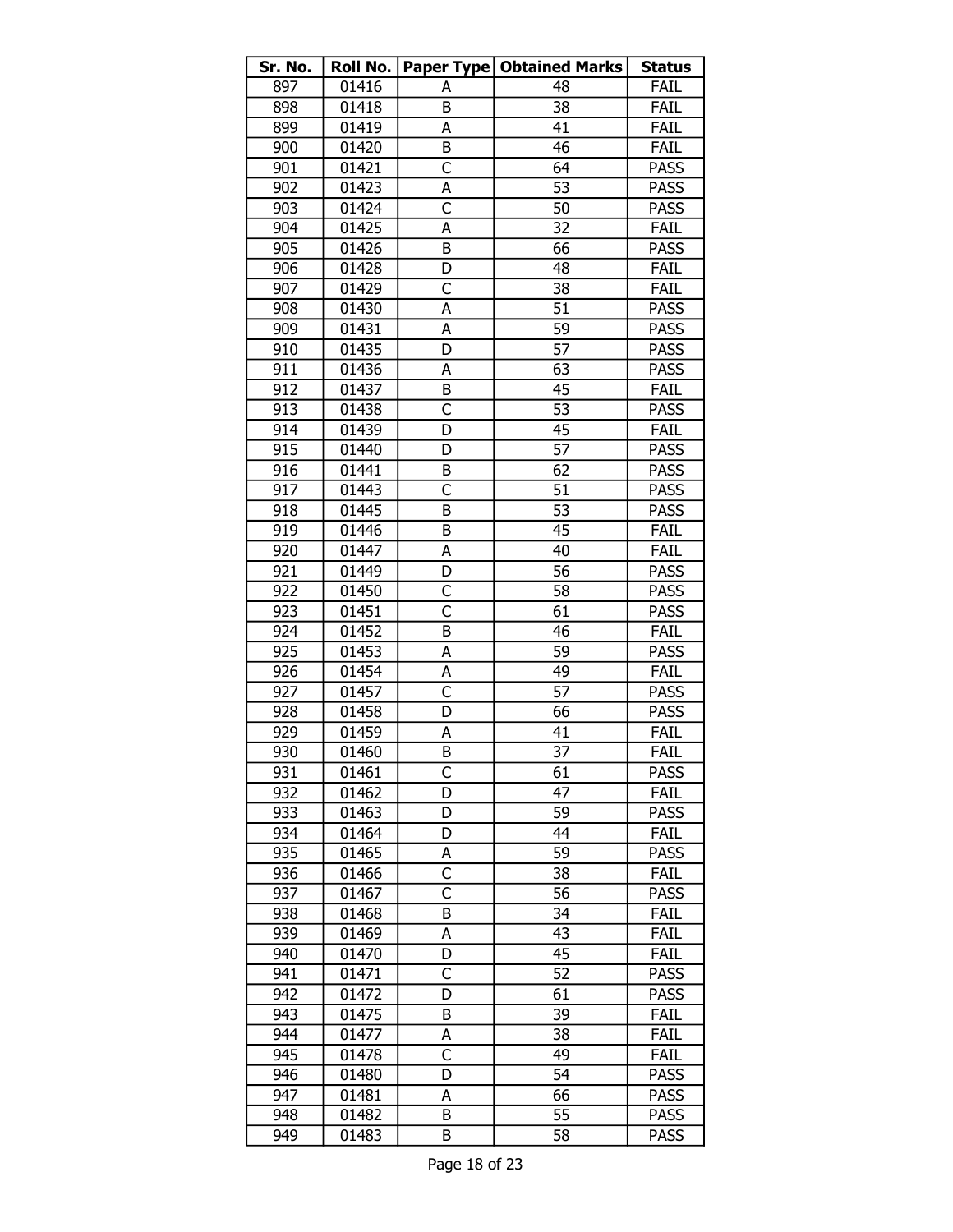| Sr. No. | Roll No. |                         | Paper Type   Obtained Marks | <b>Status</b> |
|---------|----------|-------------------------|-----------------------------|---------------|
| 950     | 01484    | C                       | 53                          | <b>PASS</b>   |
| 951     | 01486    | A                       | 40                          | FAIL          |
| 952     | 01487    | B                       | 56                          | <b>PASS</b>   |
| 953     | 01488    | $\overline{C}$          | 52                          | <b>PASS</b>   |
| 954     | 01491    | A                       | 41                          | FAIL          |
| 955     | 01492    | D                       | 54                          | <b>PASS</b>   |
| 956     | 01493    | C                       | 48                          | FAIL          |
| 957     | 01494    | B                       | 39                          | FAIL          |
| 958     | 01495    | A                       | 44                          | <b>FAIL</b>   |
| 959     | 01497    | B                       | 61                          | <b>PASS</b>   |
| 960     | 01498    | А                       | 49                          | FAIL          |
| 961     | 01499    | $\overline{\mathsf{C}}$ | 46                          | FAIL          |
| 962     | 01500    | А                       | 63                          | <b>PASS</b>   |
| 963     | 01501    | A                       | 44                          | FAIL          |
| 964     | 01502    | B                       | 34                          | FAIL          |
| 965     | 01504    | C                       | 54                          | <b>PASS</b>   |
| 966     | 01507    | Α                       | 61                          | <b>PASS</b>   |
| 967     | 01508    | B                       | 46                          | FAIL          |
| 968     | 01509    | $\overline{\mathsf{C}}$ | 54                          | <b>PASS</b>   |
| 969     | 01510    | D                       | 61                          | <b>PASS</b>   |
| 970     | 01511    | C                       | 66                          | <b>PASS</b>   |
| 971     | 01513    | D                       | 51                          | <b>PASS</b>   |
| 972     | 01514    | Α                       | 49                          | FAIL          |
| 973     | 01515    | B                       | 62                          | <b>PASS</b>   |
| 974     | 01516    | C                       | 44                          | <b>FAIL</b>   |
| 975     | 01517    | D                       | 58                          | <b>PASS</b>   |
| 976     | 01518    | А                       | 36                          | FAIL          |
| 977     | 01519    | B                       | 53                          | <b>PASS</b>   |
| 978     | 01520    | $\overline{C}$          | 53                          | <b>PASS</b>   |
| 979     | 01521    | D                       | 53                          | <b>PASS</b>   |
| 980     | 01522    | А                       | 52                          | <b>PASS</b>   |
| 981     | 01526    | B                       | 59                          | <b>PASS</b>   |
| 982     | 01527    | $\overline{\mathsf{C}}$ | 46                          | FAIL          |
| 983     | 01528    | D                       | 35                          | FAIL          |
| 984     | 01529    | А                       | 50                          | <b>PASS</b>   |
| 985     | 01531    | B                       | 47                          | <b>FAIL</b>   |
| 986     | 01533    | C                       | 48                          | FAIL          |
| 987     | 01534    | D                       | 55                          | <b>PASS</b>   |
| 988     | 01536    | A                       | 75                          | <b>PASS</b>   |
| 989     | 01538    | B                       | 58                          | <b>PASS</b>   |
| 990     | 01539    | C                       | 47                          | FAIL          |
| 991     | 01543    | А                       | 58                          | <b>PASS</b>   |
| 992     | 01544    | D                       | 49                          | FAIL          |
| 993     | 01545    | А                       | 30                          | FAIL          |
| 994     | 01547    | B                       | 45                          | FAIL          |
| 995     | 01550    | C                       | 40                          | FAIL          |
| 996     | 01551    | D                       | 36                          | FAIL          |
| 997     | 01552    | A                       | 51                          | <b>PASS</b>   |
| 998     | 01554    | B                       | 41                          | FAIL          |
| 999     | 01555    | C                       | 46                          | FAIL          |
| 1000    | 01556    | D                       | 55                          | <b>PASS</b>   |
| 1001    | 01558    | А                       | 66                          | <b>PASS</b>   |
| 1002    | 01560    | $\overline{\mathsf{C}}$ | 48                          | FAIL          |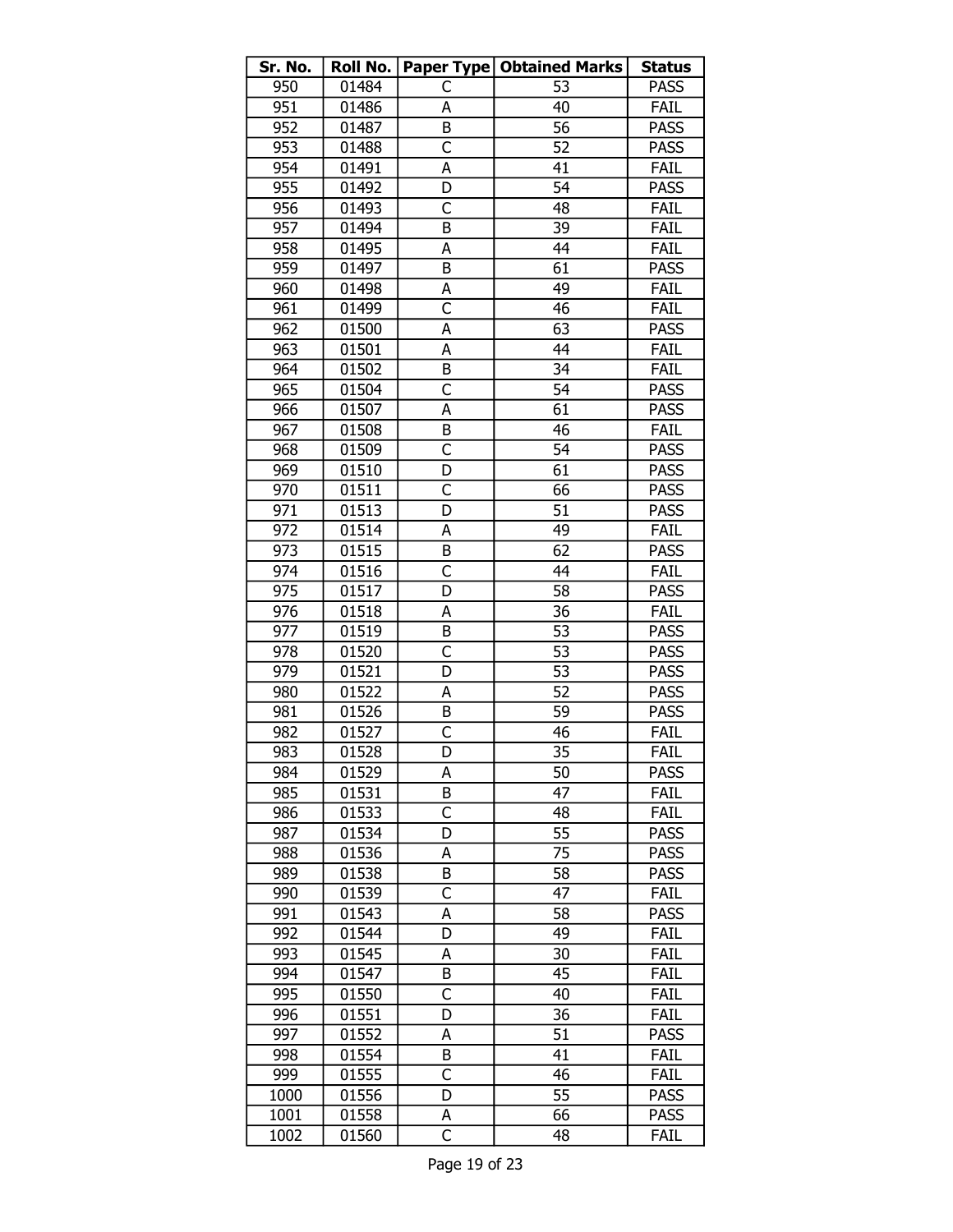| Sr. No. | Roll No. |                         | <b>Paper Type   Obtained Marks</b> | <b>Status</b> |
|---------|----------|-------------------------|------------------------------------|---------------|
| 1003    | 01561    | D                       | 64                                 | <b>PASS</b>   |
| 1004    | 01564    | A                       | 45                                 | FAIL          |
| 1005    | 01565    | B                       | 47                                 | <b>FAIL</b>   |
| 1006    | 01566    | $\overline{\mathsf{C}}$ | 60                                 | <b>PASS</b>   |
| 1007    | 01568    | D                       | 53                                 | <b>PASS</b>   |
| 1008    | 01569    | A                       | 43                                 | <b>FAIL</b>   |
| 1009    | 01570    | B                       | 44                                 | FAIL          |
| 1010    | 01574    | B                       | $\overline{53}$                    | <b>PASS</b>   |
| 1011    | 01575    | D                       | 41                                 | FAIL          |
| 1012    | 01576    | А                       | 55                                 | <b>PASS</b>   |
| 1013    | 01577    | B                       | 67                                 | <b>PASS</b>   |
| 1014    | 01578    | $\overline{\mathsf{c}}$ | 42                                 | <b>FAIL</b>   |
| 1015    | 01579    | D                       | 43                                 | FAIL          |
| 1016    | 01580    | A                       | 53                                 | <b>PASS</b>   |
| 1017    | 01583    | B                       | 44                                 | FAIL          |
| 1018    | 01584    | C                       | 45                                 | FAIL          |
| 1019    | 01586    | A                       | 48                                 | FAIL          |
| 1020    | 01587    | B                       | 40                                 | FAIL          |
| 1021    | 01589    | $\overline{\mathsf{C}}$ | $\overline{52}$                    | <b>PASS</b>   |
| 1022    | 01593    | D                       | 46                                 | FAIL          |
| 1023    | 01594    | А                       | 55                                 | <b>PASS</b>   |
| 1024    | 01595    | B                       | 34                                 | FAIL          |
| 1025    | 01596    | $\overline{\mathsf{c}}$ | 46                                 | FAIL          |
| 1026    | 01597    | D                       | 47                                 | FAIL          |
| 1027    | 01598    | A                       | 48                                 | <b>FAIL</b>   |
| 1028    | 01600    | B                       | 49                                 | FAIL          |
| 1029    | 01602    | C                       | 50                                 | <b>PASS</b>   |
| 1030    | 01603    | D                       | $\overline{55}$                    | <b>PASS</b>   |
| 1031    | 01604    | А                       | 38                                 | <b>FAIL</b>   |
| 1032    | 01605    | B                       | 59                                 | <b>PASS</b>   |
| 1033    | 01606    | C                       | 52                                 | <b>PASS</b>   |
| 1034    | 01607    | D                       | 55                                 | <b>PASS</b>   |
| 1035    | 01608    | A                       | $\overline{37}$                    | <b>FAIL</b>   |
| 1036    | 01610    | B                       | $\overline{37}$                    | FAIL          |
| 1037    | 01611    | C                       | 45                                 | FAIL          |
| 1038    | 01612    | D                       | 53                                 | <b>PASS</b>   |
| 1039    | 01613    | А                       | 53                                 | <b>PASS</b>   |
| 1040    | 01614    | B                       | 55                                 | <b>PASS</b>   |
| 1041    | 01615    | C                       | 53                                 | <b>PASS</b>   |
| 1042    | 01616    | D                       | 57                                 | <b>PASS</b>   |
| 1043    | 01617    | А                       | 44                                 | <b>FAIL</b>   |
| 1044    | 01618    | А                       | 51                                 | <b>PASS</b>   |
| 1045    | 01620    | А                       | 48                                 | FAIL          |
| 1046    | 01623    | $\overline{\mathsf{c}}$ | 56                                 | <b>PASS</b>   |
| 1047    | 01625    | A                       | 63                                 | <b>PASS</b>   |
| 1048    | 01627    | А                       | 67                                 | <b>PASS</b>   |
| 1049    | 01632    | A                       | 41                                 | <b>FAIL</b>   |
| 1050    | 01634    | B                       | 50                                 | <b>PASS</b>   |
| 1051    | 01635    | B                       | 46                                 | FAIL          |
| 1052    | 01637    | В                       | 52                                 | PASS          |
| 1053    | 01639    | B                       | 35                                 | FAIL          |
| 1054    | 01641    | B                       | 42                                 | FAIL          |
| 1055    | 01643    | B                       | 48                                 | FAIL          |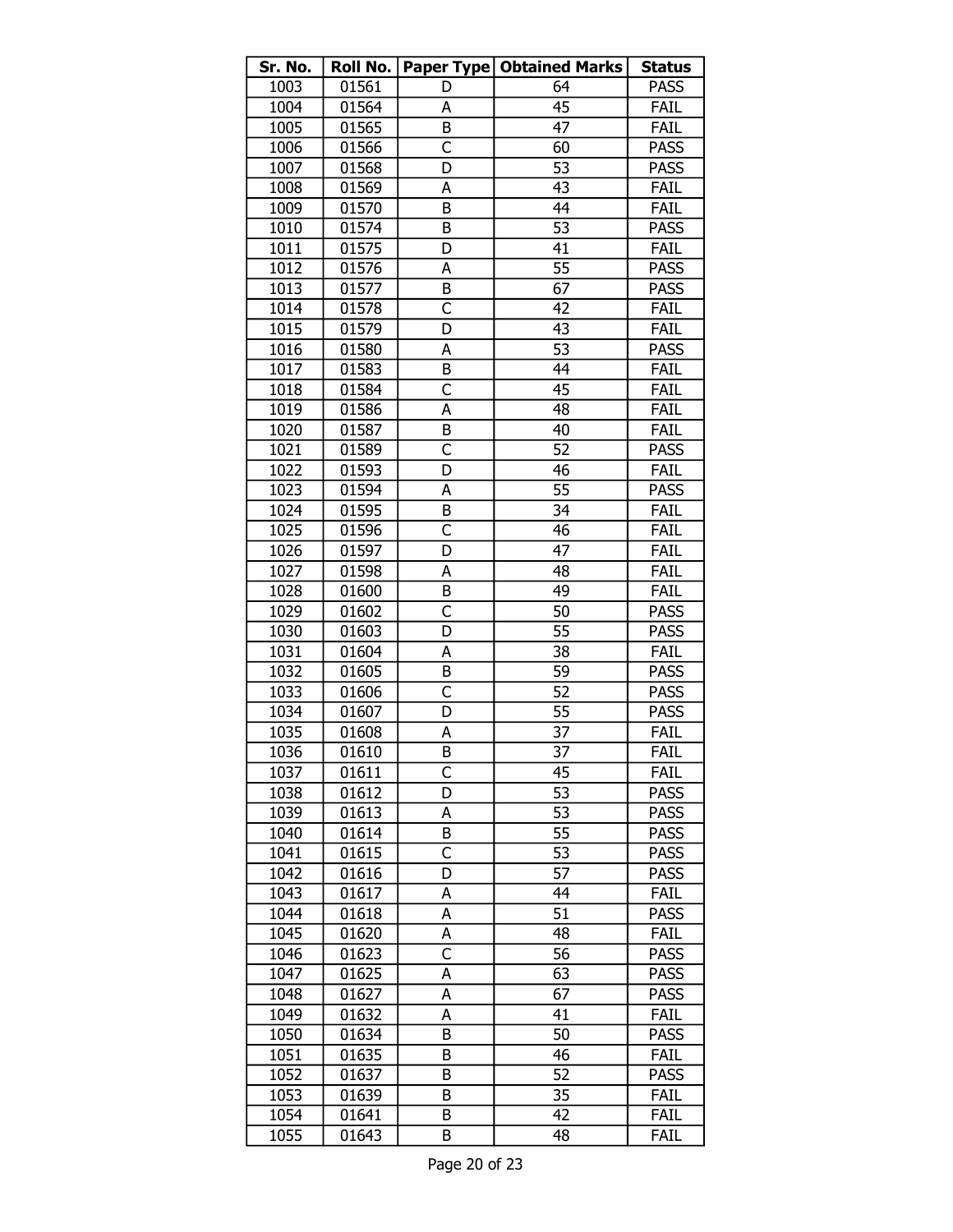| Sr. No. | Roll No. |                         | <b>Paper Type   Obtained Marks</b> | <b>Status</b> |
|---------|----------|-------------------------|------------------------------------|---------------|
| 1056    | 01646    | C                       | 53                                 | <b>PASS</b>   |
| 1057    | 01647    | C                       | 39                                 | FAIL          |
| 1058    | 01650    | $\overline{\mathsf{C}}$ | 48                                 | FAIL          |
| 1059    | 01653    | $\overline{C}$          | 41                                 | FAIL          |
| 1060    | 01655    | А                       | 55                                 | <b>PASS</b>   |
| 1061    | 01656    | B                       | 47                                 | FAIL          |
| 1062    | 01659    | $\overline{\mathsf{C}}$ | 47                                 | FAIL          |
| 1063    | 01660    | A                       | 44                                 | FAIL          |
| 1064    | 01661    | D                       | 43                                 | FAIL          |
| 1065    | 01662    | A                       | 50                                 | <b>PASS</b>   |
| 1066    | 01663    | A                       | 49                                 | FAIL          |
| 1067    | 01664    | D                       | 43                                 | FAIL          |
| 1068    | 01666    | D                       | 63                                 | <b>PASS</b>   |
| 1069    | 01671    | D                       | 62                                 | <b>PASS</b>   |
| 1070    | 01672    | D                       | 48                                 | <b>FAIL</b>   |
| 1071    | 01673    | D                       | 54                                 | <b>PASS</b>   |
| 1072    | 01674    | D                       | $\overline{53}$                    | <b>PASS</b>   |
| 1073    | 01677    | B                       | 50                                 | <b>PASS</b>   |
| 1074    | 01678    | C                       | 60                                 | <b>PASS</b>   |
| 1075    | 01680    | $\overline{\mathsf{C}}$ | 47                                 | FAIL          |
| 1076    | 01681    | D                       | 41                                 | FAIL          |
| 1077    | 01682    | A                       | 45                                 | FAIL          |
| 1078    | 01683    | B                       | 54                                 | <b>PASS</b>   |
| 1079    | 01685    | $\overline{\mathsf{C}}$ | 46                                 | FAIL          |
| 1080    | 01686    | D                       | 40                                 | FAIL          |
| 1081    | 01688    | А                       | 50                                 | <b>PASS</b>   |
| 1082    | 01690    | B                       | 50                                 | <b>PASS</b>   |
| 1083    | 01693    | C                       | $\overline{56}$                    | <b>PASS</b>   |
| 1084    | 01695    | D                       | 62                                 | <b>PASS</b>   |
| 1085    | 01696    | A                       | 40                                 | FAIL          |
| 1086    | 01697    | B                       | 51                                 | <b>PASS</b>   |
| 1087    | 01699    | C                       | 58                                 | <b>PASS</b>   |
| 1088    | 01702    | D                       | 47                                 | FAIL          |
| 1089    | 01705    | A                       | 50                                 | <b>PASS</b>   |
| 1090    | 01706    | B                       | 51                                 | <b>PASS</b>   |
| 1091    | 01707    | C                       | 64                                 | <b>PASS</b>   |
| 1092    | 01708    | D                       | 60                                 | <b>PASS</b>   |
| 1093    | 01710    | B                       | 62                                 | <b>PASS</b>   |
| 1094    | 01715    | A                       | 44                                 | FAIL          |
| 1095    | 01716    | А                       | 39                                 | FAIL          |
| 1096    | 01718    | C                       | 55                                 | <b>PASS</b>   |
| 1097    | 01722    | D                       | 38                                 | FAIL          |
| 1098    | 01725    | А                       | 43                                 | FAIL          |
| 1099    | 01726    | B                       | 53                                 | <b>PASS</b>   |
| 1100    | 01727    | C                       | 46                                 | FAIL          |
| 1101    | 01728    | D                       | 45                                 | FAIL          |
| 1102    | 01731    | A                       | 50                                 | <b>PASS</b>   |
| 1103    | 01732    | B                       | 51                                 | <b>PASS</b>   |
| 1104    | 01736    | B                       | 45                                 | FAIL          |
| 1105    | 01737    | D                       | 49                                 | FAIL          |
| 1106    | 01738    | C                       | 45                                 | FAIL          |
| 1107    | 01739    | D                       | 47                                 | FAIL          |
| 1108    | 01743    | A                       | 59                                 | <b>PASS</b>   |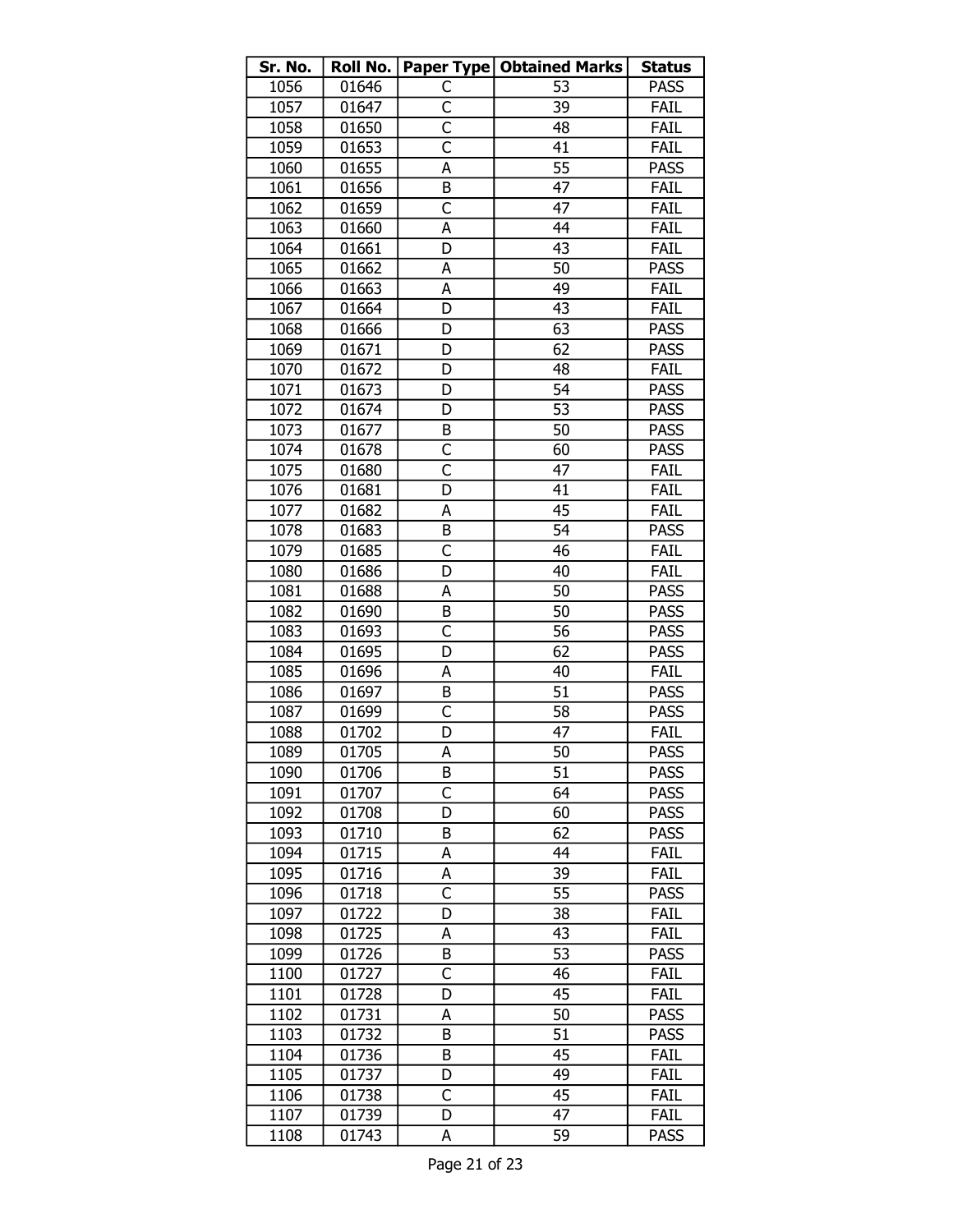| 01744<br>1109<br>56<br><b>PASS</b><br>В<br>37<br>01746<br>C<br>1110<br><b>FAIL</b><br>55<br>01747<br>D<br><b>PASS</b><br>1111<br>52<br>01748<br><b>PASS</b><br>1112<br>А<br>01749<br>B<br><b>FAIL</b><br>1113<br>45<br>01751<br>1114<br>63<br><b>PASS</b><br>А<br>$\overline{\mathsf{C}}$<br>1115<br>01752<br>58<br><b>PASS</b><br>01753<br>1116<br>B<br>42<br>FAIL<br>01754<br>1117<br>41<br>FAIL<br>D<br>01755<br>1118<br>45<br><b>FAIL</b><br>A<br>59<br>1119<br>01756<br>B<br><b>PASS</b><br>57<br>1120<br>01758<br>D<br><b>PASS</b><br>1121<br>01760<br>43<br><b>FAIL</b><br>А<br>FAIL<br>1122<br>01761<br>B<br>40<br>1123<br>C<br>57<br><b>PASS</b><br>01763<br>51<br>1124<br>01764<br><b>PASS</b><br>D<br>$\overline{\mathsf{C}}$<br>01766<br>61<br>1125<br><b>PASS</b><br>56<br>1126<br>01767<br>A<br><b>PASS</b><br>B<br>1127<br>01768<br>44<br>FAIL<br>01769<br>48<br>1128<br>B<br>FAIL<br>1129<br>01771<br>А<br><b>FAIL</b><br>40<br>C<br>51<br>1130<br>01774<br><b>PASS</b><br>$\overline{\mathsf{C}}$<br>55<br>1131<br>01778<br><b>PASS</b><br>1132<br>01779<br>B<br>46<br><b>FAIL</b><br>1133<br>58<br><b>PASS</b><br>01781<br>D<br>1134<br>01787<br>FAIL<br>44<br>А<br>53<br>1135<br><b>PASS</b><br>50001<br>D<br>25<br>FAIL<br>1136<br>50002<br>А<br>1137<br>FAIL<br>50003<br>D<br>39<br>52<br>1138<br><b>PASS</b><br>50004<br>А<br>$\overline{\mathsf{C}}$<br>1139<br>68<br><b>PASS</b><br>50005<br>1140<br>50006<br>B<br>67<br><b>PASS</b><br>44<br>1141<br>D<br>FAIL<br>50007<br>$\overline{1}142$<br>45<br>FAIL<br>50008<br>A<br>1143<br>56<br><b>PASS</b><br>50009<br>B<br>1144<br>50010<br>D<br>68<br><b>PASS</b><br>54<br>1145<br>50051<br>B<br><b>PASS</b><br>1146<br>50101<br>40<br>FAIL<br>А<br>1147<br>50102<br>B<br>48<br>FAIL<br>1148<br>C<br>42<br>FAIL<br>50103<br>C<br>1149<br>50151<br>50<br><b>PASS</b><br>$\overline{\mathsf{c}}$<br>1150<br>59<br><b>PASS</b><br>50201<br>1151<br>D<br><b>PASS</b><br>50202<br>54<br>1152<br>59<br><b>PASS</b><br>50203<br>В<br>1153<br>54<br>50204<br><b>PASS</b><br>А<br>1154<br>39<br><b>FAIL</b><br>50205<br>B<br>51<br>1155<br>50206<br><b>PASS</b><br>A<br>FAIL<br>1156<br>50207<br>44<br>А<br>$\overline{\mathsf{C}}$<br>52<br>1157<br><b>PASS</b><br>50208<br>1158<br>A<br>59<br><b>PASS</b><br>50209<br>1159<br>C<br>50210<br>58<br><b>PASS</b><br>1160<br>46<br>FAIL<br>50211<br>А | Sr. No. | Roll No. |   | Paper Type   Obtained Marks | <b>Status</b> |
|------------------------------------------------------------------------------------------------------------------------------------------------------------------------------------------------------------------------------------------------------------------------------------------------------------------------------------------------------------------------------------------------------------------------------------------------------------------------------------------------------------------------------------------------------------------------------------------------------------------------------------------------------------------------------------------------------------------------------------------------------------------------------------------------------------------------------------------------------------------------------------------------------------------------------------------------------------------------------------------------------------------------------------------------------------------------------------------------------------------------------------------------------------------------------------------------------------------------------------------------------------------------------------------------------------------------------------------------------------------------------------------------------------------------------------------------------------------------------------------------------------------------------------------------------------------------------------------------------------------------------------------------------------------------------------------------------------------------------------------------------------------------------------------------------------------------------------------------------------------------------------------------------------------------------------------------------------------------------------------------------------------------------------------------------------------------------------------------------------------------------------------------------------------------------------------------------------------------------------------------------------------------------------------------------------------------------------------------------------------|---------|----------|---|-----------------------------|---------------|
|                                                                                                                                                                                                                                                                                                                                                                                                                                                                                                                                                                                                                                                                                                                                                                                                                                                                                                                                                                                                                                                                                                                                                                                                                                                                                                                                                                                                                                                                                                                                                                                                                                                                                                                                                                                                                                                                                                                                                                                                                                                                                                                                                                                                                                                                                                                                                                  |         |          |   |                             |               |
|                                                                                                                                                                                                                                                                                                                                                                                                                                                                                                                                                                                                                                                                                                                                                                                                                                                                                                                                                                                                                                                                                                                                                                                                                                                                                                                                                                                                                                                                                                                                                                                                                                                                                                                                                                                                                                                                                                                                                                                                                                                                                                                                                                                                                                                                                                                                                                  |         |          |   |                             |               |
|                                                                                                                                                                                                                                                                                                                                                                                                                                                                                                                                                                                                                                                                                                                                                                                                                                                                                                                                                                                                                                                                                                                                                                                                                                                                                                                                                                                                                                                                                                                                                                                                                                                                                                                                                                                                                                                                                                                                                                                                                                                                                                                                                                                                                                                                                                                                                                  |         |          |   |                             |               |
|                                                                                                                                                                                                                                                                                                                                                                                                                                                                                                                                                                                                                                                                                                                                                                                                                                                                                                                                                                                                                                                                                                                                                                                                                                                                                                                                                                                                                                                                                                                                                                                                                                                                                                                                                                                                                                                                                                                                                                                                                                                                                                                                                                                                                                                                                                                                                                  |         |          |   |                             |               |
|                                                                                                                                                                                                                                                                                                                                                                                                                                                                                                                                                                                                                                                                                                                                                                                                                                                                                                                                                                                                                                                                                                                                                                                                                                                                                                                                                                                                                                                                                                                                                                                                                                                                                                                                                                                                                                                                                                                                                                                                                                                                                                                                                                                                                                                                                                                                                                  |         |          |   |                             |               |
|                                                                                                                                                                                                                                                                                                                                                                                                                                                                                                                                                                                                                                                                                                                                                                                                                                                                                                                                                                                                                                                                                                                                                                                                                                                                                                                                                                                                                                                                                                                                                                                                                                                                                                                                                                                                                                                                                                                                                                                                                                                                                                                                                                                                                                                                                                                                                                  |         |          |   |                             |               |
|                                                                                                                                                                                                                                                                                                                                                                                                                                                                                                                                                                                                                                                                                                                                                                                                                                                                                                                                                                                                                                                                                                                                                                                                                                                                                                                                                                                                                                                                                                                                                                                                                                                                                                                                                                                                                                                                                                                                                                                                                                                                                                                                                                                                                                                                                                                                                                  |         |          |   |                             |               |
|                                                                                                                                                                                                                                                                                                                                                                                                                                                                                                                                                                                                                                                                                                                                                                                                                                                                                                                                                                                                                                                                                                                                                                                                                                                                                                                                                                                                                                                                                                                                                                                                                                                                                                                                                                                                                                                                                                                                                                                                                                                                                                                                                                                                                                                                                                                                                                  |         |          |   |                             |               |
|                                                                                                                                                                                                                                                                                                                                                                                                                                                                                                                                                                                                                                                                                                                                                                                                                                                                                                                                                                                                                                                                                                                                                                                                                                                                                                                                                                                                                                                                                                                                                                                                                                                                                                                                                                                                                                                                                                                                                                                                                                                                                                                                                                                                                                                                                                                                                                  |         |          |   |                             |               |
|                                                                                                                                                                                                                                                                                                                                                                                                                                                                                                                                                                                                                                                                                                                                                                                                                                                                                                                                                                                                                                                                                                                                                                                                                                                                                                                                                                                                                                                                                                                                                                                                                                                                                                                                                                                                                                                                                                                                                                                                                                                                                                                                                                                                                                                                                                                                                                  |         |          |   |                             |               |
|                                                                                                                                                                                                                                                                                                                                                                                                                                                                                                                                                                                                                                                                                                                                                                                                                                                                                                                                                                                                                                                                                                                                                                                                                                                                                                                                                                                                                                                                                                                                                                                                                                                                                                                                                                                                                                                                                                                                                                                                                                                                                                                                                                                                                                                                                                                                                                  |         |          |   |                             |               |
|                                                                                                                                                                                                                                                                                                                                                                                                                                                                                                                                                                                                                                                                                                                                                                                                                                                                                                                                                                                                                                                                                                                                                                                                                                                                                                                                                                                                                                                                                                                                                                                                                                                                                                                                                                                                                                                                                                                                                                                                                                                                                                                                                                                                                                                                                                                                                                  |         |          |   |                             |               |
|                                                                                                                                                                                                                                                                                                                                                                                                                                                                                                                                                                                                                                                                                                                                                                                                                                                                                                                                                                                                                                                                                                                                                                                                                                                                                                                                                                                                                                                                                                                                                                                                                                                                                                                                                                                                                                                                                                                                                                                                                                                                                                                                                                                                                                                                                                                                                                  |         |          |   |                             |               |
|                                                                                                                                                                                                                                                                                                                                                                                                                                                                                                                                                                                                                                                                                                                                                                                                                                                                                                                                                                                                                                                                                                                                                                                                                                                                                                                                                                                                                                                                                                                                                                                                                                                                                                                                                                                                                                                                                                                                                                                                                                                                                                                                                                                                                                                                                                                                                                  |         |          |   |                             |               |
|                                                                                                                                                                                                                                                                                                                                                                                                                                                                                                                                                                                                                                                                                                                                                                                                                                                                                                                                                                                                                                                                                                                                                                                                                                                                                                                                                                                                                                                                                                                                                                                                                                                                                                                                                                                                                                                                                                                                                                                                                                                                                                                                                                                                                                                                                                                                                                  |         |          |   |                             |               |
|                                                                                                                                                                                                                                                                                                                                                                                                                                                                                                                                                                                                                                                                                                                                                                                                                                                                                                                                                                                                                                                                                                                                                                                                                                                                                                                                                                                                                                                                                                                                                                                                                                                                                                                                                                                                                                                                                                                                                                                                                                                                                                                                                                                                                                                                                                                                                                  |         |          |   |                             |               |
|                                                                                                                                                                                                                                                                                                                                                                                                                                                                                                                                                                                                                                                                                                                                                                                                                                                                                                                                                                                                                                                                                                                                                                                                                                                                                                                                                                                                                                                                                                                                                                                                                                                                                                                                                                                                                                                                                                                                                                                                                                                                                                                                                                                                                                                                                                                                                                  |         |          |   |                             |               |
|                                                                                                                                                                                                                                                                                                                                                                                                                                                                                                                                                                                                                                                                                                                                                                                                                                                                                                                                                                                                                                                                                                                                                                                                                                                                                                                                                                                                                                                                                                                                                                                                                                                                                                                                                                                                                                                                                                                                                                                                                                                                                                                                                                                                                                                                                                                                                                  |         |          |   |                             |               |
|                                                                                                                                                                                                                                                                                                                                                                                                                                                                                                                                                                                                                                                                                                                                                                                                                                                                                                                                                                                                                                                                                                                                                                                                                                                                                                                                                                                                                                                                                                                                                                                                                                                                                                                                                                                                                                                                                                                                                                                                                                                                                                                                                                                                                                                                                                                                                                  |         |          |   |                             |               |
|                                                                                                                                                                                                                                                                                                                                                                                                                                                                                                                                                                                                                                                                                                                                                                                                                                                                                                                                                                                                                                                                                                                                                                                                                                                                                                                                                                                                                                                                                                                                                                                                                                                                                                                                                                                                                                                                                                                                                                                                                                                                                                                                                                                                                                                                                                                                                                  |         |          |   |                             |               |
|                                                                                                                                                                                                                                                                                                                                                                                                                                                                                                                                                                                                                                                                                                                                                                                                                                                                                                                                                                                                                                                                                                                                                                                                                                                                                                                                                                                                                                                                                                                                                                                                                                                                                                                                                                                                                                                                                                                                                                                                                                                                                                                                                                                                                                                                                                                                                                  |         |          |   |                             |               |
|                                                                                                                                                                                                                                                                                                                                                                                                                                                                                                                                                                                                                                                                                                                                                                                                                                                                                                                                                                                                                                                                                                                                                                                                                                                                                                                                                                                                                                                                                                                                                                                                                                                                                                                                                                                                                                                                                                                                                                                                                                                                                                                                                                                                                                                                                                                                                                  |         |          |   |                             |               |
|                                                                                                                                                                                                                                                                                                                                                                                                                                                                                                                                                                                                                                                                                                                                                                                                                                                                                                                                                                                                                                                                                                                                                                                                                                                                                                                                                                                                                                                                                                                                                                                                                                                                                                                                                                                                                                                                                                                                                                                                                                                                                                                                                                                                                                                                                                                                                                  |         |          |   |                             |               |
|                                                                                                                                                                                                                                                                                                                                                                                                                                                                                                                                                                                                                                                                                                                                                                                                                                                                                                                                                                                                                                                                                                                                                                                                                                                                                                                                                                                                                                                                                                                                                                                                                                                                                                                                                                                                                                                                                                                                                                                                                                                                                                                                                                                                                                                                                                                                                                  |         |          |   |                             |               |
|                                                                                                                                                                                                                                                                                                                                                                                                                                                                                                                                                                                                                                                                                                                                                                                                                                                                                                                                                                                                                                                                                                                                                                                                                                                                                                                                                                                                                                                                                                                                                                                                                                                                                                                                                                                                                                                                                                                                                                                                                                                                                                                                                                                                                                                                                                                                                                  |         |          |   |                             |               |
|                                                                                                                                                                                                                                                                                                                                                                                                                                                                                                                                                                                                                                                                                                                                                                                                                                                                                                                                                                                                                                                                                                                                                                                                                                                                                                                                                                                                                                                                                                                                                                                                                                                                                                                                                                                                                                                                                                                                                                                                                                                                                                                                                                                                                                                                                                                                                                  |         |          |   |                             |               |
|                                                                                                                                                                                                                                                                                                                                                                                                                                                                                                                                                                                                                                                                                                                                                                                                                                                                                                                                                                                                                                                                                                                                                                                                                                                                                                                                                                                                                                                                                                                                                                                                                                                                                                                                                                                                                                                                                                                                                                                                                                                                                                                                                                                                                                                                                                                                                                  |         |          |   |                             |               |
|                                                                                                                                                                                                                                                                                                                                                                                                                                                                                                                                                                                                                                                                                                                                                                                                                                                                                                                                                                                                                                                                                                                                                                                                                                                                                                                                                                                                                                                                                                                                                                                                                                                                                                                                                                                                                                                                                                                                                                                                                                                                                                                                                                                                                                                                                                                                                                  |         |          |   |                             |               |
|                                                                                                                                                                                                                                                                                                                                                                                                                                                                                                                                                                                                                                                                                                                                                                                                                                                                                                                                                                                                                                                                                                                                                                                                                                                                                                                                                                                                                                                                                                                                                                                                                                                                                                                                                                                                                                                                                                                                                                                                                                                                                                                                                                                                                                                                                                                                                                  |         |          |   |                             |               |
|                                                                                                                                                                                                                                                                                                                                                                                                                                                                                                                                                                                                                                                                                                                                                                                                                                                                                                                                                                                                                                                                                                                                                                                                                                                                                                                                                                                                                                                                                                                                                                                                                                                                                                                                                                                                                                                                                                                                                                                                                                                                                                                                                                                                                                                                                                                                                                  |         |          |   |                             |               |
|                                                                                                                                                                                                                                                                                                                                                                                                                                                                                                                                                                                                                                                                                                                                                                                                                                                                                                                                                                                                                                                                                                                                                                                                                                                                                                                                                                                                                                                                                                                                                                                                                                                                                                                                                                                                                                                                                                                                                                                                                                                                                                                                                                                                                                                                                                                                                                  |         |          |   |                             |               |
|                                                                                                                                                                                                                                                                                                                                                                                                                                                                                                                                                                                                                                                                                                                                                                                                                                                                                                                                                                                                                                                                                                                                                                                                                                                                                                                                                                                                                                                                                                                                                                                                                                                                                                                                                                                                                                                                                                                                                                                                                                                                                                                                                                                                                                                                                                                                                                  |         |          |   |                             |               |
|                                                                                                                                                                                                                                                                                                                                                                                                                                                                                                                                                                                                                                                                                                                                                                                                                                                                                                                                                                                                                                                                                                                                                                                                                                                                                                                                                                                                                                                                                                                                                                                                                                                                                                                                                                                                                                                                                                                                                                                                                                                                                                                                                                                                                                                                                                                                                                  |         |          |   |                             |               |
|                                                                                                                                                                                                                                                                                                                                                                                                                                                                                                                                                                                                                                                                                                                                                                                                                                                                                                                                                                                                                                                                                                                                                                                                                                                                                                                                                                                                                                                                                                                                                                                                                                                                                                                                                                                                                                                                                                                                                                                                                                                                                                                                                                                                                                                                                                                                                                  |         |          |   |                             |               |
|                                                                                                                                                                                                                                                                                                                                                                                                                                                                                                                                                                                                                                                                                                                                                                                                                                                                                                                                                                                                                                                                                                                                                                                                                                                                                                                                                                                                                                                                                                                                                                                                                                                                                                                                                                                                                                                                                                                                                                                                                                                                                                                                                                                                                                                                                                                                                                  |         |          |   |                             |               |
|                                                                                                                                                                                                                                                                                                                                                                                                                                                                                                                                                                                                                                                                                                                                                                                                                                                                                                                                                                                                                                                                                                                                                                                                                                                                                                                                                                                                                                                                                                                                                                                                                                                                                                                                                                                                                                                                                                                                                                                                                                                                                                                                                                                                                                                                                                                                                                  |         |          |   |                             |               |
|                                                                                                                                                                                                                                                                                                                                                                                                                                                                                                                                                                                                                                                                                                                                                                                                                                                                                                                                                                                                                                                                                                                                                                                                                                                                                                                                                                                                                                                                                                                                                                                                                                                                                                                                                                                                                                                                                                                                                                                                                                                                                                                                                                                                                                                                                                                                                                  |         |          |   |                             |               |
|                                                                                                                                                                                                                                                                                                                                                                                                                                                                                                                                                                                                                                                                                                                                                                                                                                                                                                                                                                                                                                                                                                                                                                                                                                                                                                                                                                                                                                                                                                                                                                                                                                                                                                                                                                                                                                                                                                                                                                                                                                                                                                                                                                                                                                                                                                                                                                  |         |          |   |                             |               |
|                                                                                                                                                                                                                                                                                                                                                                                                                                                                                                                                                                                                                                                                                                                                                                                                                                                                                                                                                                                                                                                                                                                                                                                                                                                                                                                                                                                                                                                                                                                                                                                                                                                                                                                                                                                                                                                                                                                                                                                                                                                                                                                                                                                                                                                                                                                                                                  |         |          |   |                             |               |
|                                                                                                                                                                                                                                                                                                                                                                                                                                                                                                                                                                                                                                                                                                                                                                                                                                                                                                                                                                                                                                                                                                                                                                                                                                                                                                                                                                                                                                                                                                                                                                                                                                                                                                                                                                                                                                                                                                                                                                                                                                                                                                                                                                                                                                                                                                                                                                  |         |          |   |                             |               |
|                                                                                                                                                                                                                                                                                                                                                                                                                                                                                                                                                                                                                                                                                                                                                                                                                                                                                                                                                                                                                                                                                                                                                                                                                                                                                                                                                                                                                                                                                                                                                                                                                                                                                                                                                                                                                                                                                                                                                                                                                                                                                                                                                                                                                                                                                                                                                                  |         |          |   |                             |               |
|                                                                                                                                                                                                                                                                                                                                                                                                                                                                                                                                                                                                                                                                                                                                                                                                                                                                                                                                                                                                                                                                                                                                                                                                                                                                                                                                                                                                                                                                                                                                                                                                                                                                                                                                                                                                                                                                                                                                                                                                                                                                                                                                                                                                                                                                                                                                                                  |         |          |   |                             |               |
|                                                                                                                                                                                                                                                                                                                                                                                                                                                                                                                                                                                                                                                                                                                                                                                                                                                                                                                                                                                                                                                                                                                                                                                                                                                                                                                                                                                                                                                                                                                                                                                                                                                                                                                                                                                                                                                                                                                                                                                                                                                                                                                                                                                                                                                                                                                                                                  |         |          |   |                             |               |
|                                                                                                                                                                                                                                                                                                                                                                                                                                                                                                                                                                                                                                                                                                                                                                                                                                                                                                                                                                                                                                                                                                                                                                                                                                                                                                                                                                                                                                                                                                                                                                                                                                                                                                                                                                                                                                                                                                                                                                                                                                                                                                                                                                                                                                                                                                                                                                  |         |          |   |                             |               |
|                                                                                                                                                                                                                                                                                                                                                                                                                                                                                                                                                                                                                                                                                                                                                                                                                                                                                                                                                                                                                                                                                                                                                                                                                                                                                                                                                                                                                                                                                                                                                                                                                                                                                                                                                                                                                                                                                                                                                                                                                                                                                                                                                                                                                                                                                                                                                                  |         |          |   |                             |               |
|                                                                                                                                                                                                                                                                                                                                                                                                                                                                                                                                                                                                                                                                                                                                                                                                                                                                                                                                                                                                                                                                                                                                                                                                                                                                                                                                                                                                                                                                                                                                                                                                                                                                                                                                                                                                                                                                                                                                                                                                                                                                                                                                                                                                                                                                                                                                                                  |         |          |   |                             |               |
|                                                                                                                                                                                                                                                                                                                                                                                                                                                                                                                                                                                                                                                                                                                                                                                                                                                                                                                                                                                                                                                                                                                                                                                                                                                                                                                                                                                                                                                                                                                                                                                                                                                                                                                                                                                                                                                                                                                                                                                                                                                                                                                                                                                                                                                                                                                                                                  |         |          |   |                             |               |
|                                                                                                                                                                                                                                                                                                                                                                                                                                                                                                                                                                                                                                                                                                                                                                                                                                                                                                                                                                                                                                                                                                                                                                                                                                                                                                                                                                                                                                                                                                                                                                                                                                                                                                                                                                                                                                                                                                                                                                                                                                                                                                                                                                                                                                                                                                                                                                  |         |          |   |                             |               |
|                                                                                                                                                                                                                                                                                                                                                                                                                                                                                                                                                                                                                                                                                                                                                                                                                                                                                                                                                                                                                                                                                                                                                                                                                                                                                                                                                                                                                                                                                                                                                                                                                                                                                                                                                                                                                                                                                                                                                                                                                                                                                                                                                                                                                                                                                                                                                                  |         |          |   |                             |               |
|                                                                                                                                                                                                                                                                                                                                                                                                                                                                                                                                                                                                                                                                                                                                                                                                                                                                                                                                                                                                                                                                                                                                                                                                                                                                                                                                                                                                                                                                                                                                                                                                                                                                                                                                                                                                                                                                                                                                                                                                                                                                                                                                                                                                                                                                                                                                                                  |         |          |   |                             |               |
|                                                                                                                                                                                                                                                                                                                                                                                                                                                                                                                                                                                                                                                                                                                                                                                                                                                                                                                                                                                                                                                                                                                                                                                                                                                                                                                                                                                                                                                                                                                                                                                                                                                                                                                                                                                                                                                                                                                                                                                                                                                                                                                                                                                                                                                                                                                                                                  |         |          |   |                             |               |
|                                                                                                                                                                                                                                                                                                                                                                                                                                                                                                                                                                                                                                                                                                                                                                                                                                                                                                                                                                                                                                                                                                                                                                                                                                                                                                                                                                                                                                                                                                                                                                                                                                                                                                                                                                                                                                                                                                                                                                                                                                                                                                                                                                                                                                                                                                                                                                  |         |          |   |                             |               |
|                                                                                                                                                                                                                                                                                                                                                                                                                                                                                                                                                                                                                                                                                                                                                                                                                                                                                                                                                                                                                                                                                                                                                                                                                                                                                                                                                                                                                                                                                                                                                                                                                                                                                                                                                                                                                                                                                                                                                                                                                                                                                                                                                                                                                                                                                                                                                                  | 1161    | 50212    | D | 46                          | FAIL          |